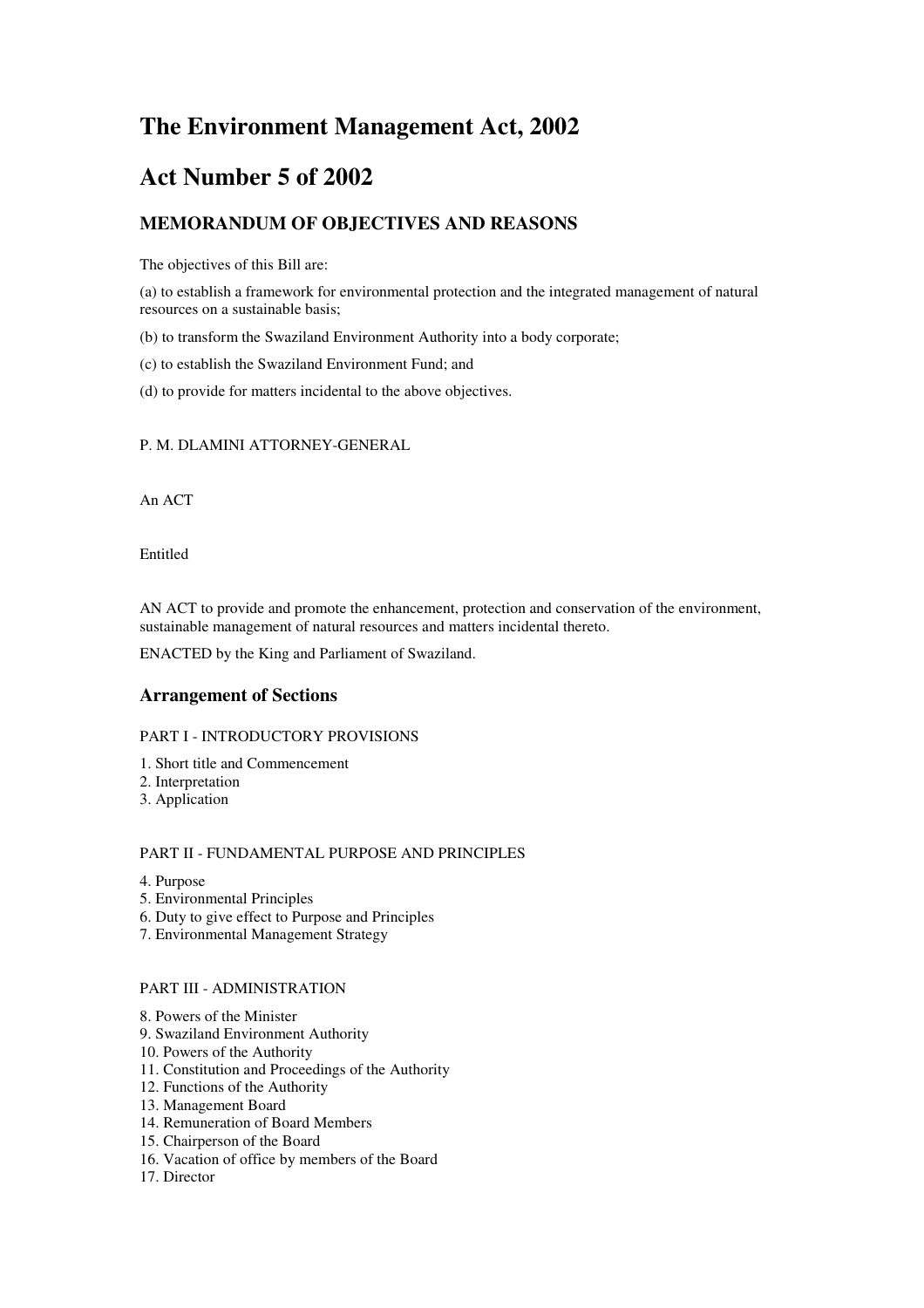- 18. Employees of the Authority
- 19. Exemption from tax and other charges
- 20. Swaziland Environment Fund
- 21. Powers of the Fund
- 22. Constitution and Proceedings of the Fund
- 23. Objects of the Fund
- 24. Management and Administration of the Fund
- 25. Monies, Accounts and Audits
- 26. Exemption from tax and other charges
- 27. Duration and Dissolution of the Fund
- 28. Regulations

### PART IV - INTEGRATED ENVIRONMENTAL MANAGEMENT

- 29. State of the Environment Report
- 30. National Environmental Action Plan
- 31. Strategic Environmental Assessments
- 32. Environmental Assessment
- 33. Regulations

### PART V - POLLUTION CONTROL

- 34. Prohibition against Discharges
- 35. Reporting of Discharges
- 36. Integrated Pollution Prevention and Control
- 37. Regulations
- 38. Disclosure of Information
- 39. Requests for Regulations
- 40. Local, regional and global contaminants

# PART VI - WASTE MANAGEMENT

- 41. General Prohibition and Duty of Care
- 42. Waste Licences
- 43. Import, Export and Trade in Waste
- 44. Waste Management functions of the Authority
- 45. Role of Local Authorities
- 46. Site Restoration Orders
- 47. Regulations
- 48. Designation of Waste Control Areas

### PART VII - INTERNATIONAL MATTERS

49. International Agreements

#### PART VIII - PUBLIC PARTICIPATION

- 50. Register of Environmental Information
- 51. Requests for Environmental Information
- 52. Public Review
- 53. Public Hearings
- 54. Findings of Public Hearings
- 55. Public Participation in Licensing Decisions
- 56. Orders initiated by the Public
- 57. Prosecutions initiated by the Public
- 58. Civil Actions
- 59. Regulations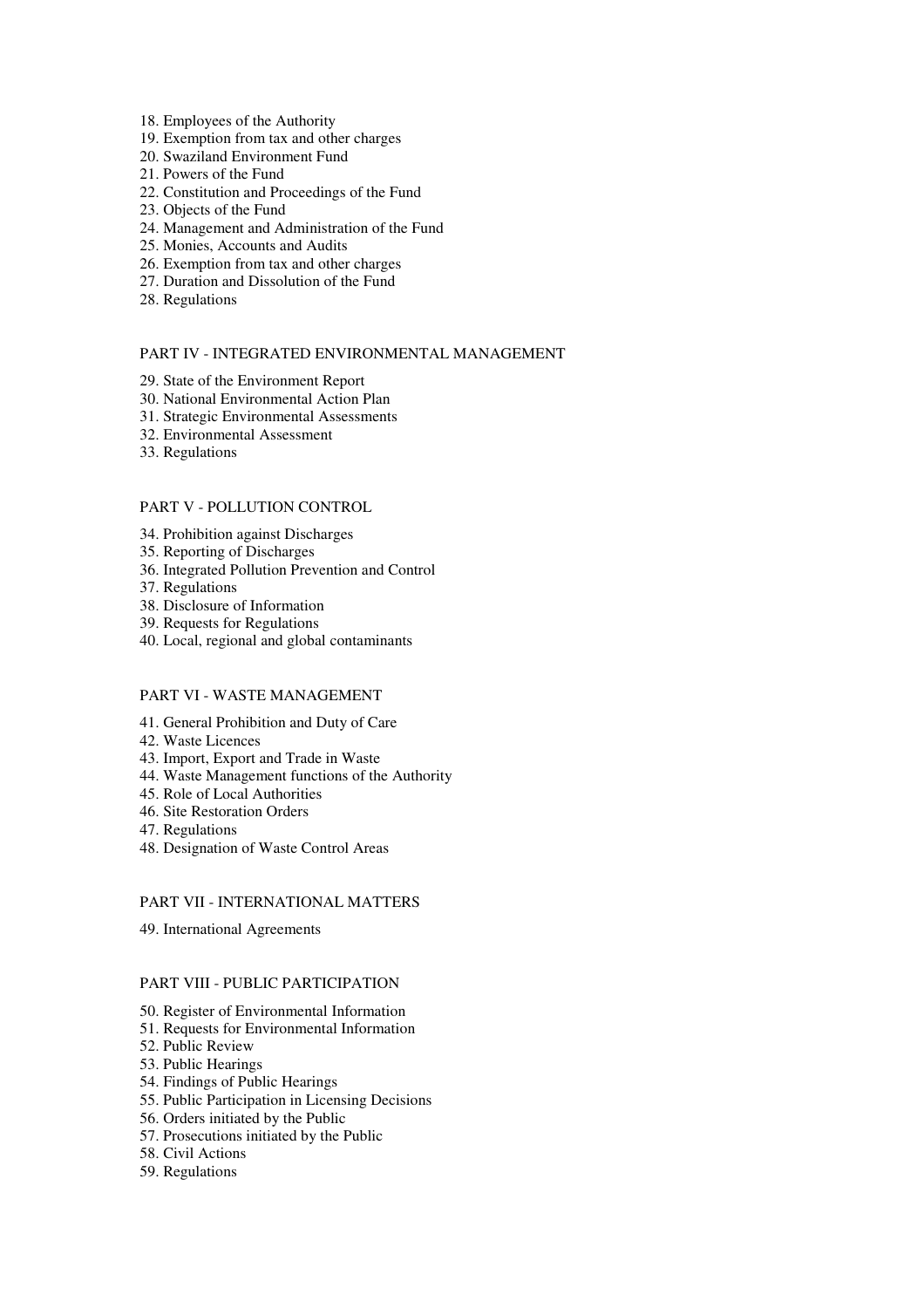#### PART IX - COMPLIANCE AND ENFORCEMENT

60. Inspectors

- 61. Powers of Inspectors
- 62. Powers of Senior Inspectors
- 63. Prevention Order
- 64. Protection Order
- 65. Emergency Protection Order
- 66. Compliance Order
- 67. Cost Orders
- 68. Offences
- 69. Liability of Managers of Bodies Corporate
- 70. Defences
- 71. Continuing Offences and Penalties
- 72. Deprivation of Monetary Benefits
- 73. Costs of Investigations and Prosecution
- 74. Suspension and Revocation of Licences
- 75. Protection, Repair and Costs Orders
- 76. Fixed Penalties
- 77. Presumptions
- 78. Documentary Evidence
- 79. Civil Damages
- 80. Financial Assurance

# PART X - REVIEWS AND APPEALS

- 81. Right of Review
- 82. Applying for a Review
- 83. Staying of Orders
- 84. Conduct of Inquiry
- 85. Review by the Board

# PART XI - GENERAL AND TRANSITIONAL PROVISIONS

- 86. Repeal and Amendment of Laws
- 87. Immunity
- 88. Codes of Practice
- 89. Regulations
- 90. Supremacy of the Act

#### SCHEDULE 1

Swaziland Environment Authority

# **PART I - INTRODUCTORY PROVISIONS**

# **Short title and commencement**

1. This Act may be cited as the Environment Management Act, 2002, and shall come into force on the date or dates appointed by the Minister by notice in the Gazette and the Minister may appoint different dates for the coming into operation of different provisions of the Act.

### **Interpretation**

2. (1) In this Act, unless the context otherwise requires: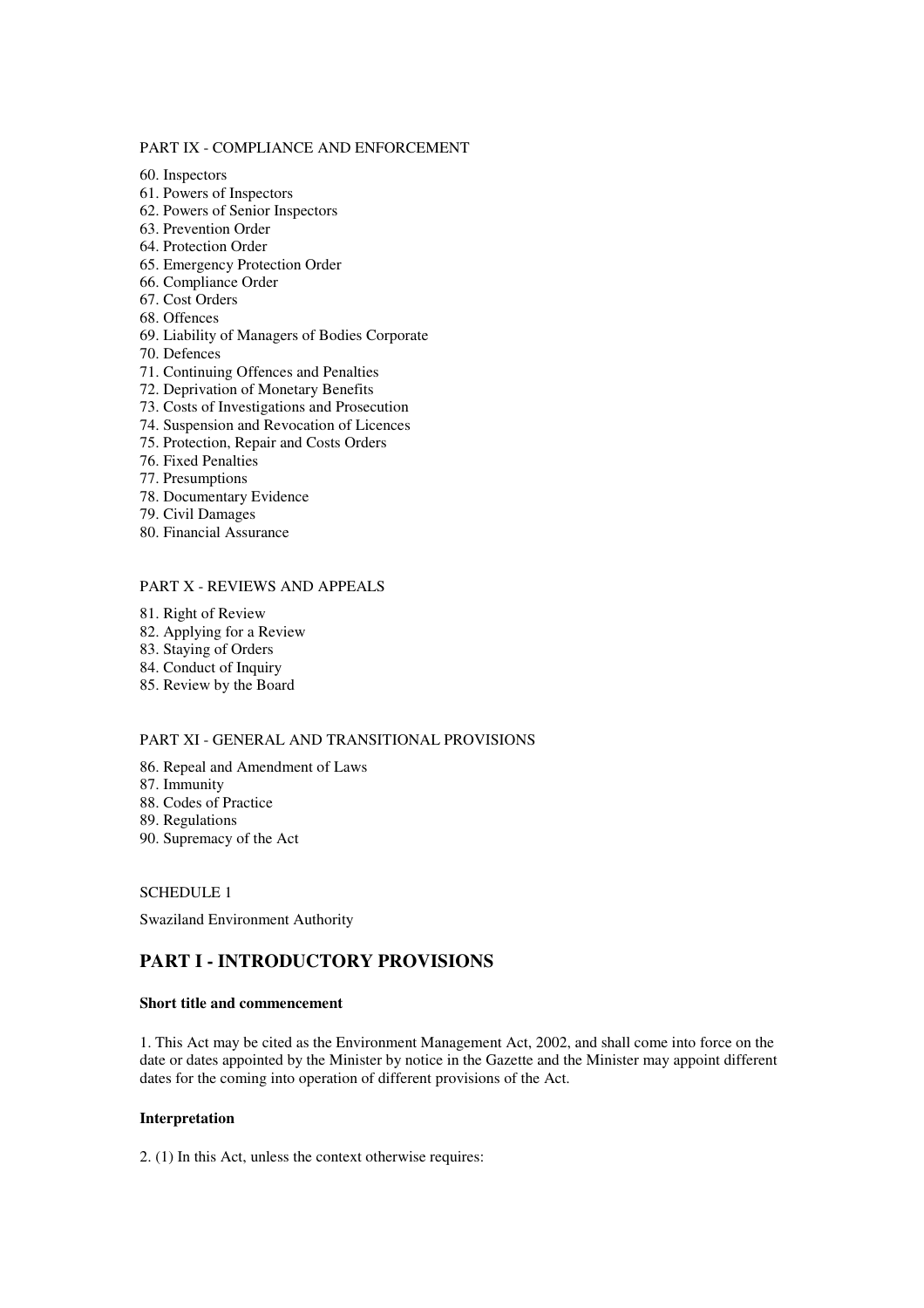"Act" means this Act and any regulations made under it, and includes regulations made under the Swaziland Environment Authority Act, 1992 that continue to be in force under this Act;

"adverse effect" means any harmful or detrimental effect on the environment, whether actual or potential that-

is, or may in future be, more than trivial or insignificant;

impairs, or may in future impair, human health; or

results in, or may in future result in, an impairment of the ability of people and communities to provide for their health, safety, and cultural and economic well-being, that is more than trivial or insignificant; and

the risk of a potential adverse effect occurring shall be deemed to be significant if either it is reasonably likely that the adverse effect may occur, or if it is unlikely that the adverse effect will occur but if it did occur it would be serious or irreversible;

"air" means air not enclosed by a building, machine, chimney or other such structure;

"Authority" means the Swaziland Environment Authority established under section 11;

"Board" means the Management Board of the Authority referred to in section 13;

"body corporate" includes a company, firm, partnership, municipal corporation, or other legal person;

"contaminant" includes any substance, solid, liquid, gas, micro-organism, noise, vibration, heat, radiation or other energy, or thing, or combination of them that has or has the potential to have an adverse effect, or any thing deemed to be a contaminant under the regulations;

"clinical waste" means any waste defined as clinical waste under section 47;

"Director" means the Director of the Swaziland Environment Authority appointed under section 17;

"discharge" includes the emission, deposition, disposal, addition or introduction into the environment of a contaminant directly or indirectly from any point source or diffuse source, whether stationary or mobile, and whether caused or permitted intentionally or unintentionally;

"effect" in relation to the environment, includes any actual, potential, temporary, permanent, or cumulative effect that is more than trivial or insignificant;

"environment" means the whole or any component of:

nature, including air, land, water, soils, minerals, energy other than noise, and living organisms other than humans;

the interactions between the components of nature and between those components and humans;

physical, aesthetic and cultural qualities or conditions that affect the health and well-being of people,

and unless the context otherwise requires, refers only to the environment within the territory of Swaziland or over which Swaziland exercises rights of sovereignty, and "environmental" has a corresponding meaning;

"Environmental Management Strategy" is a broad course of action or initiatives designed to make the best use of resources and opportunities aimed a promoting, enhancing, protecting and conserving the environment;

"Fund" means the Swaziland Environment Fund established under section 20;

"hazardous substance" includes any pesticide, herbicide or other biocide, radioactive substance, chemical, or other substance and any micro-organism or energy form that has properties that, either by themselves or in combination with any other thing, make it hazardous to human health or safety, or to the environment, and includes any substance, micro-organism or energy form defined by regulation as a hazardous substance, and excludes any substance, micro-organism or energy form deemed by regulation not to be a hazardous substance;

"hazardous waste" means any waste defined as hazardous waste under section 47;

"land" includes the surface and subsurface of any land, whether or not it is covered by water;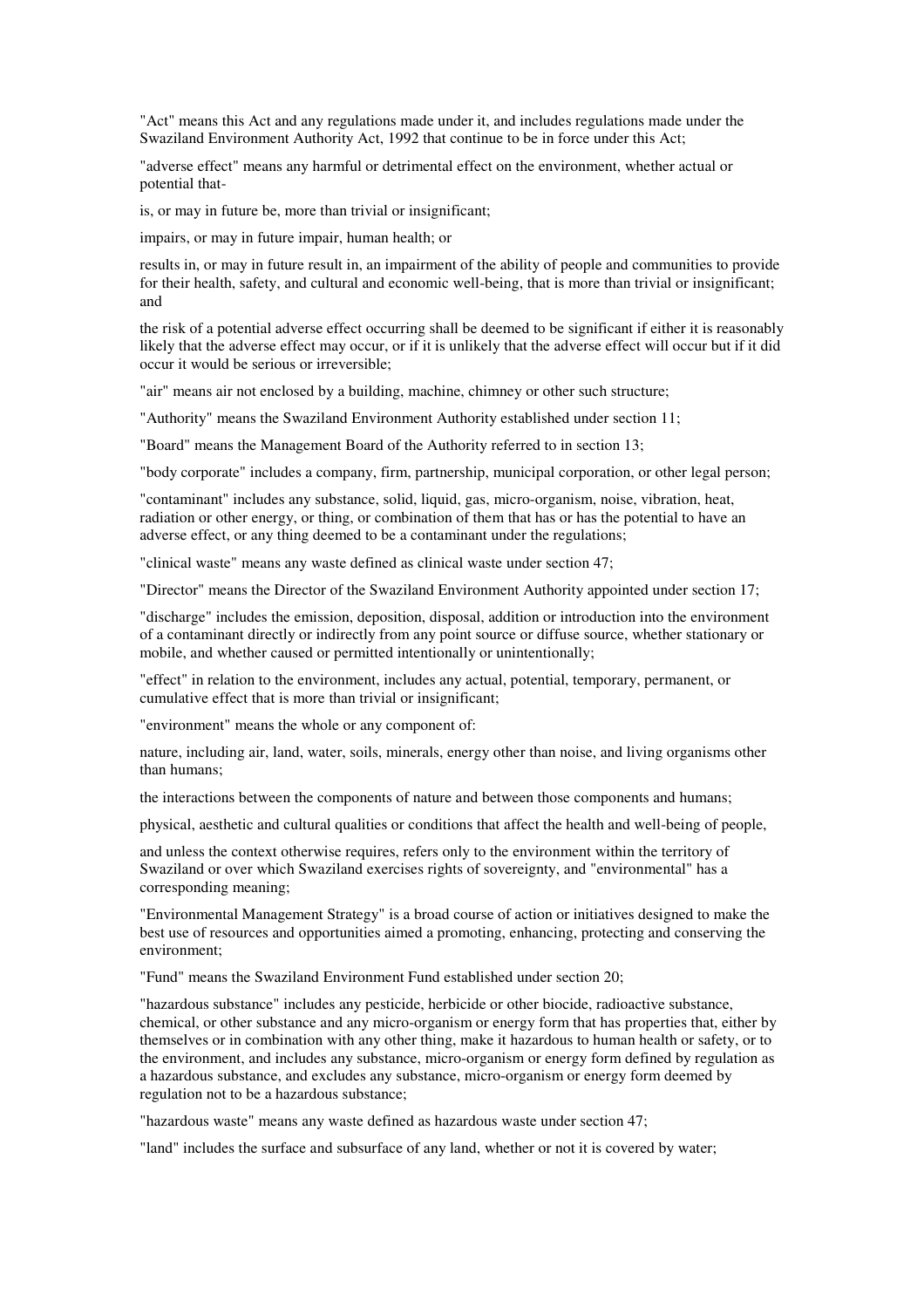"Libandla" means the General Council comprising of such members of the Swazi nation as the Ngwenyama may consult;

"litter" means any waste that is discarded in any public place or vacant land, other than in a designated waste receptacle:

"local authority" means a municipal council or a town council established under Part II of the Urban Government Act 1969, or a town board established under Part XIII of that Act, and in relation to a company town, means the company that controls the town;

"Minister" means the Minister responsible for environmental affairs;

"Ministry " means the Ministry responsible for environmental affairs;

"natural resources" means any component of nature, capable of being utilised by humans and includes air, land, water, soils, minerals, energy, living organisms other than humans, and genetic resources, and for the purposes of this definition, "genetic resources" means any material of plant, animal, microbial or other origin containing functional units of heredity, of any actual or potential value;

"occupier" means, in relation to any land or premises, any person in actual occupation, in charge of, or responsible for managing, the land or premises, and includes a person occupying a portion of Swazi Nation land with the permission of a Chief, and in respect of Swazi Nation Land that has not been allocated to a particular person, means the Chief of that area;

"organ of Government" means any part of the Government or of local government including a Ministry, a Government department, a municipal council, a town council, and a town board or an inkhundla;

"person" includes any natural or legal person, an organ of Government, and a Public Body;

"premises" means any building or part of a building, and any other structure used to accommodate people, and the land used or occupied in connection with it;

"project" means an enterprise, undertaking or activity, or a proposal or plan for a new enterprise, undertaking or activity or to significantly change an enterprise, undertaking or activity, and includes a plan, operation, undertaking, construction, development, change in land use, or alteration that may not be implemented without a permit, licence, consent or approval issued by or on behalf of a Minister, Public Officer, an organ of Government or a Public Body;

"proponent" means the Government, public body, a private member's Bill mover of corporate body responsible for a Bill, regulation, policy, programme, or plan defined in section 31;

"Public Body" means an organisation that exercises public functions but is not an organ of Government and to the extent that it exercises public functions, includes a body answerable to the Ngwenyama and a public enterprise as defined in section 2 of the Public Enterprises (Control and Monitoring) Act, 1989, and a subsidiary of a public enterprise;

"Public Officer" means a Public Officer as defined in the Civil Service Order, No. 16 of 1973;

"public policy, plan or programme" means a policy, programme or plan which relates to the whole country or a specific region of the country, and which has been formulated by, or will be implemented by, an organ of Government or a public body and without limitation includes policies, programmes and plans relating to national development, the spacial and structural development of urban and rural areas, land use, livestock, transport, the exploitation of minerals, industrial development, water utilisation, and agriculture, and revisions of any of these defined in section 31;

"recover" in relation to waste, means to recycle, re-use or reclaim waste or any other activity which is undertaken with a view to extracting secondary raw materials or generating heat or any other form of energy from waste, and "recovery" has a corresponding meaning.

"regulations," except where otherwise indicated, means the regulations made under this Act;

"special waste" means hazardous waste and clinical waste;

"strategic environmental assessment" and "assessment" means an assessment of the positive and adverse effects that implementation of legislation or of a public policy, programme, or plan is likely to have an impact on the enhancement, protection, and conservation of the environment and on the sustainable management of natural resources defined in section 31;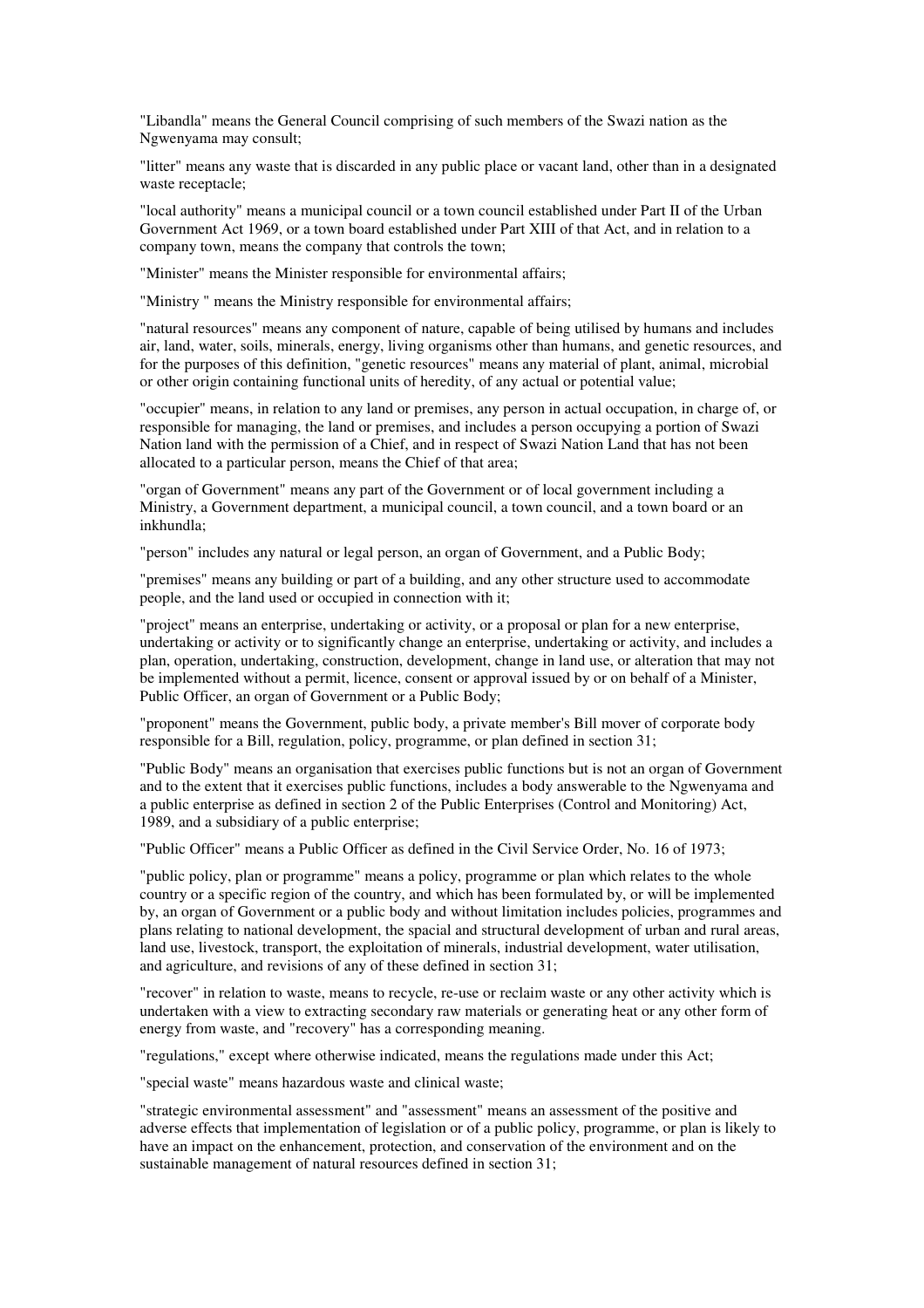"sustainable management" means protecting and managing the use of natural resources, in a manner that, while enabling people and communities to provide for their health, safety, and social, cultural and economic well-being:

safeguards the life-supporting capacity of air, water, soil and ecosystems;

maintains the life-supporting capacity and quality of air, water, soil, and ecosystems, including living organisms, to enable future generations to meet their reasonably foreseeable needs; and

avoids the creation of adverse effects wherever practicable, and where adverse effects cannot be avoided, mitigates and remedies adverse effects as far as practicable;

"urban area" means an area within the jurisdiction of a local authority;

"waste" means any substance or thing that the holder discards or disposes of, or intends or is required to discard or dispose of, irrespective of its value to any person, and any substance or thing deemed by a regulation to be waste; and for the purposes of this definition: "holder" means a person in possession of the waste, or a person whose activities produced the waste, or a person who carried out pre-processing, mixing or other operations that changed the nature or composition of the waste;

"water" means water in all its physical forms wherever it occurs;

(2) In this Act, if a penalty is specified:

without qualification at the foot of a section; or

at the foot of a subsection but not at the foot of the section; or

at the foot of a section and expressed to apply to a specified subsection,

then, unless the contrary is expressly provided, that specification indicates that a contravention of the section or subsection, or of the specified subsections, is an offence and that offence is punishable on conviction by a penalty not exceeding that specified.

# **Application**

3. This Act binds the State and all persons over which or over whom the State has jurisdiction.

# **PART II - FUNDAMENTAL PURPOSE AND PRINCIPLES**

# **Purpose**

4. The purpose of this Act is to provide for and promote the enhancement, protection and conservation of the environment and where appropriate, the sustainable management of natural resources.

#### **Environmental Principles**

5. In achieving the purpose of this Act, the following principles shall be applied:

the environment is the common heritage of present and future generations;

adverse effects should be prevented and minimised through long term integrated planning and the coordination, integration and co-operation of efforts, which consider the entire environment as a whole entity;

the precautionary principle, which requires that where there is a risk of serious or irreversible adverse effects occurring, a lack of scientific certainty should not prevent or impair the taking of precautionary measures to protect the environment;

the polluter pays principle, which requires that those causing adverse effects shall be required to pay the full social and environmental costs of avoiding, mitigating, and/or remedying those adverse effects;

the generation of waste should be minimised wherever practicable;

waste should, in order of priority, be re-used, recycled, recovered and disposed of safely in a manner that avoids creating adverse effects or if this is not practicable, is least likely to cause adverse effects;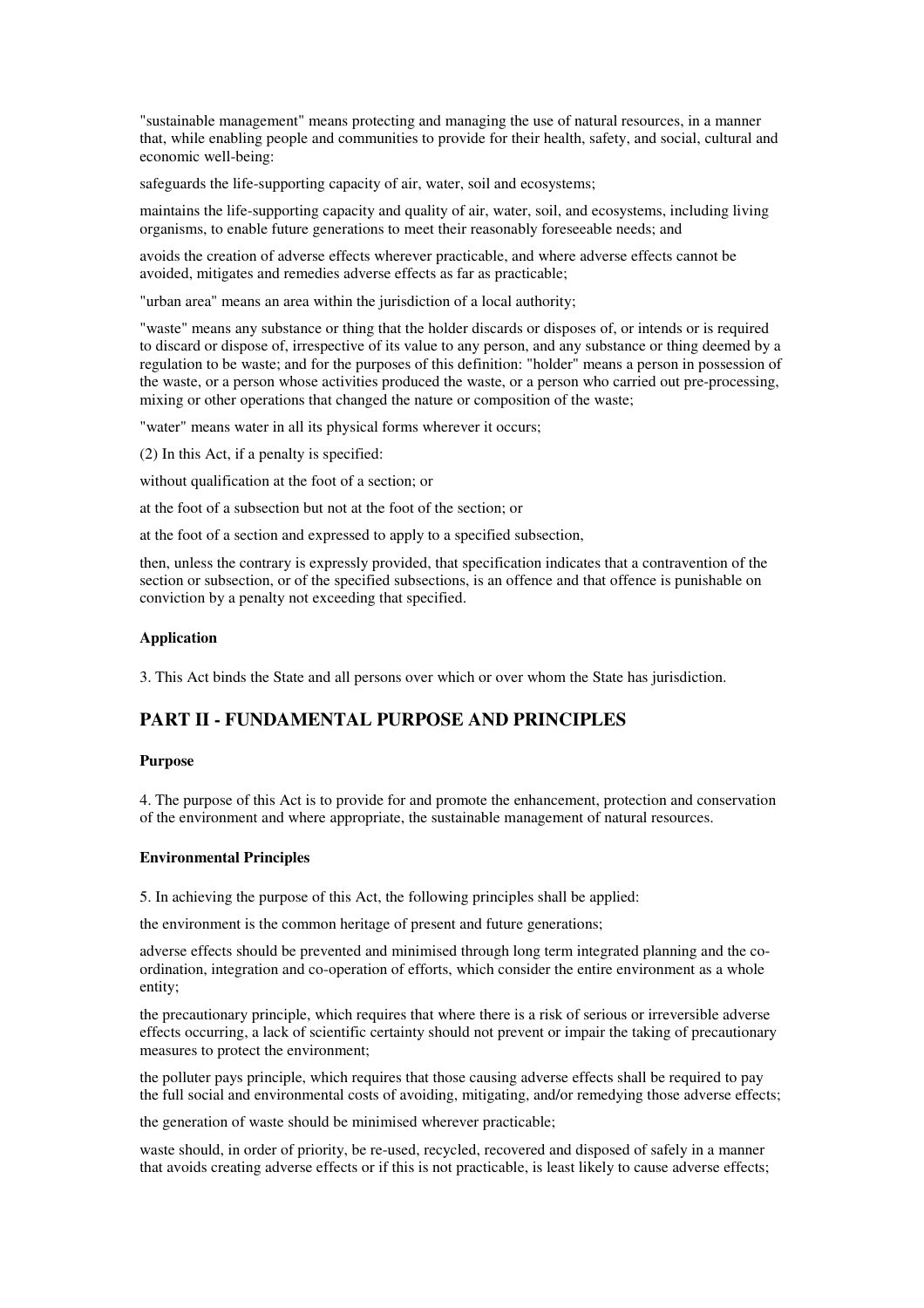non-renewable natural resources should only be used prudently, taking into account the consequences for the present and future generations; and

renewable resources and ecosystems should only be used in a manner that is sustainable and does not prejudice their viability and integrity.

#### **Duty to give effect to purpose and principles**

6. (1) Any person or body exercising powers or functions or making decisions under this Act shall give effect to the purpose of this Act and the principles listed in section 5.

(2) Any Cabinet Minister, Government Officer or other person exercising a public function who, in the course of exercising that public function, is required to take any action, make a decision, or create, revise, or implement any policy, plan, strategy, legislation, guideline, or procedure, that is likely to affect the protection, conservation or enhancement of the environment or the sustainable management of natural resources in Swaziland shall have regard to, apply and provide for the principles mentioned in section 5 in exercising that public function.

(3) At the written request of any person, the person or body referred to in subsections (1) or (2) shall confirm in writing within 60 days of receipt of the request, whether or not the purpose referred to in section 4 and the principles referred to in section 5 have been given effect to or applied in respect of a particular matter, and if so, how, and if not, the reasons why not.

(4) Any person who is dissatisfied with a written response given under subsection (3) may, within 30 days, lodge an application for review with the Minister in accordance with section 82.

#### **Environmental Management Strategy**

7. (1) Within twelve months of the entry into force of this Act, each Cabinet Minister shall ensure that an Environmental Management Strategy for each Government Ministry for which the Cabinet Minister is responsible, is prepared and submitted to the Authority for approval.

(2) The Board shall consider each Environmental Management Strategy submitted to it and as soon as reasonably possible shall either notify the Government Ministry concerned that it has approved the Strategy or of the ways in which the Board requires the Strategy to be amended in order for the Board to approve it.

(3) After the Board has approved a Strategy, the Government Ministry concerned shall, within six months of the date of approval, publish the Strategy in the Gazette and start implementing it.

(4) Each Strategy shall include the following:

a description of the principal effects that the activities regulated by the Government Ministry have or may have on the environment and the sustainable management of natural resources;

a description of the principal effects that the activities of the Government Ministry have or may have on the environment and the sustainable management of natural resources;

a statement of the objectives of the Strategy, which shall be designed to further the achievement of the purpose of this Act and the National Environmental Action Plan referred to in section 30; and

a description of the practical measures that the Government Ministry will take to give effect to the purpose referred to in section 4 and the principles referred to in section 5, and to ensure that it exercises its functions in a way that helps to achieve the objectives of the Strategy.

(5) Each Government Ministry shall review its Environmental Management Strategy at least once every three years and shall publish a report on that review in the Gazette.

(6) Each review report shall include:

an assessment of the effects that activities in the sector regulated by the Government Ministry have had on the environment and the sustainable management of natural resources over the previous five years, and an assessment of future trends in this regard;

an assessment of the effects that the activities of the Government Ministry have had on the environment and on the sustainable management of natural resources, over the previous five years;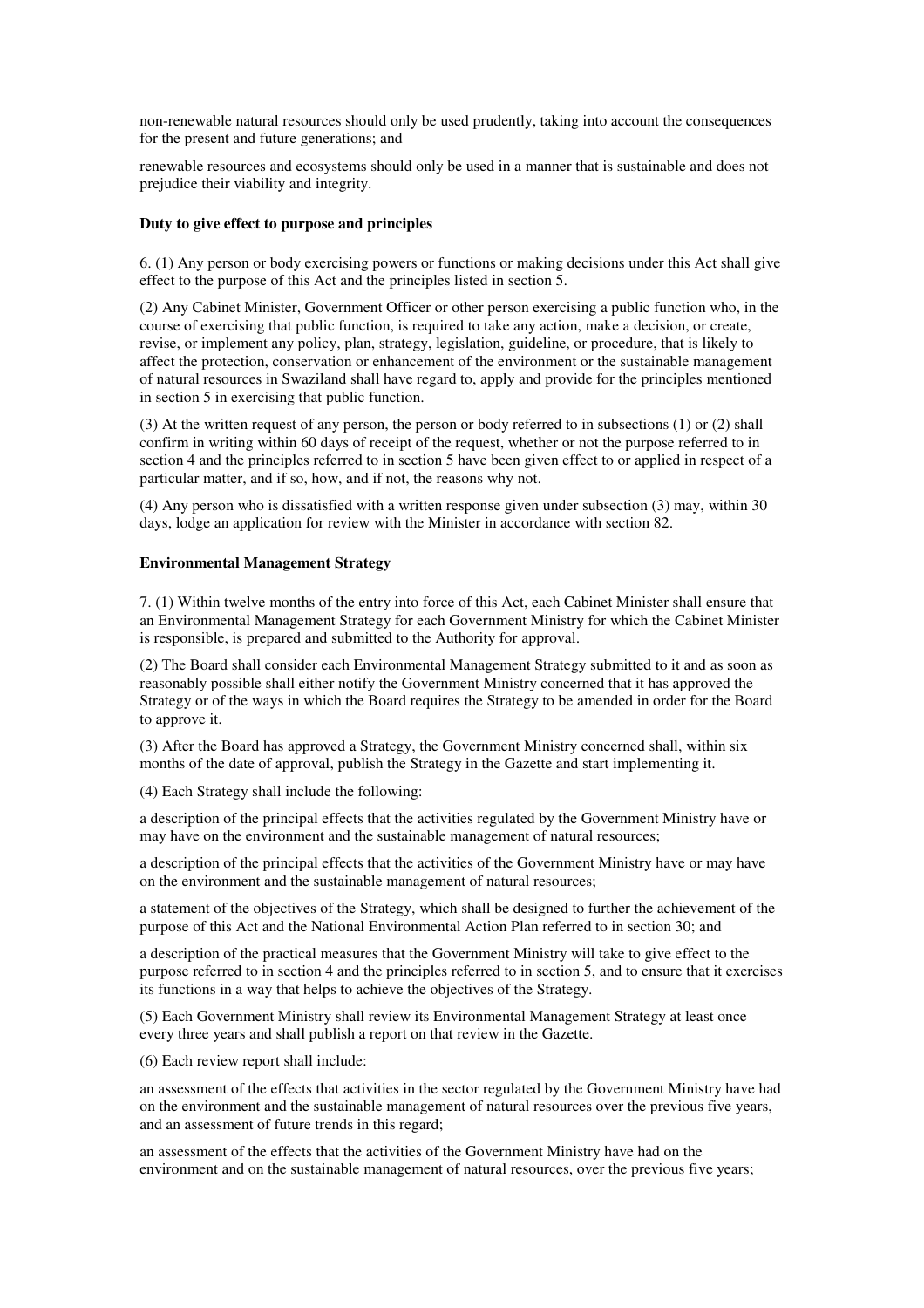an assessment of the extent to which the objectives of the Strategy have been achieved and the effectiveness of the Strategy in assisting the Ministry to apply the principles set out in section 5;

recommendations for improving the Strategy; and

proposed amendments to the Strategy or a draft of a new Strategy that takes into account the assessments noted in the review.

# **PART III - ADMINISTRATION**

### **Powers of the Minister**

8. The Minister may, in order to give effect to the purpose of this Act:

subject to the prior approval of the Ngwenyama acting in Libandla and the Cabinet, enter into any agreement on behalf of Swaziland relating to the protection, conservation or enhancement of the environment and the sustainable management of natural resources, whether within Swaziland, within a particular region, or globally;

provide grants and loans to organisations established to provide for and promote the protection, conservation and enhancement of the environment, for the purpose of carrying out any function that advances the purpose of this Act, provided that the provision of any funds is made subject to appropriate conditions to ensure that the funds are properly applied for the purpose for which they were granted;

convene conferences on the protection, conservation and enhancement of the environment and the sustainable management of natural resources;

appoint the Director in accordance with subsection 13(4) and members of the Board;

dismiss a member of the Board on the grounds set out in subsection 16(2);

on the advice of the Board, establish and publish standards, codes of practice, guidelines and procedures;

on the advice of the Board, set and publish ambient environmental quality objectives; and

by order in writing served on any organ of Government or Public Body, require that organ of Government or Public Body to use its statutory powers to improve ambient environmental quality and to give effect to the purpose of this Act.

#### **Swaziland Environment Authority**

9. The Swaziland Environment Authority is established as a body corporate with perpetual succession to be the successor to the Swaziland Environment Authority established under the Swaziland Environment Authority Act, 1992.

#### **Powers of the Authority**

10. The Authority may:

acquire, hold and dispose of real and personal property;

sue and be sued; and

as far as possible for a body corporate, exercise the rights, powers and privileges and incur the liabilities and obligations of a natural person of full age and capacity.

#### **Constitution and Proceedings of the Authority**

11. (1) The proceedings and constitution of the Authority is governed by Schedule 1.

(2) Subject to the provisions of this Act the Authority may regulate its own proceedings.

#### **Functions of the Authority**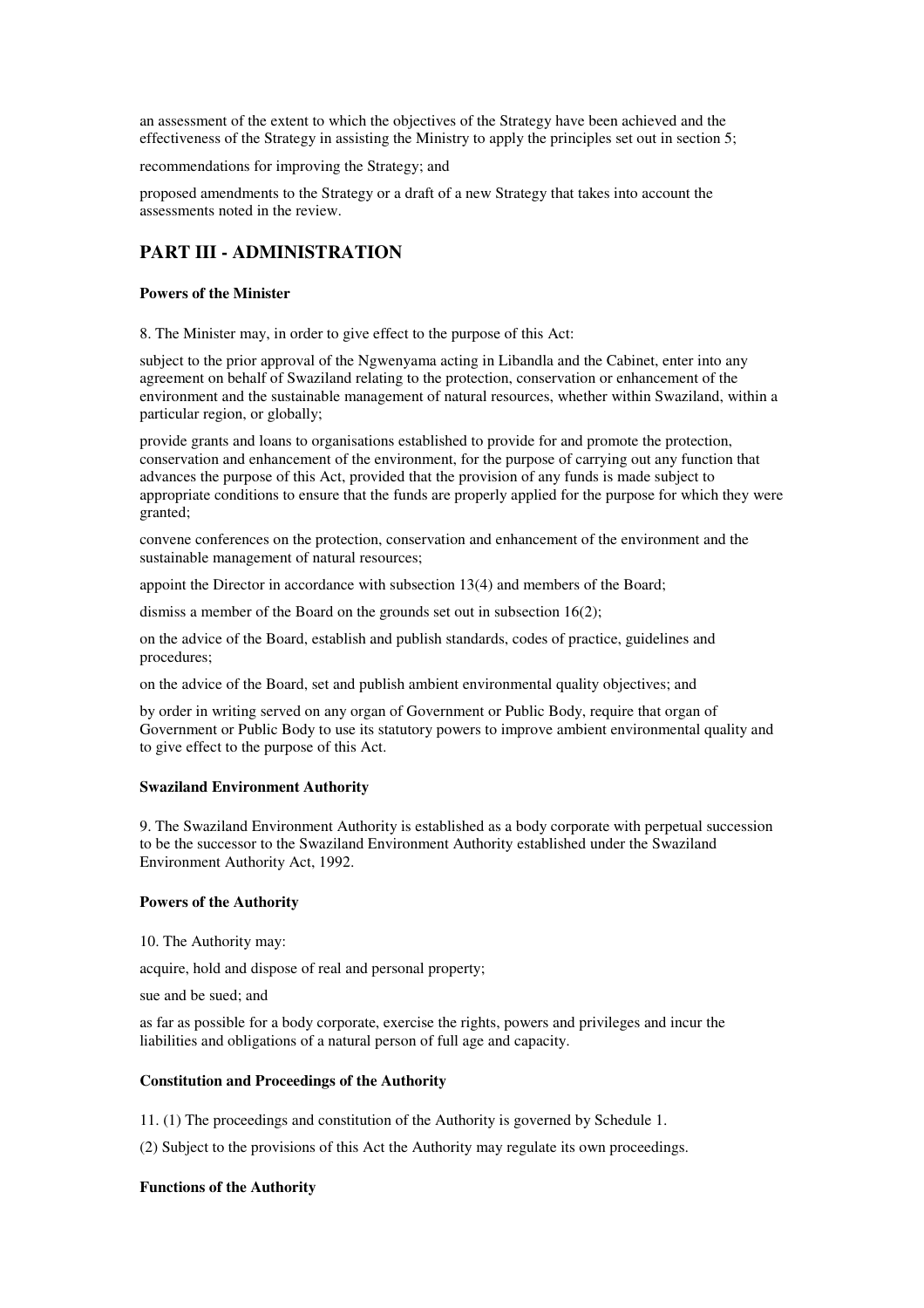12. (1) The Authority shall exercise the functions conferred on it under this Act in order to provide for and promote the protection, conservation and enhancement of the environment and the sustainable management of natural resources.

(2) The functions of the Authority are:

to institute measures for the implementation of this Act both alone and in co-operation with other public bodies, organs of government, non-governmental organisations, private sector organisations, and members of the public;

to monitor the implementation of the Act and assess its effectiveness in improving the level of protection, conservation and enhancement of the environment and the sustainable management of natural resources, and to advise the Minister on ways of giving effect to the purpose of the Act more effectively;

to assist the Minister in formulating policies relating to the environment and the sustainable management of natural resources;

to advise and to make recommendations to the Minister and the Government either upon request or on its own initiative, on matters relating to the protection, conservation and enhancement of the environment and the sustainable management of natural resources;

to develop in cooperation with other organs of Government, as appropriate, economic measures that encourage the sustainable management and use of natural resources and the enhancement, protection and conservation of the environment;

to administer the Swaziland Environment Fund in accordance with the policies and directions of the Board of the Fund;

to administer licences issued under the Act in accordance with the provisions of this Act;

to prepare a national waste strategy;

to give directions to local authorities regarding their functions relating to the collection and disposal of waste in urban areas, and to perform the waste management functions listed in section 44;

give general and/or specific directions to local authorities, in order to promote the protection, conservation and enhancement of the environment and the sustainable management of natural resources;

to liaise with bodies concerned with matters relating to the protection, conservation and enhancement of the environment and the sustainable management of natural resources;

to monitor trends in the state of the environment and to prepare reports on the state of the environment for consideration and approval by the Minister;

to prepare National Environmental Action Plans as defined in section 30, for consideration and approval by the Minister and to promote their implementation;

to review environmental impact assessment reports and strategic environmental assessments reports;

to undertake and promote research into matters relevant to the protection, conservation and enhancement of the environment and the sustainable management of natural resources;

to promote, in collaboration with other appropriate bodies and organisations, training, education and public awareness programmes relating to the protection, conservation and enhancement of the environment and the sustainable management of natural resources;

to disseminate and facilitate public access to information on the environment including creating and maintaining an environmental information registry in accordance with section 50;

to facilitate public involvement in decision making concerning the environment including establishing procedures to facilitate the submission of comments on licence applications under this Act;

to recommend environmental standards, codes of practice, guidelines and legislation to the Minister and the Government;

to publish guidelines, codes of practice and other information relating to the protection and conservation of the environment and the sustainable management of natural resources;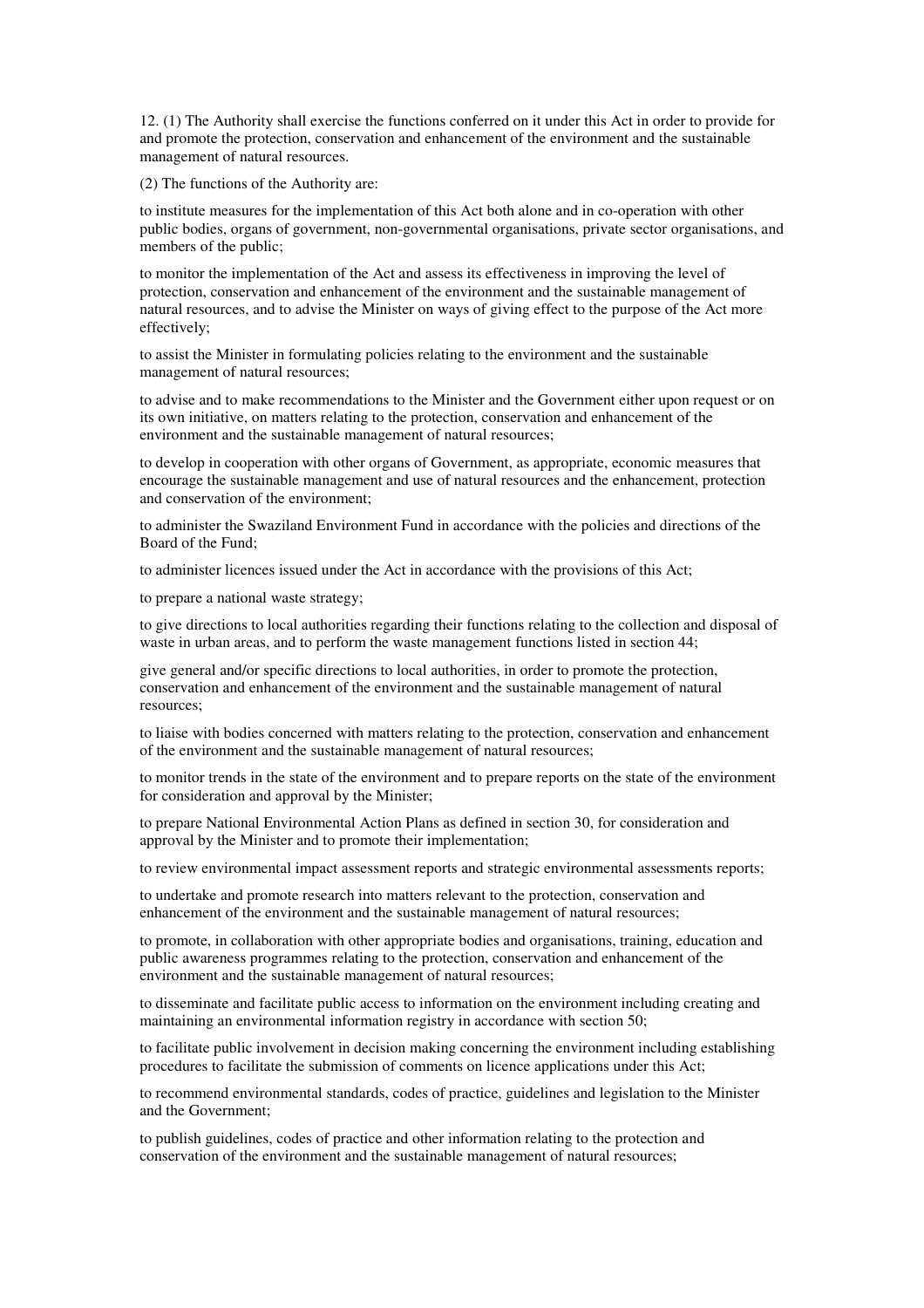to conduct inspections and take other measures to monitor compliance with this Act and to conduct investigations into alleged contraventions of this Act;

to take all reasonably practical measures, to enforce this Act and other environmental protection legislation either alone or in co-operation with relevant bodies and police forces, including issuing and enforcing orders and prosecuting offences; and

to perform other functions incidental or conducive to the exercise by the Authority of any of the above functions or which are assigned to it by the Minister in order to further the purpose of this Act.

#### **Management Board**

13. (1) The Authority has a Management Board which is the governing body of the Authority with the authority and responsibility to exercise and perform the functions conferred or imposed on the Authority under this Act.

(2) The Board shall comprise:

the Principal Secretary of the Ministry responsible for environmental affairs;

the Principal Secretary of the Ministry responsible for agriculture;

the Principal Secretary of the Ministry responsible for finance;

the Principal Secretary of the Ministry responsible for natural resources and energy;

a representative of the traditional authorities;

a person from a non-governmental organisation or association of such organisations which has as a main purpose the promotion of environmental protection and/or the sustainable management of natural resources, who shall be appointed from among persons nominated by such organisations;

a person involved in business in Swaziland who shall be appointed from among persons nominated from an organisation representing industry;

a person noted for the person's special knowledge of, and interest in, environmental matters, who shall be appointed from among persons nominated by the public; and

the Director who shall serve as the Secretary of the Board but who may not vote.

(3) The members of the Board shall be appointed by the Minister and shall hold office upon terms and conditions determined by the Minister.

(4) Subject to section 16, a member of the Board referred to in paragraphs (f), (g) or (h) of subsection (2) shall hold office for a period of three years and shall be eligible for re-appointment.

(5) The Minister shall in writing request the bodies referred to in paragraphs (g) and (h) of subsection (2) to nominate, within 28 days of receiving the request, a person or persons for appointment to the Board, whenever the relevant position on the Board is vacant.

(6) The Minister shall publish a notice in the Gazette and in a national newspaper circulating in Swaziland at least once a week for two consecutive weeks requesting members of the public to nominate, within 60 days of the date the notice was first published, a person or persons for appointment to the Board whenever the position of member referred to in paragraph (i) of subsection (2) is vacant.

(7) If the Minister is not satisfied as to the suitability of a person nominated for appointment to the Board, the Minister may, by notice in writing to the nominating body, reject the nomination and request a further nomination, which request has the same effect as a request under subsection (5).

(8) If a nomination is not received by the Minister within the period requested, the Minister may appoint a person whom the Minister considers appropriate on the basis of their expertise in environmental matters and that person shall hold office as if nominated in accordance with subsection (5) or (6).

#### **Remuneration of Board members**

14. (1) Members of the Board and of any committee established by the Board shall be remunerated and paid fees and allowances as determined by the Minister by notice in the Gazette.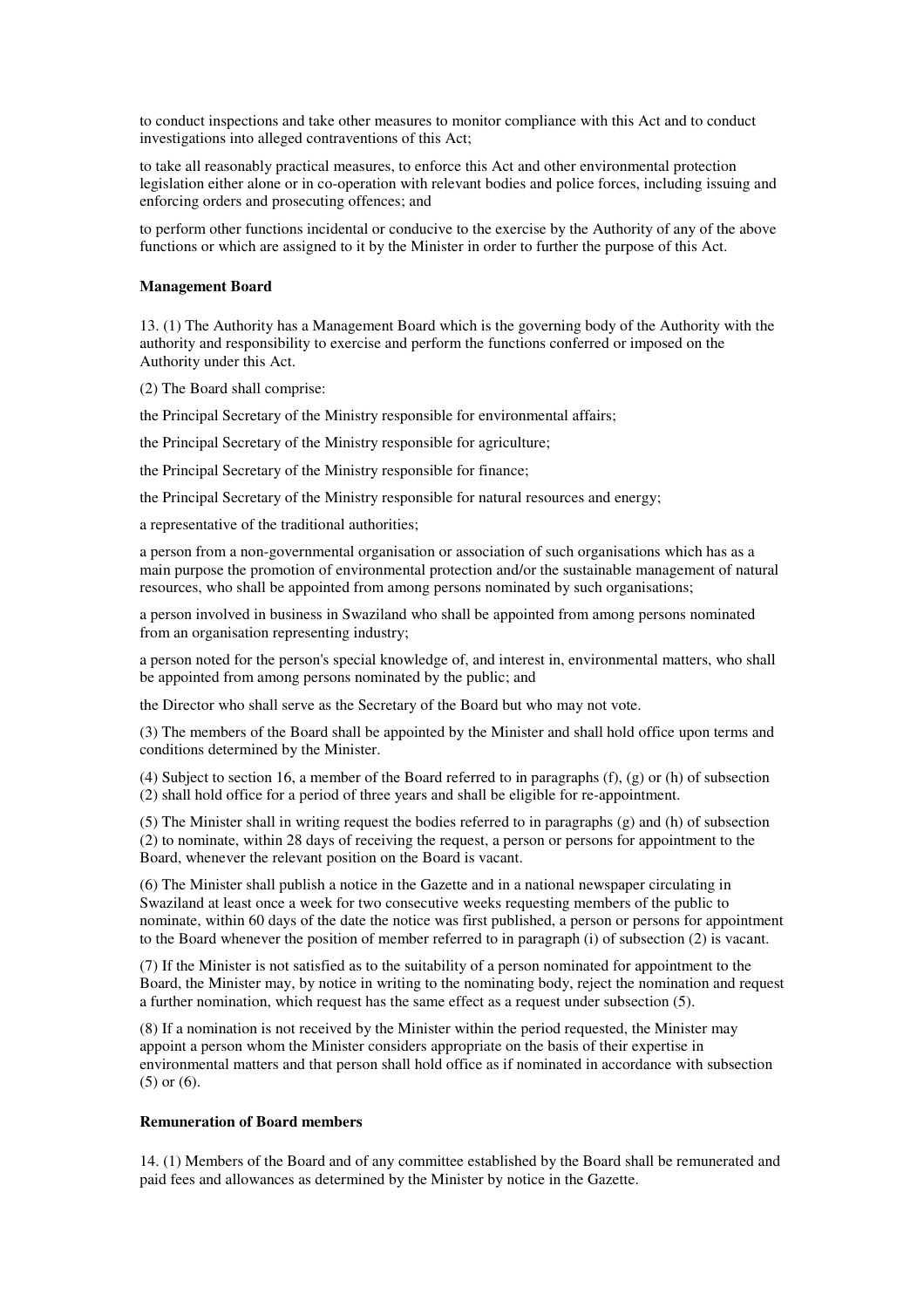(2) Any remuneration, fees or allowances which may become payable under this section shall be paid out of the Consolidated Fund of the Government unless the Parliament has appropriated funds to the Authority for this purpose, in which case the Authority shall pay these amounts.

### **Chairperson of the Board**

15. The Minister shall appoint a member of the Board to be the Chairperson and the Chairperson of the Board shall:

hold office for a period of 3 years upon terms and conditions determined by the Minister;

convene meetings of the Board at any reasonable time;

chair meetings of the Board; and

work closely with the Director to ensure the smooth operation of the Authority.

### **Vacation of office by members of the Board**

16. (1) A member may resign by giving a signed notice of resignation to the Minister.

(2) The Minister shall remove a member from office upon being satisfied that the member:

is an unrehabilitated insolvent under any law relating to the insolvency of persons in Swaziland;

is, for whatever reason, permanently incapable of performing the duties of a member;

has been absent, without the leave of the Chairperson, from three consecutive meetings of the Board;

has been convicted of an offence against this Act or has been sentenced to a term of imprisonment of six months or more; and

has engaged in misconduct which is likely to bring the Board into public disrepute.

(3) A member whose term of office has expired shall nevertheless remain in office for not more than 6 months, until a successor comes into office, unless the member resigns or is removed from office.

#### **Director**

17. (1) The Minister, in consultation with the Board, shall appoint a Director of the Authority.

(2) The Director shall be appointed on terms and conditions specified by the Board.

(3) The Director is the chief executive of the Authority and is responsible for the management of the affairs of the Authority and the fulfillment of its functions, in accordance with policies and directions established by the Board.

(4) Without limiting the ambit of subsection (3), the Director shall:

report regularly to the Board on the performance of the functions of the Authority;

present an annual report, financial statements and a budget for the forthcoming year, to the Board for consideration and approval;

represent the Authority in its dealings with other organisations and organs of government;

supervise the employees and officers of the Authority; and

issue orders as provided for in this Act, and take other measures to give effect to the purpose of the Act and to implement and enforce its provisions.

#### **Employees of the Authority**

18. (1) The Minister, in consultation with the Civil Service Board, may at the request of the Director, order any Public Officer to be seconded to the Authority on terms and conditions specified in the order.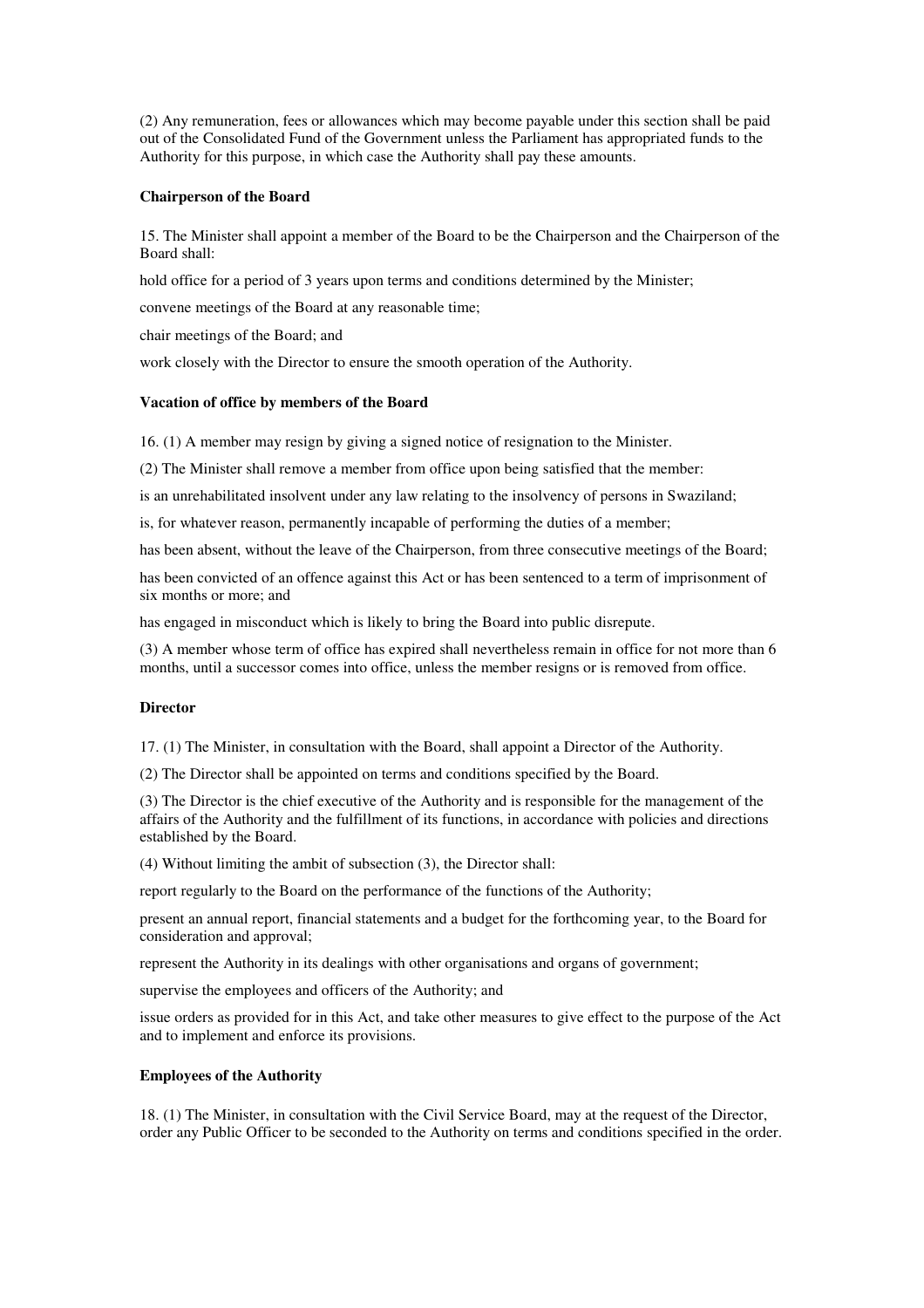(2) The Authority may, with the approval of the Minister and of the Civil Service Board, offer any Public Officer seconded to the Authority, permanent employment on terms and conditions stipulated by the Board.

(3) The Director may, with the approval of the Board:

in writing appoint any person as an employee of the Authority;

in writing appoint any suitably qualified or experienced person as an Environment Officer and/or an Inspector;

in writing delegate to any Environment Officer or Inspector any power given to the Director by this Act or any other legislation; and

prescribe, limit or revoke an appointment or delegation.

#### **Exemption from tax and other charges**

19. Notwithstanding the provisions of any other law, the Authority is exempt from any liability to pay any tax, rates, or duty on documents in Swaziland.

#### **Swaziland Environment Fund**

20. The Swaziland Environment Fund is established as a body corporate with perpetual succession.

#### **Powers of the Fund**

21. Subject to regulations made under this Act, the Fund may-

acquire, hold and dispose of real and personal property;

sue and be sued; and

so far as possible for a body corporate, exercise the rights, powers and privileges and incur the liabilities and obligations of a natural person of full age and capacity.

#### **Constitution and Proceedings of the Fund**

22. The proceedings and constitution of the Fund shall be governed by regulations made under section 28.

#### **Objects of the Fund**

23. (1) The general objects of the Fund are:

to aggregate funds from different sources to ensure sustainable funding for programmes, projects and activities that provide for and promote the protection, conservation and enhancement of the environment and the sustainable management of natural resources;

to provide financial support for activities aimed at the enhancement, protection and conservation of the environment and the sustainable management of natural resources and supporting community participation in these activities; and

to enhance and restore the environment of Swaziland.

(2) Without limiting the generality of subsection (1), the Minister may by regulation detail more specific objects of the Fund.

(3) The Fund shall not be used to pay for the operating costs of the Authority, except that the Authority may charge the Fund for the costs of administering the Fund.

#### **Management and Administration of the Fund**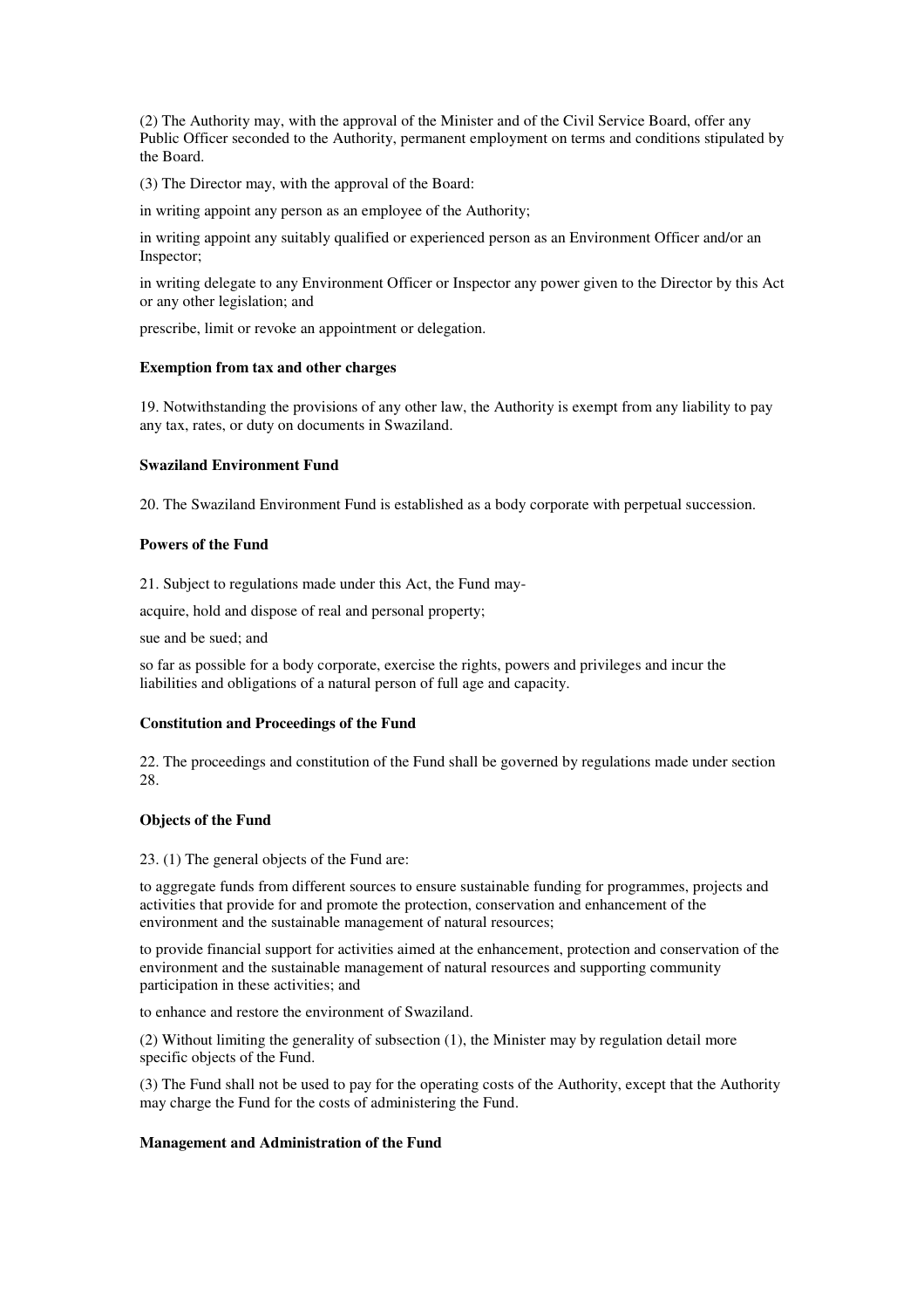24. (1) The Fund shall be managed by a Board of Trustees comprising five trustees appointed by the Minister, of whom:

one is to be the Director;

two are to be nominated for appointment by the Board; and

two are to be persons of known integrity with knowledge of and experience in matters relating to environmental protection and/or sustainable management appointed after consultation with nongovernmental organisations that have as a main purpose of their organisation, the promotion of environmental protection and/or the sustainable management of natural resources.

(2) The Trustees shall elect a member appointed in terms of subsection (1)(b) or (c) as Chairperson of the Board.

(3) A Trustee shall not be obliged to furnish security to any person or authority in connection with the exercise of powers or the performance of duties as a trustee of the Fund.

(4) The Fund is to be administered by the Authority in accordance with the directions and policy of the Board of Trustees.

### **Monies, accounts and audits**

25. (1) The monies of the Fund shall consist of:

sums appropriated by Parliament for the purposes of the Fund;

donations, grants, gifts and subscriptions;

sums received from international, multilateral, bilateral, regional or local bodies or funds for the purpose of global, regional or local environmental protection or improvement measures;

income derived from investment made by the Fund and interest on loans made by the Fund; and

monies paid to the Fund as fines, penalties or costs imposed under this Act.

(2) The Fund shall keep proper books and other records of account and its financial records shall be audited by an auditor or auditors appointed by it with the approval of the Minister.

(3) The Fund shall within four months after the end of its financial year prepare an Annual Report on the activities of the Fund, which shall include an audited balance sheet, an audited statement of income and expenditure of the financial year, and any report by the auditors on its management and accounting practices, and shall submit it to the Minister and to the Minister responsible for Finance.

(4) The Minister shall cause the annual audited accounts of the Fund to be laid before Parliament within six months after the expiry of each financial year of the Fund.

#### **Exemption from tax and other charges**

26. Despite the provisions of any other law, the Fund, monies of the Fund and any income generated by the Fund shall be exempt from any tax, rates, or duty on documents in Swaziland.

#### **Duration and dissolution of the Fund**

27. (1) The Fund shall continue for an indefinite period and may only be dissolved by a resolution of Parliament or if it is insolvent.

(2) If the Fund is dissolved or finally liquidated any remaining assets shall be transferred to the Government.

#### **Regulations**

28. The Minister may make regulations regulating the Fund and, without prejudice to the generality of the foregoing, may make regulations providing for:

the specific objectives of the Fund;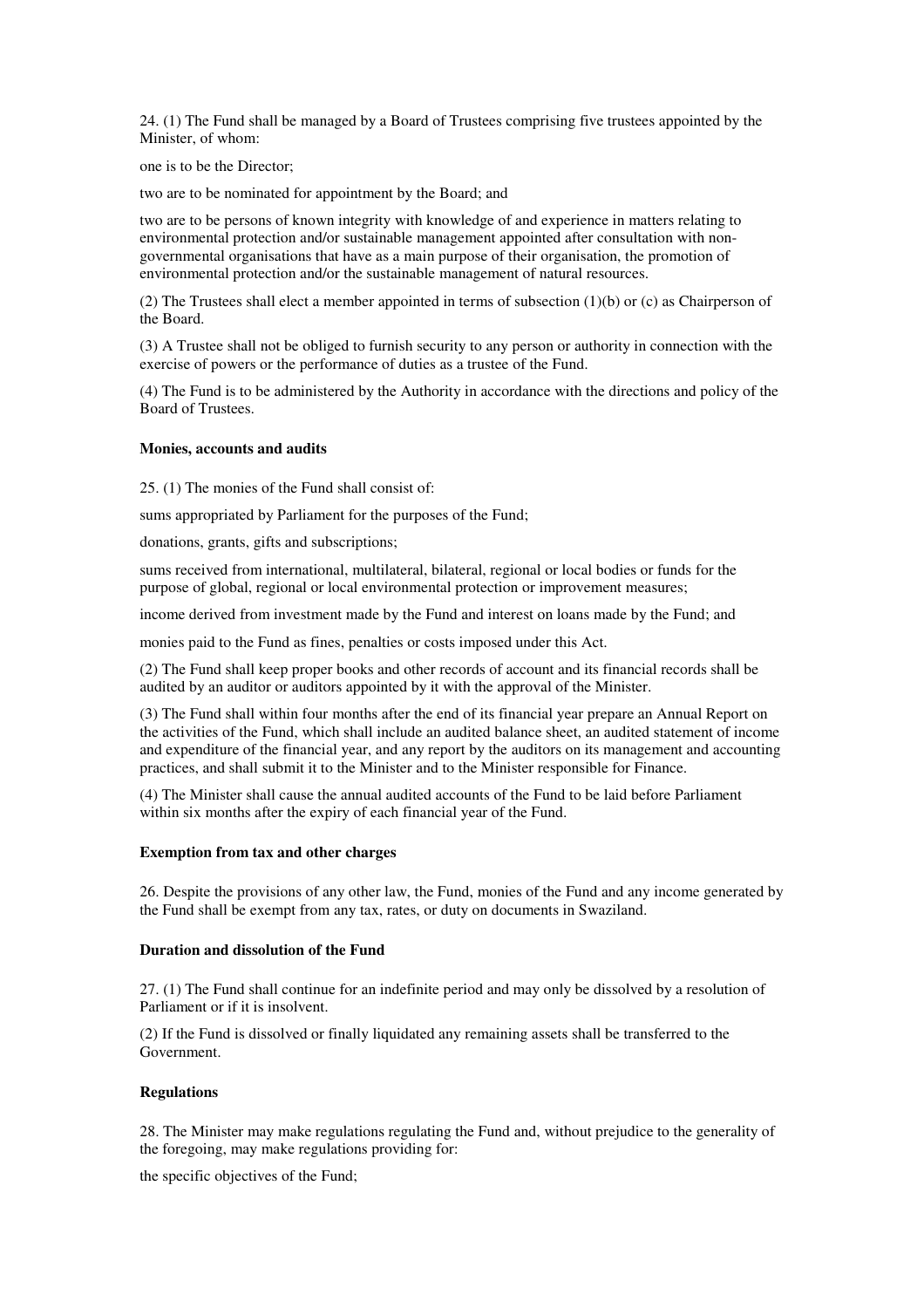the management and administration of the Fund; the investment of the monies of the Fund; the employees of the Fund; the accounting and auditing of the Fund; the monies of the Fund; and the property of the Fund.

# **PART IV - INTEGRATED ENVIRONMENTAL MANAGEMENT**

# **State of the Environment Report**

29. (1) The Minister shall within two years of the entry into force of this Act, and every two years thereafter, publish a State of the Environment Report.

(2) The State of the Environment Report shall provide information on the environment in Swaziland and, in particular, on the quality of the environment, and without limiting its generality, shall:

describe the quality of the rural and urban environment and the results of environmental quality monitoring programmes;

describe any significant adverse effects that have been caused, are being caused and are likely to be caused in the foreseeable future, and where possible identify the causes and trends;

indicate the number and nature of the licences issued under the Act and describe how the licensing system is being implemented in order to improve environmental protection, and where applicable, indicate the type and/or quantity or characteristics of pollutants which may lawfully be discharged under these licences in a particular area, and whether, and to what degree this has increased or decreased;

describe the monitoring, enforcement and other measures which have been, and are being taken to address the causes of the adverse effects and to improve environmental quality;

list all charges laid and convictions entered for contraventions of this Act;

with respect to international agreements and negotiations relating to the environment of Swaziland, the regional or the global environment:

report on all agreements to which Swaziland is a party, and on their domestic implementation;

report on negotiations in which Swaziland has participated since the previous State of the Environment Report; and

list all relevant agreements to which Swaziland is not a party and all relevant negotiations in which Swaziland has not participated since the previous State of the Environment Report.

#### **National Environmental Action Plan**

30. (1) The Authority shall, within two years of this Act coming into force and every five years thereafter, prepare and publish a National Environmental Action Plan.

(2) The National Environmental Action Plan shall include:

an assessment of both the urgency and the importance of actions that should be taken in the short, medium and long-term in order to prevent, eliminate and reduce adverse effects as described in the most recent State of the Environment Report;

an assessment of the resources at the disposal of the Government as a whole, the Minister, and the Authority which may be used to take those actions; and

a strategy and schedule for the implementation of those actions.

(3) Each draft National Environmental Action Plan shall be subject to public review in accordance with section 52 before being finalised.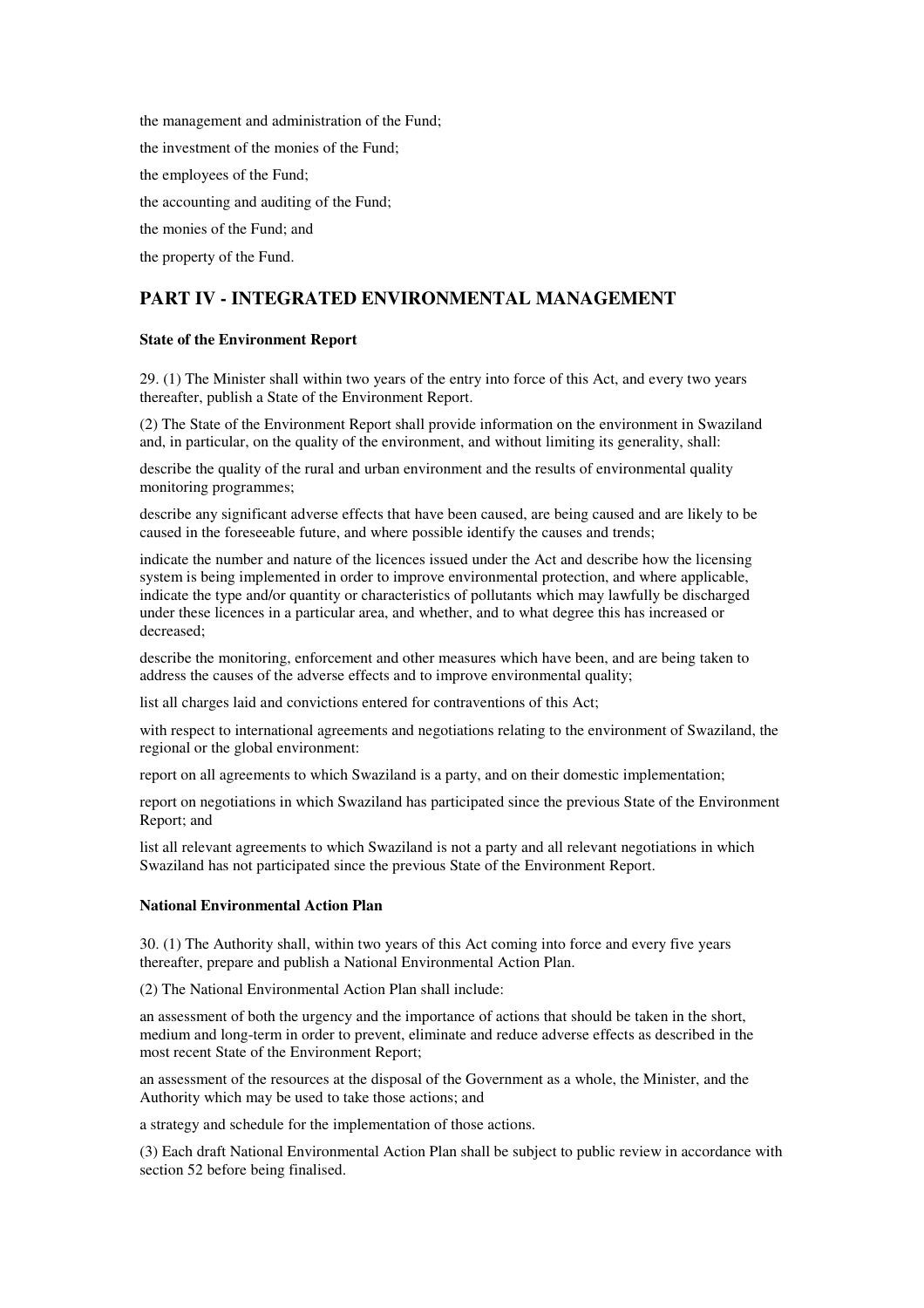#### **Strategic Environmental Assessments**

31. (1) The proponent of a Bill, regulation, public policy, programme, or plan that could have an adverse effect on the protection, conservation or enhancement of the environment or on the sustainable management of natural resources:

shall conduct a strategic environmental assessment of the draft Bill, regulation, policy, programme, or plan; and

shall not present the Bill to Parliament, make the regulation, or adopt the public policy or programme, unless:

the Authority has consented in writing;

the period within which the Authority may lodge an objection with the proponent under subsection (8) has expired without the Authority lodging an objection; or

the Minister, after considering an objection lodged under subsection (9), has consented in writing.

(2) For the purposes of this section:

"strategic environmental assessment" and "assessment" means an assessment of the positive and adverse effects that implementation of legislation or of a public policy, programme, or plan is likely to have an impact on the enhancement, protection, and conservation of the environment and on the sustainable management of natural resources;

"public policy, plan or programme" means a policy, programme or plan which relates to the whole country or a specific region of the country, and which has been formulated by, or will be implemented by, an organ of Government or a public body and without limitation includes policies, programmes and plans relating to national development, the spatial and structural development of urban and rural areas, land use, livestock, transport, the exploitation of minerals, industrial development, water utilisation, and agriculture, and revisions of any of these;

"proponent" means the Government, public body, a private member's Bill mover of corporate body responsible for a Bill, regulation, policy, programme, or plan.

(3) Every strategic environmental assessment report shall include:

a full description of the Bill, regulation, public policy, programme, or plan and the objectives it intends to achieve;

an identification, description and assessment of the positive and adverse effects that implementation of the proposed policy, programme, plan or legislation is likely to have on the environment and on the sustainable management of natural resources;

an identification, description and assessment of the likely effects of alternative means to achieve the objectives of the Bill, regulation, policy, programme, or plan;

an identification, description and assessment of a range of practicable measures that could be taken to avoid, mitigate or remedy any adverse effect that may occur as a result of the implementation of the Bill, regulation, policy, programme, or plan; and

any other information prescribed by the Minister by regulation.

(4) If any proponent considers that a Bill, regulation, or public policy, programme, or plan, does not require a strategic environmental assessment under this section it shall submit a draft of the relevant document to the Authority and the Authority shall as soon as practicable determine whether or not an assessment is required and shall publish its decision and the reasons for it.

(5) Where there is no single organ of Government or public body responsible for a Bill, regulation, or public policy, programme, or plan, the Minister shall as soon as practicable determine which organ of Government or public body is primarily responsible, and that organ shall be deemed to be the proponent.

(6) Where a determination under subsection (5) is required, no person shall take any step to further the presentation to Parliament, making, adoption, finalisation, amendment, repeal, revocation or implementation of the Bill, regulation, policy, programme, or plan for which a strategic environmental impact assessment is required under this section until the Minister's determination has been made.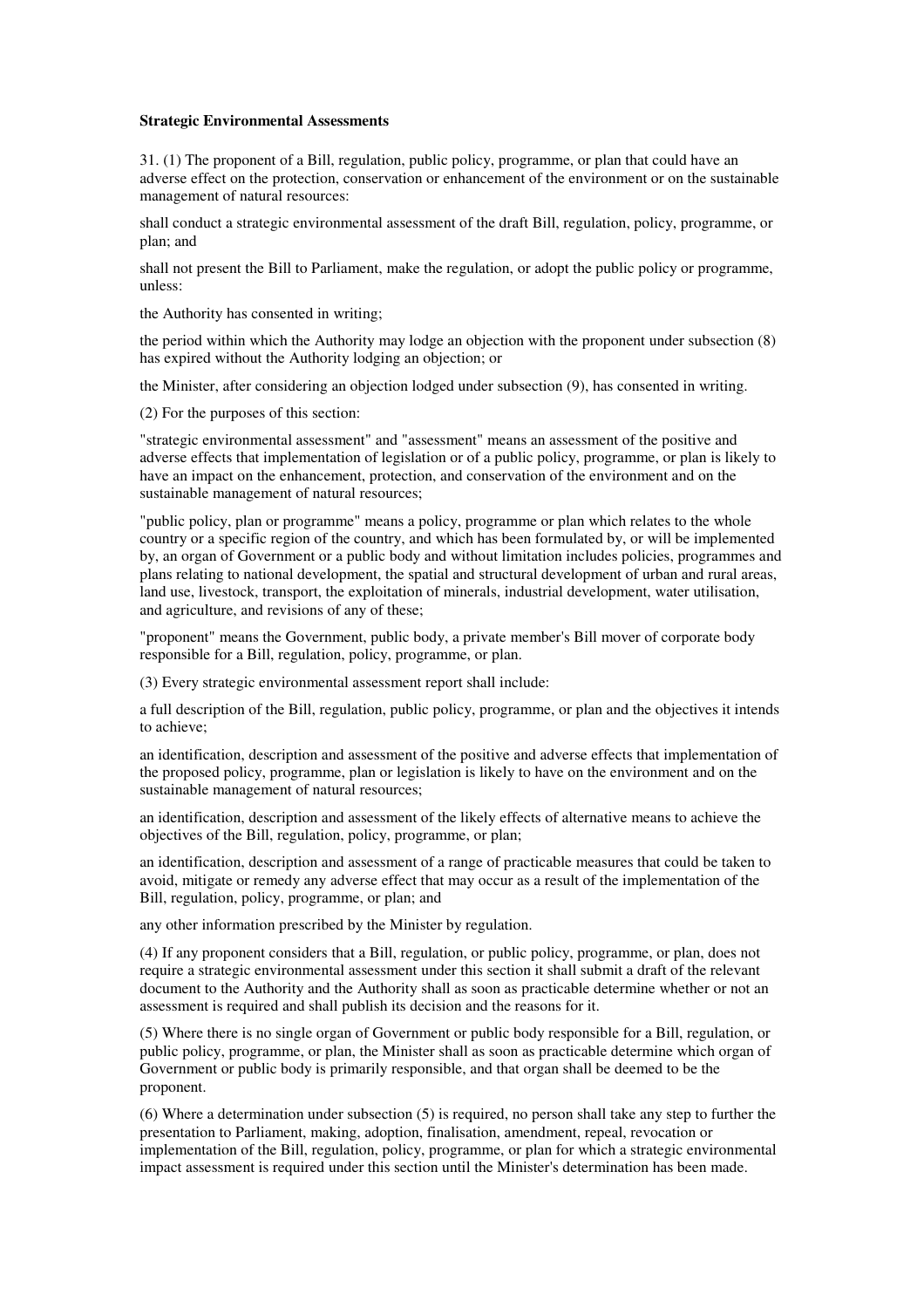(7) After receipt of the strategic environmental assessment report the proponent shall review the legislation, policy, programme or plan taking into consideration the strategic environmental assessment report and shall submit the following documents to the Minister and to the Authority:

the strategic environmental assessment report;

a report indicating:

the revisions that have been made to the original document in order to promote environmental protection and the sustainable management of natural resources or to avoid, mitigate or remedy any adverse effects which implementation of the original legislation, policy, programme or plan, may have had; and

any other measures that have been, or will be taken to avoid, mitigate or remedy any adverse effects, and when these were or will be taken, and if any measures recommended by the assessment report have or will not be taken, the reasons for not doing so; and

a revised version of the legislation, policy, programme or plan.

(8) If the Authority is of the opinion that the environmental concerns raised during the strategic environmental assessment process are not adequately addressed by the revised legislation, or public policy, programme or plan, and that additional cost-effective measures to avoid or mitigate these adverse effects should be taken, the Authority, shall within 30 days of receipt of the documents referred to in subsection (7), lodge an objection with the proponent and then consult with the proponent with a view to reaching agreement on the amendments to be made to the revised legislation, or public policy, programme or plan in order to give full effect to the purpose and principles of this Act.

(9) If the Authority and the proponent are unable to reach agreement on the amendments to be made to the revised legislation, or public policy, programme or plan or the measures to be taken, the Director or the proponent may lodge a notice of objection with the Minister.

(10) The Minister may order the documents referred to in subsection (7) to be subjected to public review and/or to a public hearing before making a final determination under subsection (9).

#### **Environmental Assessment**

32. (1) Subject to the provisions of regulations made under paragraphs (a), (b) or (c) of section 33, no person shall undertake any project that may have an effect on the environment without the written approval of the Authority, or in the case of a review, of the Minister, and except in accordance with any conditions imposed in that approval.

(2) A person who contravenes sub-section (1) commits an offence and shall, on conviction, be liable to a fine not exceeding E100,000.00 or to imprisonment to a term not exceeding two years or to both.

(3) No person, organ of Government or public body may grant a permit or licence for the execution of a project referred to in subsection (1) unless an approval for the project has first been granted by the Authority, or the grant of the permit of licence is made conditional upon such approval being granted.

(4) A person proposing to undertake a project referred to in subsection (1) shall submit a project brief to the Authority containing sufficient information to enable the Authority to determine the potential impacts of the project on the environment.

(5) If after reviewing the project brief the Authority is satisfied that:

the potential effect of the project on the environment is likely to be minimal or insignificant, it may approve the project;

the potential effect on the environment is likely to be more than minimal or insignificant, it may require the applicant:

to conduct an environmental impact assessment in relation to the project, with or without a public hearing;

to submit to the Authority an environmental impact statement in accordance with subsection (7); and

to submit to the Authority a comprehensive mitigation plan in accordance with subsection (8).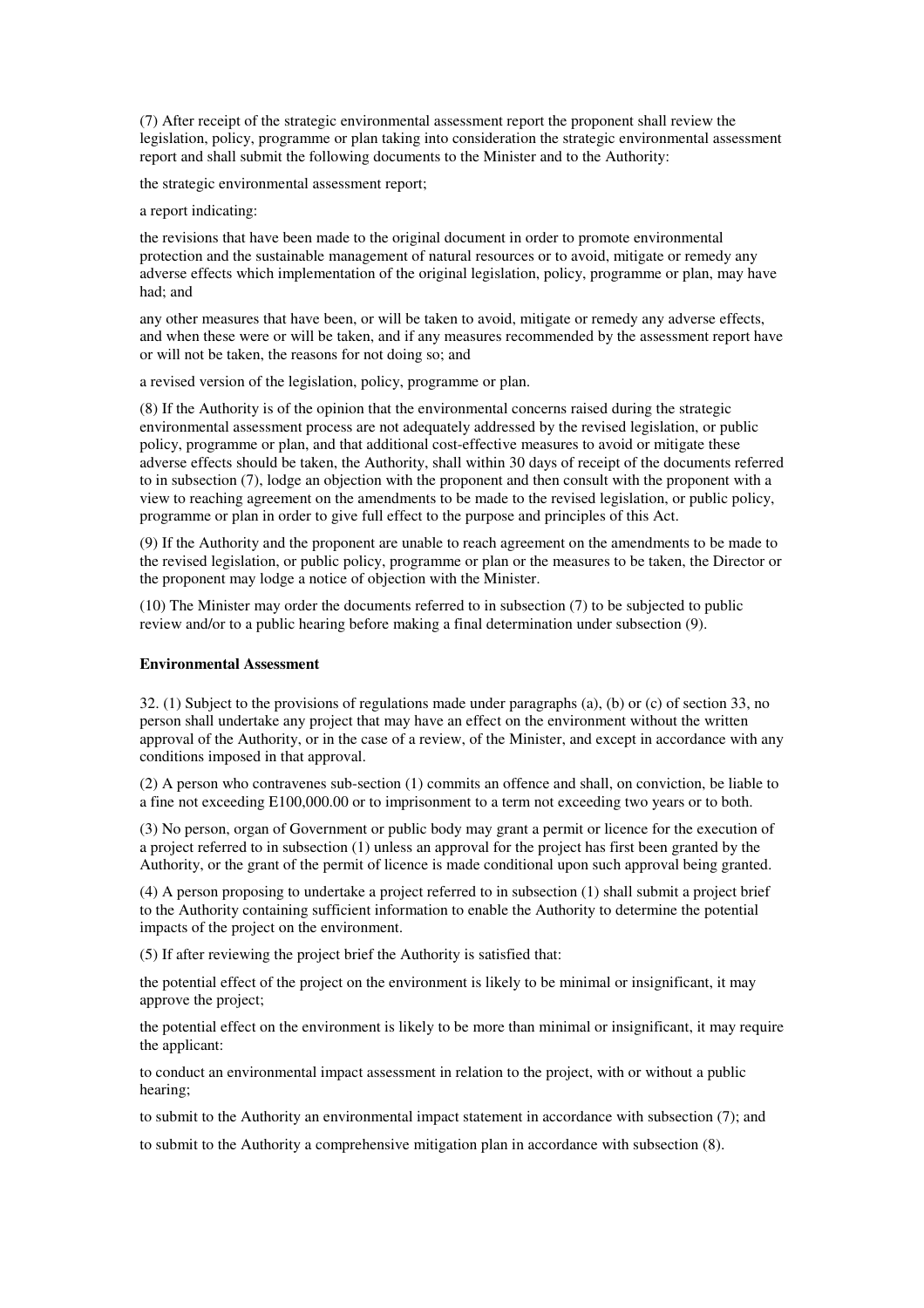(6) Subject to this Act, the Authority may delegate to another body or person any of its functions under this section and may impose conditions with respect to the exercise of those delegated functions, provided that nothing in this subsection shall be construed so as to absolve the Authority from ultimate responsibility for any act done by such a body or person in the exercise of this delegated authority.

(7) An environmental impact statement shall include:

a full description of the project and the aim(s) it is intended to achieve; and

an identification, description and assessment of:

the likely environmental effects of: the project; alternative means of carrying out the project, including the preferred means; alternatives to the project that would achieve the same aim as the project was intended to achieve; and

all relevant measures that could be undertaken to avoid, remedy or mitigate any adverse effects that could be caused by the project;

any other information prescribed by the Minister.

(8) A comprehensive mitigation plan shall include:

a description of the mitigation measures that will be implemented in order to prevent, reduce or otherwise manage the environmental effects of a project;

how these measures will be implemented; and

any other information prescribed by the Minister.

(9) If the Authority believes that a project is likely to have a significant adverse effect on the environment of another country the Authority shall advise the Minister who shall forward the environmental impact statement and comprehensive mitigation plan and other relevant reports and documents to that country and shall invite comments within a specified period.

(10) If the Minister has invited comments under subsection (9) the Authority shall not decide whether or not to grant an approval until the period for comments has expired without any comments being received, or if comments are received, without considering those comments.

(11) Upon receipt of the documents required under subsection (5)(b), the Authority may:

if the application fails to contain the appropriate administration fee or fails to provide any information required under this section, refuse to consider the application and return the application to the applicant, together with written reasons for the refusal;

if the application does not provide adequate information required under this section, advise the applicant in writing of the reasons why it is inadequate and permit the applicant to revise the application, in which case the date of the revised application shall be considered as the date of application;

consider the application, and-

if it is determined that the project will significantly affect the public interest, require the matter to be subjected to public review and/or request the Minister to convene a public hearing in accordance with section 53; and

if it is determined that the project will not significantly affect the public interest, determine whether to grant the approval and whether to impose any conditions in the approval.

(12) If the Minister, acting on the advice of the Authority, considers that all the environmental concerns or effects are adequately addressed by the environmental impact assessment report and the accompanying comprehensive mitigation plan, the Minister shall grant an approval for a project subject to whatever terms and conditions the Minister considers appropriate to ensure that the adverse effects of the project are effectively avoided, mitigated and/or remedied.

(13) The Minister shall refuse to grant an approval in respect of a project if the Authority considers that the implementation of the project would bring about unacceptable adverse effects or that the mitigation measures may be inadequate to satisfactorily mitigate the adverse effects of the proposed project.

(14) Any person may within 60 days of the granting or refusal of an approval under this section, lodge an appeal in accordance with section 82 if that person: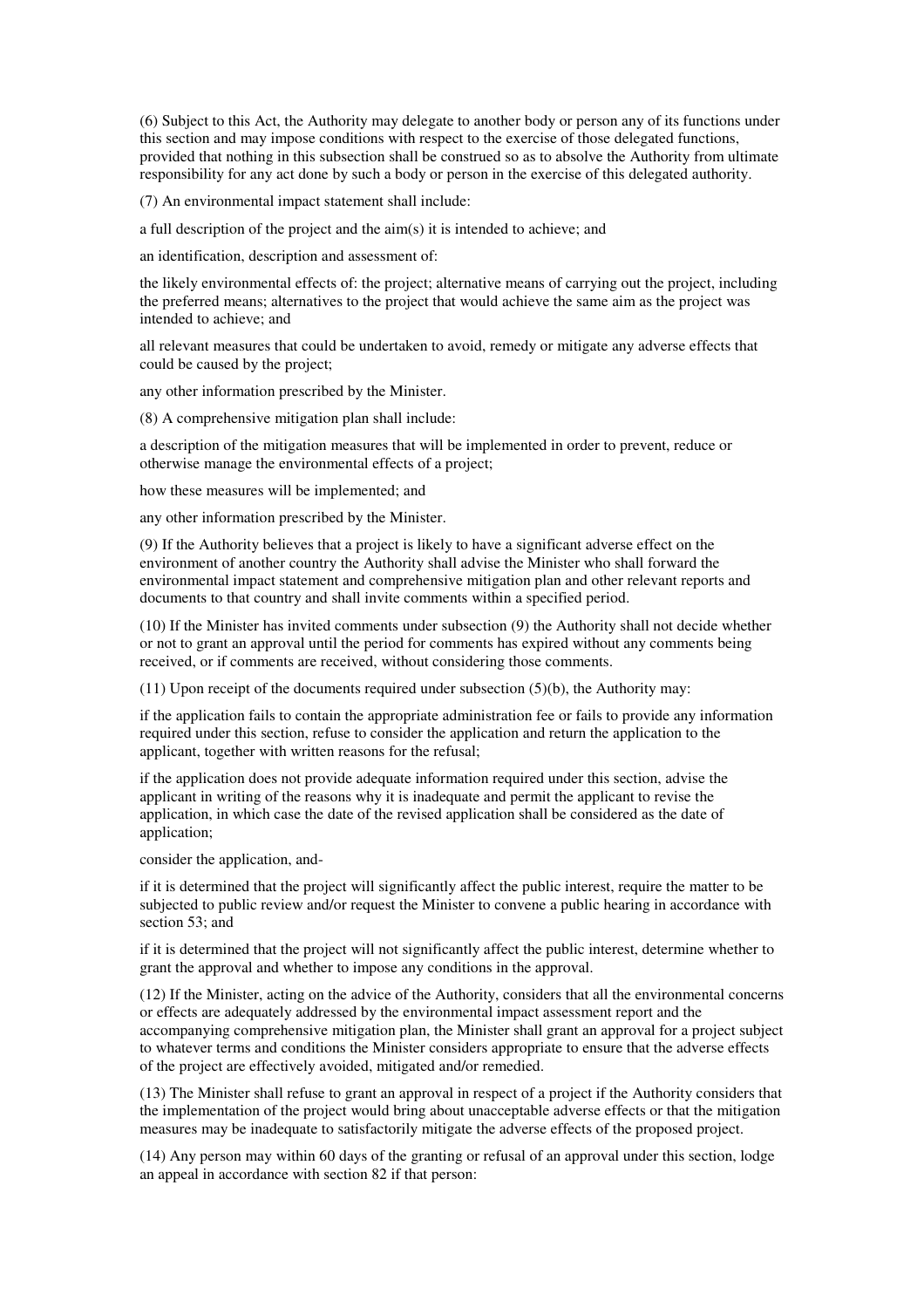has applied for an approval and the application has been refused;

objects to approval conditions imposed by the Minister;

objects to the granting of an approval; or

objects to a regulation deeming a project or class of projects to be likely, or not to be likely, to have an effect on the environment, or to significantly affect or not significantly affect the public interest.

#### **Regulations**

33. The Minister, on the advice of the Authority, may make regulations for the better administration of strategic environmental assessments and environmental impact assessments and, without limiting the generality of the foregoing, may by regulation prescribe:

categories of projects that are deemed to have an effect on the environment for the purposes of subsection 32(1);

categories of projects that are deemed not to have an effect on the environment for the purposes of subsection 32(1) and are consequently exempt from the application of that subsection;

categories of projects that are deemed to have a significant effect on the public interest for the purposes of subsection 32(10);

procedural requirements for public hearings;

the information to be included in a strategic environmental assessment report, an environmental impact assessment report and comprehensive mitigation plan;

administration fees for the costs of dealing with approval applications;

categories of facilities and activities in respect of which the Authority may require environmental audits to be conducted and may require the submission of report on those audits to the Authority;

the contents of an environmental audit reports, which may include among other things-

a detailed description of any facility or activity;

a detailed description of the environmental effects of a facility or activity; and

plans to prevent and reduce the risk of adverse effects, and to remedy adverse effects, caused by a facility or activity; and

penalties if any person fails to comply with a plan under subparagraph (iii) of paragraph (h).

penalties if any person fails to comply with a plan under subparagraph (iii) of paragraph (h).

# **PART V - POLLUTION CONTROL**

#### **Prohibition against discharges**

34. (1) A person shall not without lawful authority, discharge or cause or permit the discharge of a contaminant into the environment if that discharge causes, or is likely to cause, an adverse effect.

(2) A person who contravenes the provisions of subsection (1) commits an offence and shall, on conviction, be liable to a fine not exceeding E250,000.00 or to imprisonment to a term not exceeding five years or to both.

### **Reporting of discharges**

35. (1) A person who discharges or causes or permits the discharge of a contaminant into the environment in a manner or amount that is unlawful or that causes or is likely to cause an adverse effect shall:

immediately notify the Authority; and

take all practicable steps to contain the discharge and to avoid, mitigate and/or remedy the adverse effects resulting from the discharge, including removing any deposit.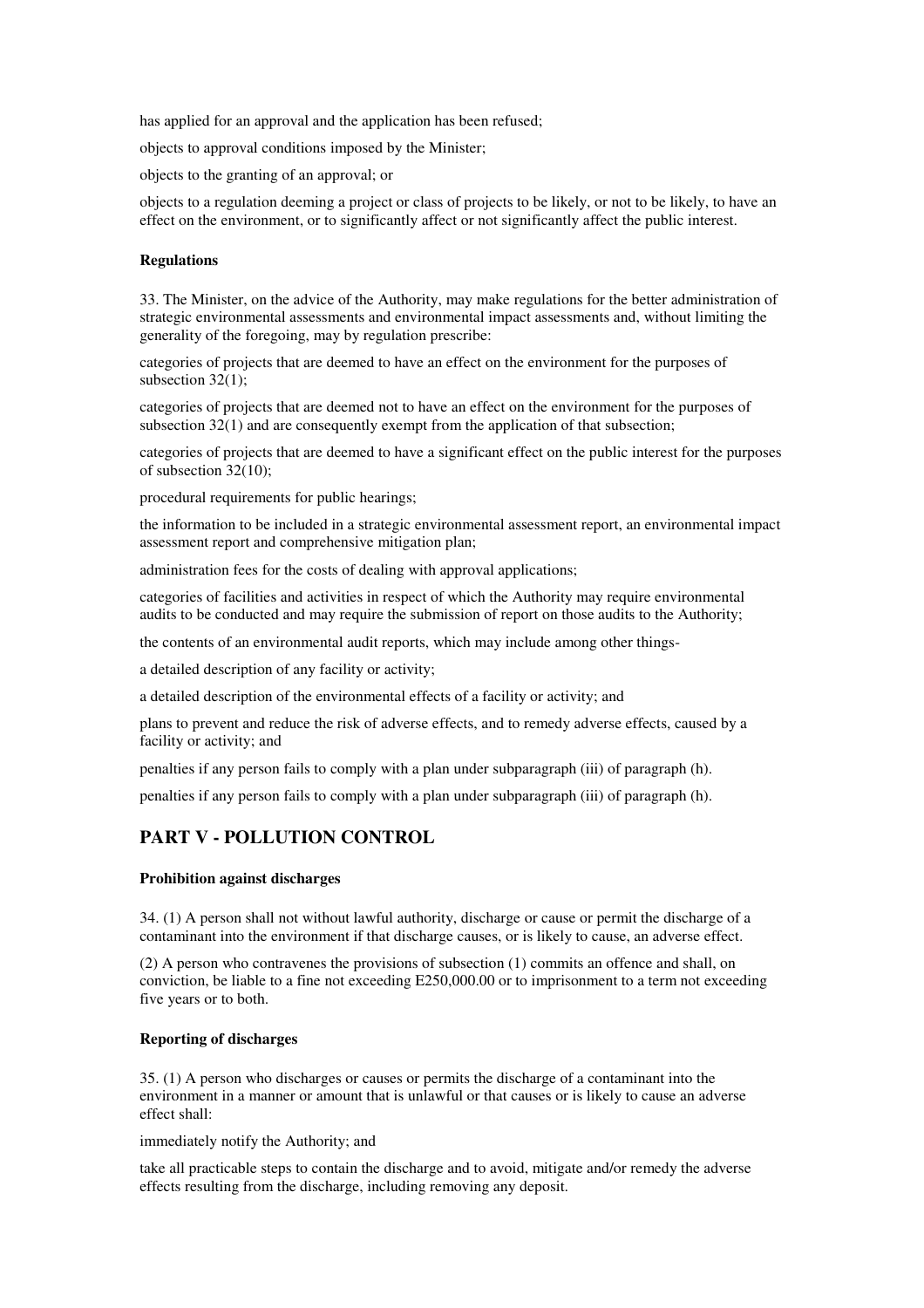(2) A person who contravenes subsection (1) commits an offence and shall, on conviction, be liable to a fine of not more that E150,000.00 or to imprisonment to a term not exceeding three years or to both.

#### **Integrated pollution prevention and control**

36. (1) For the purposes of this section, "best practicable option", in relation to the discharge of a contaminant or an emission of noise, means the best method for preventing or minimising adverse effects on the environment, having regard, among other things, to:

the nature of the discharge or emission and the sensitivity of the receiving environment to adverse effects;

the financial implications, and the effect on the environment, of that option when compared with other options; and

the current state of technical knowledge and the likelihood that the option can be successfully applied.

(2) Any person who discharges contaminants or emits noise shall take all reasonable measures to ensure that the best practicable option is adopted in relation to the discharge or emission.

(3) In determining whether or not to issue a licence, permit or other authorisation to discharge a contaminant, and the terms and conditions of the licence, permit or authorisation, the Director or any other person empowered to make the decision shall seek to ensure that the best practicable option is adopted.

### **Regulations**

37. (1) The Minister, on the advice of the Board, may make regulations:

preventing and controlling activities that result in adverse effects on the environment;

requiring any person or class of person to monitor discharges of contaminants and to keep records of the results of the monitoring;

creating systems of integrated pollution prevention and control;

imposing substantive and procedural requirements on persons issuing licences and permits under this Act or the regulations;

establishing requirements, standards and guidelines for preventing and controlling discharges into the environment and for activities and the operation of facilities which may cause discharges into the environment;

requiring persons applying for discharge licences to pay for the administrative costs of dealing with such applications, including the reasonable costs of obtaining expert assistance in dealing with the applications;

classifying discharges, activities and facilities;

classifying hazardous substances, toxic substances, potentially toxic substances, environmentally harmful substances and other types of controlled substances;

preventing, prohibiting and regulating (by way of licences, standards guidelines and other means) the import, export, manufacture, transportation, handling, sale, offering for sale, possession, use, storage, or disposal of any class of controlled substance or substance or product containing a controlled substance;

to require the Authority and competent authorities in other countries to be notified or consulted prior to any permission being given for the importation, manufacture or registration of controlled substances;

deeming any thing to be a contaminant;

prohibiting, regulating and establishing standards in relation to discharges of contaminants into the environment;

requiring, prohibiting, regulating and establishing standards in relation to the use of any technology, procedure, equipment, fuel, input or other method used in an operation, process or activity that may result in discharge of a contaminant into the environment;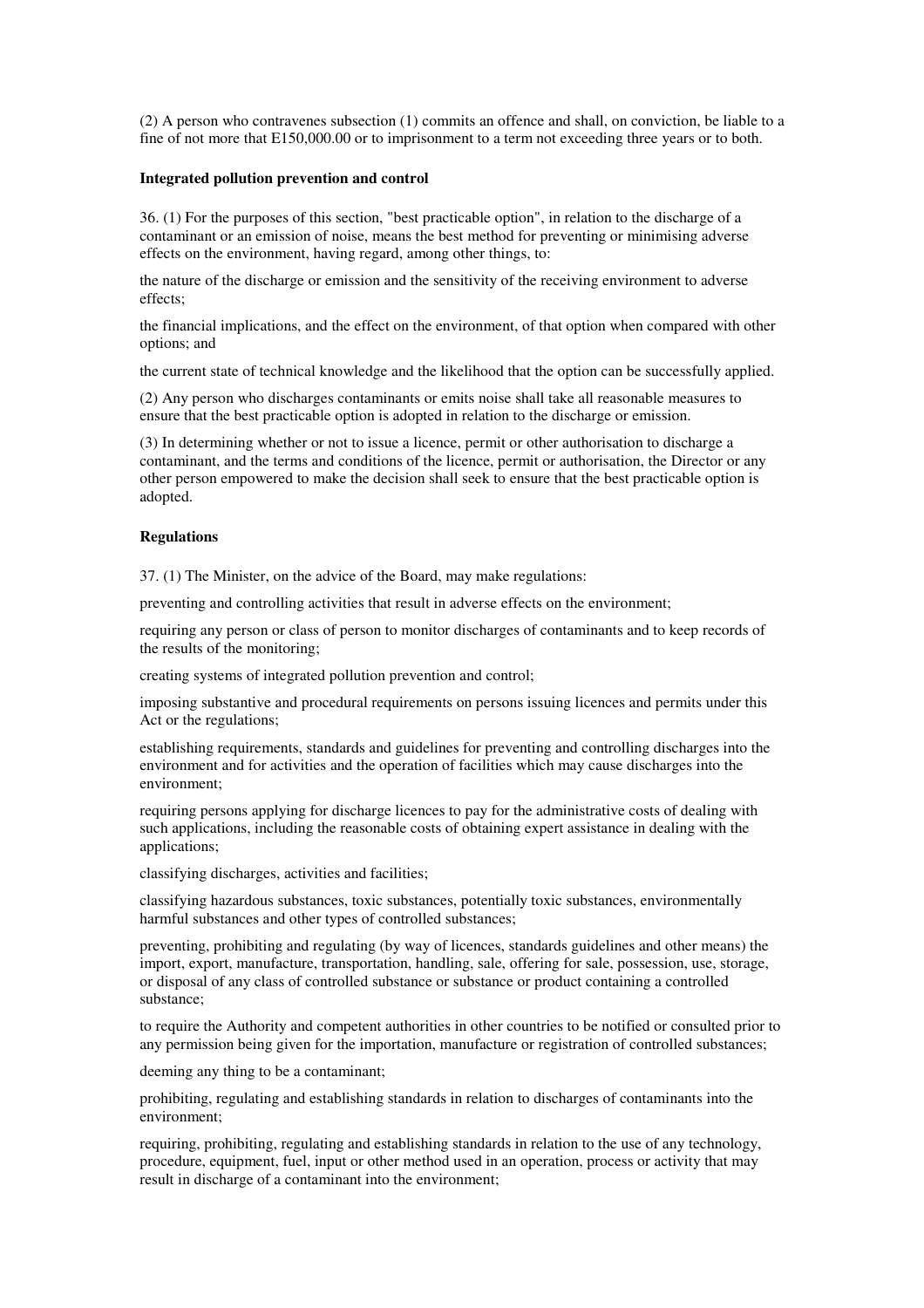regulating the composition, manufacture, importation, possession, transportation, sale, or offer for sale, storage, use and disposal of fuels;

requiring monitoring of discharges of contaminants into the environment and of ambient environmental quality in areas surrounding discharges;

requiring any information relating to discharges of contaminants into the environment or to ambient environmental quality to be reported to any person or organ of Government;

establishing a licensing system to control discharges of contaminants into the environment;

requiring payment of charges and administration fees in relation to discharges of contaminants into the environment;

prohibiting, regulating and establishing standards in relation to the manufacture, distribution, sale or offering for sale of products the manufacture, use or disposal of which may have resulted or may result in the discharge of a contaminant into the environment;

in respect of motor vehicles-

requiring, regulating and prohibiting the installation, maintenance and use of equipment and devices;

establishing mandatory emission standards and testing programmes;

prohibiting the use of any motor vehicle that fails to comply with an emission standard; and

prohibiting or regulating the use of motor vehicles in designated lanes of designated roads, or roads and in certain parts of urban areas;

requiring, regulating and restricting the use of notices, marks and labels on products, packaging and containers; and

prohibiting or regulating in certain areas, on certain days of the year, or both, the carrying out and manner of carrying out of activities that may result in the discharge of a contaminant.

(2) The Minister may make regulations under this section in the absence of absolute or conclusive scientific proof of the degree of toxicity or the hazard posed by the substance, provided that the regulation refers to the precautionary principle as the rationale for so doing.

(3) Before making or amending regulations under this section in relation to a substance that is regulated under other legislation, the Minister shall consult with the Minister responsible for implementing the relevant legislation with a view to ensuring that the substance is regulated in a consistent manner.

# **Disclosure of information**

38. (1) For the purpose of making a regulation under this section, the Minister may in writing order any person to disclose specified relevant information.

(2) If any person providing information pursuant to an order under subsection (1) requests in writing that the Minister not divulge any portion of that information on the basis that it is confidential, and gives reasons for making this claim the Minister shall not divulge that portion of that information.

(3) General conclusions of a scientific nature and any regulations made by the Minister are deemed not to be confidential information under subsection (2).

### **Requests for regulations**

39. (1) Any person may in writing request the Minister to make a regulation under paragraphs (h) or (i) of subsection 37(1), or both, in respect of a substance or class of substances, and within four months of receiving the request the Minister shall either:

make a regulation under paragraphs (h) or (i) of subsection 37(1), or both, in respect of the substance or class of substances; or

decline to make the regulation and notify the person who submitted the request of the decision and the reasons for it.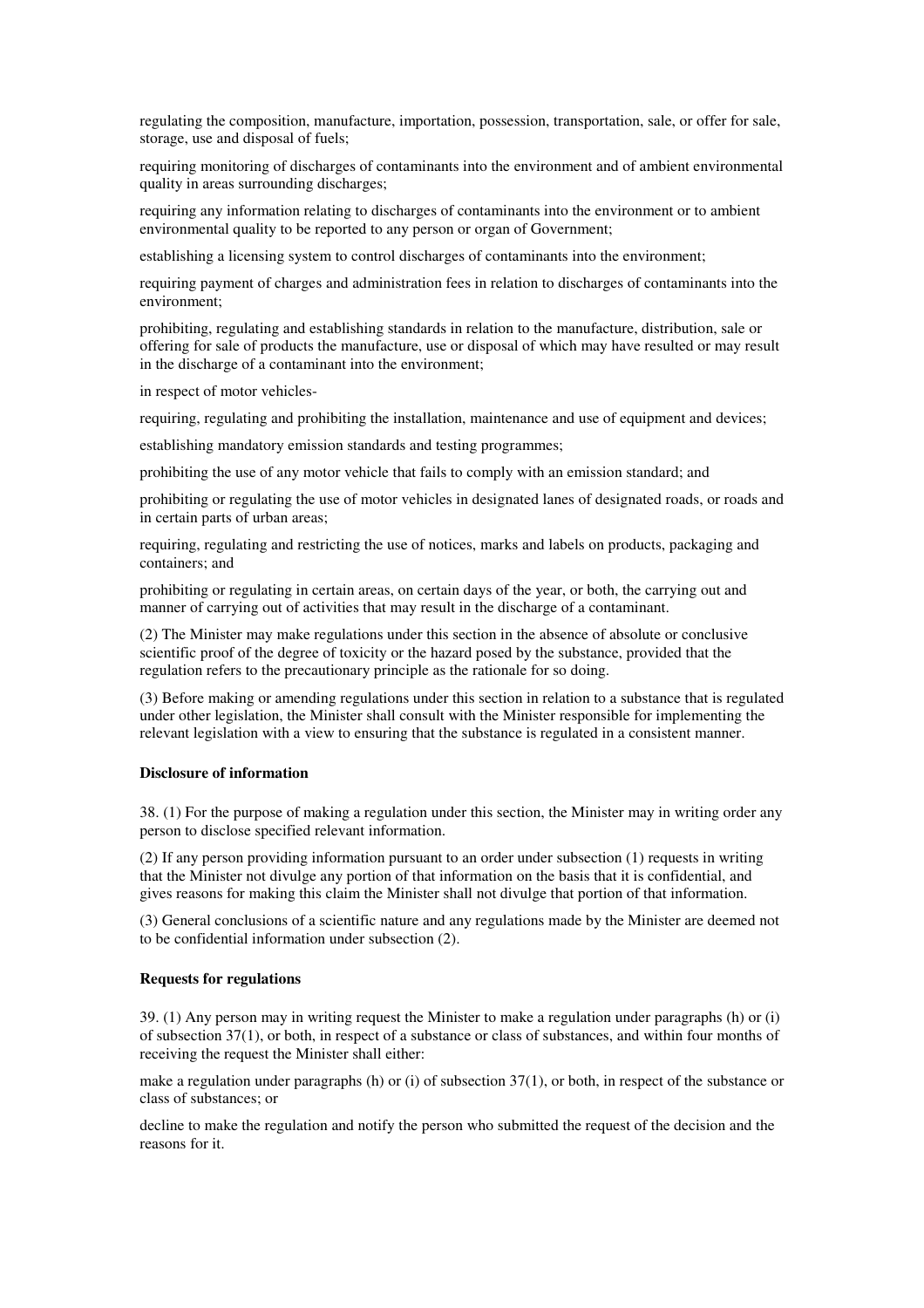(2) Any person may, within 30 days of the publication of a regulation under paragraphs (h) or (i) of subsection  $37(1)$ , or the date of receipt of a notification under subsection  $(1)(b)$ , lodge an application for review under section 82 on the basis that the regulation or the decision of the Minister fails to provide adequate protection to the environment or to humans against the risk of adverse effects caused by the substance or otherwise fails to give effect to the purpose of this Act.

#### **Local, regional and global contaminants**

40. For the purpose of promoting, enhancing, protecting and conserving the global or regional environment and the sustainable management of natural resources in the region or globally, the Minister, on the advice of the Authority, may make regulations:

declaring any substance to be a contaminant that affects the global environment;

classifying contaminants that affect the global environment; and

prohibiting, regulating (including requiring licences and establishing standards and guidelines), monitoring, and gathering and disseminating information, in respect of-

the import, export, manufacture, transportation, sale, offering for sale, possession, use, storage, discharge or disposal of any contaminant or class of contaminant that affects the global environment; and

the import, export, manufacture, transportation, sale, offering for sale, possession, or use of technology for the production and use of, or any product or device containing, a contaminant that affects the global environment.

# **PART VI - WASTE MANAGEMENT**

#### **General Prohibition and Duty of Care**

41. (1) No person may collect, transport, sort, recover, treat, store, dispose of or otherwise manage waste in a manner that results in an adverse effect, or creates a significant risk of an adverse effect occurring.

(2) A person who contravenes subsection (1) commits an offence and shall, on conviction be liable to imprisonment to a term not exceeding two years or to a fine not exceeding E100,000.00 or to both.

(3) Every person who imports, produces, collects, recovers, transports, keeps, treats or disposes of waste shall take all reasonable measures to prevent any other person contravening subsection (1) in relation to that waste.

(4) A person who contravenes subsection (3) commits an offence and shall, on conviction, be liable to imprisonment not exceeding two years or to a fine not exceeding E100,000.00 or to both.

(5) A person shall not dispose of waste in such a manner that it becomes litter or is likely to become **litter** 

(6) A person who contravenes subsection (5) commits an offence and shall, on conviction, be liable to imprisonment to a term not exceeding six months or a fine not exceeding E5,000.00 or to both.

# **Waste Licences**

42. (1) No person may construct, own or operate a landfill site, incinerator or other facility at which waste is permanently disposed of or is stored indefinitely, without possessing and being in compliance with all the necessary approvals under section 32.

(2) A person who contravenes subsection (1) commits an offence and shall, on conviction, be liable to imprisonment to a term not exceeding two years or to a fine not exceeding E100,000.00 or to both.

(3) No person shall keep, treat or dispose of special waste except under and in accordance with a special waste management licence issued by the Director.

(4) A person who contravenes sub-section (3) commits an offence and shall, on conviction, be liable to imprisonment to a term not exceeding two years or to a fine not exceeding E100,000.00 or to both.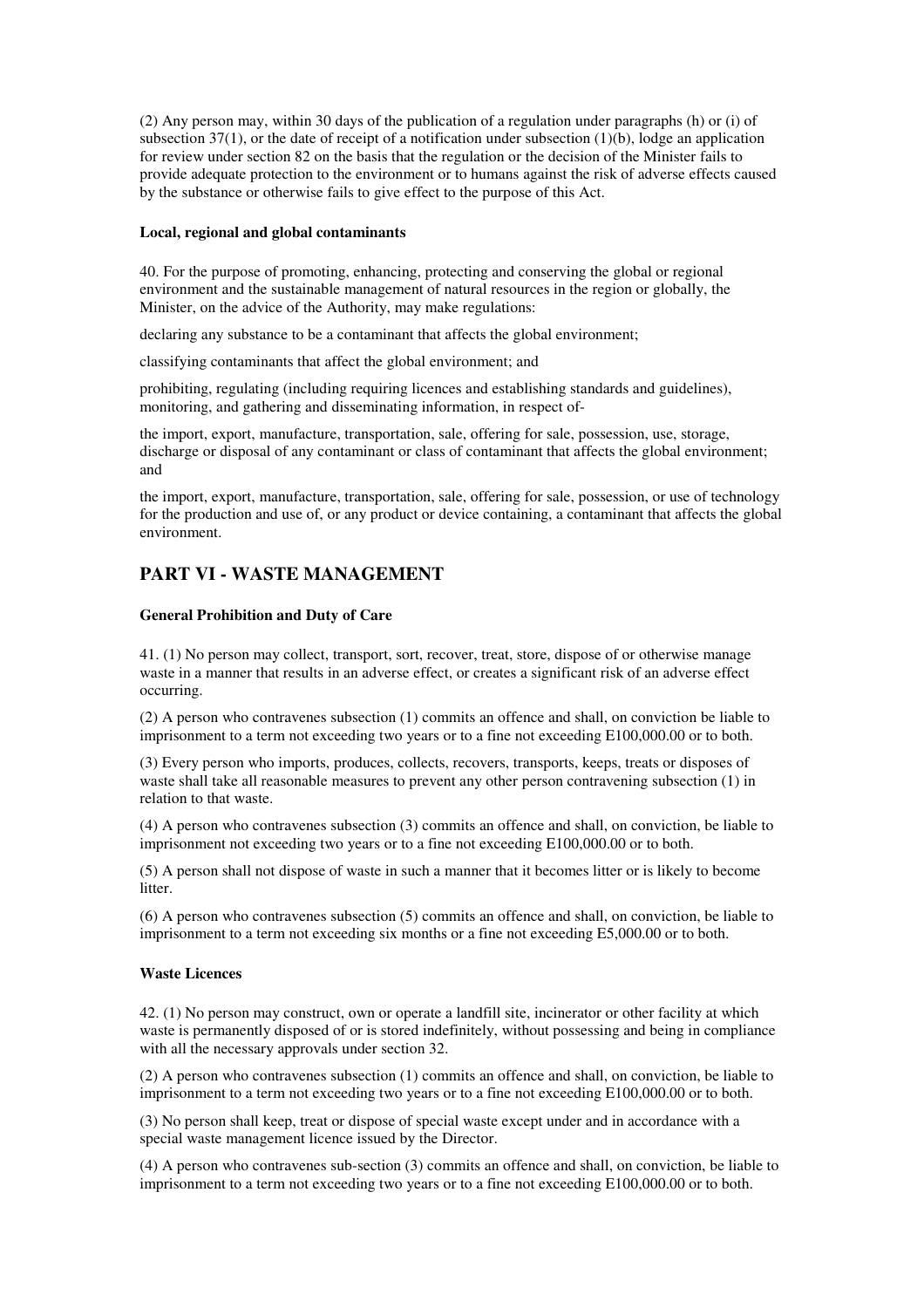(5) No person shall transport special waste except under and in accordance with a special waste carrier licence.

(6) No person shall sort or separate any waste for the purpose of recovery at a waste disposal facility except under and in accordance with either a waste management licence for that waste disposal facility, or a licence issued by the Director.

(7) A person who contravenes sub-section (5) or sub-section (6) commits an offence and shall, on conviction, be liable to imprisonment to a term not exceeding one year or to a fine not exceeding E50,000.00 or to both.

(8) The Minister may on the recommendations of the Board and for the purposes of facilitating the effective implementation and enforcement of this Act:

exempt certain categories of waste and persons from the application of some or all of the provisions of this section; and

provide that some or all of the provisions of this section shall not apply in certain circumstances.

(9) The Director shall evaluate each application for a licence under this section, and shall either:

grant a licence if the Director is satisfied that the applicant has sufficient expertise to undertake the activity in question in accordance with any guidelines prescribed by the Authority and in a manner that will not have adverse effects; or

refuse to grant a licence giving reasons for the refusal in writing to the applicant.

(10) The Director shall not issue a licence under subsection (6) except subject to conditions designed to further the purpose of this Act and prevent the contravention of any Act, or other legal rule.

(11) The administration fee required for the issuance of a licence shall reflect the administrative costs of processing a licence application, including verifying statements in an application, devising conditions, and issuing the licence.

(12) The Director may amend, revoke or impose new conditions in a waste management licence if, and to the extent necessary in order to avoid, mitigate or remedy an adverse effect.

(13) No person shall transfer a waste management licence without the prior written approval of the Director.

(14) A person who contravenes sub-section (13) commits an offence and shall, on conviction, be liable to imprisonment to a term not exceeding one year or to a fine not exceeding E50,000.00 or to both.

(15) The holder of a waste management licence shall remain bound by the terms and conditions of the licence until the Director either revokes the licence or accept the surrender of the licence by notice in writing to the former licence holder, but the Director may by notice in writing, suspend the operation of certain terms and conditions of a licence.

(16) Any applicant for, or holder of, a waste management licence may apply to the Board for a review of the decision of the Director to refuse to grant, transfer or accepts the surrender of a licence, to amend or revoke an existing licence, or against any condition in a licence, in accordance with section 82.

#### **Import, export and trade in waste**

43. (1) No person shall import, export or trade in waste without the written permission of the Authority and subject to the terms and conditions imposed by the Authority.

(2) A person who contravenes sub-section (1) commits an offence and shall, on conviction, be liable to imprisonment to a term not exceeding two years or to a fine not exceeding E100,000.00 or to both.

(3) No person shall import hazardous waste into Swaziland.

(4) A person who contravenes sub-section (3) commits an offence and shall, on conviction, be liable to imprisonment to a term not exceeding five years or to a fine not exceeding E250,000.00 or to both.

#### **Waste management functions of the Authority**

44. (1) The Authority shall: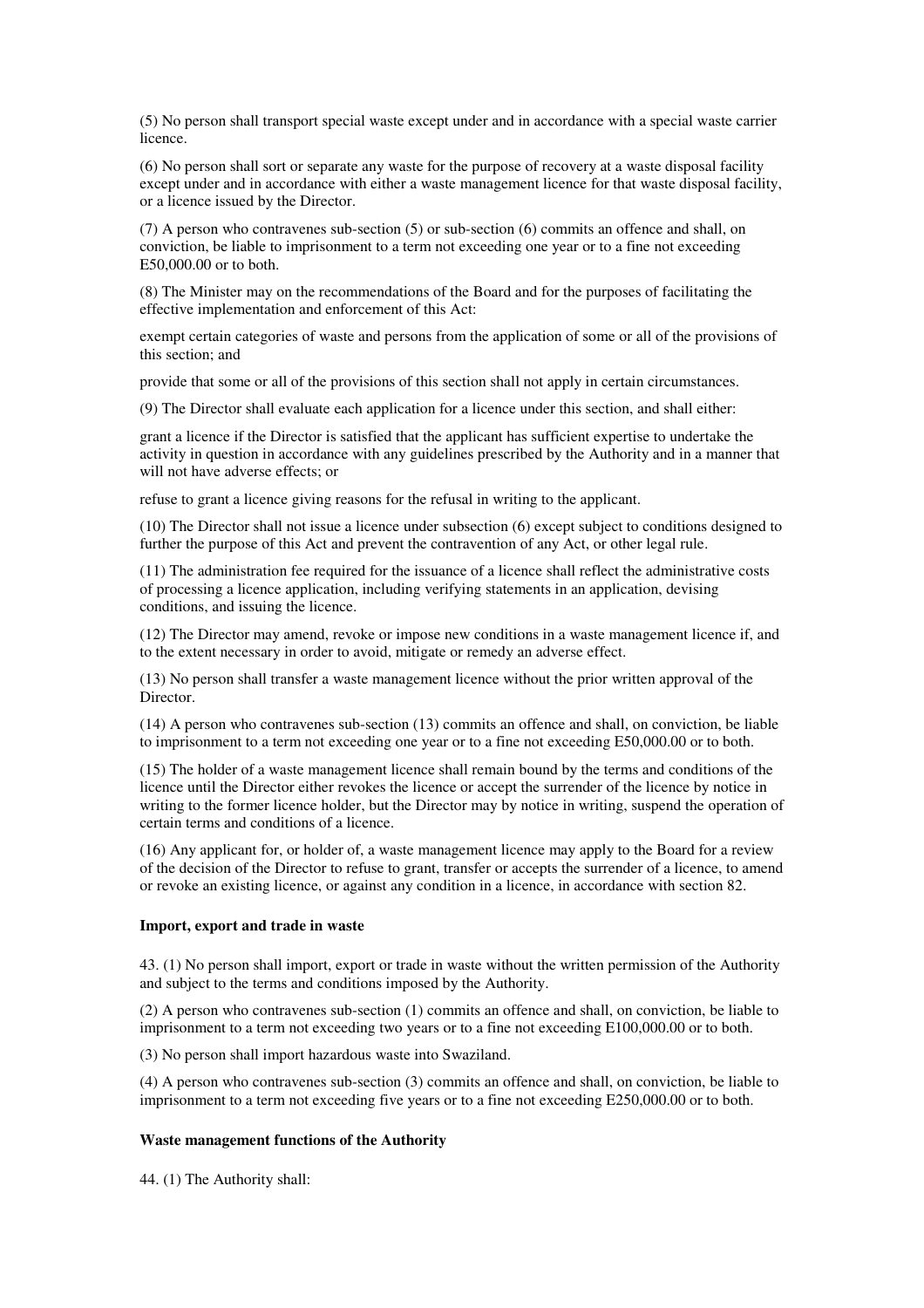prepare a national waste strategy;

where necessary in order to promote the enhancement, protection and/or conservation of the environment and/or the sustainable management of natural resources, give general or specific directions to:

a local authority regarding the exercise of its functions relating to the collection and disposal of waste;

any organ of Government, public body, or other body responsible for waste management in a waste control area regarding their functions relating to the management and disposal of waste in a waste control area;

issue special waste management licences, special waste carrier licences, and and waste management licences;

inspect waste disposal, handling and recovery facilities in respect of which a waste management licence is in force;

monitor compliance with licences issued under this Act;

take enforcement action where necessary, including variation, revocation and suspension of licences in the case of breach of licence conditions;

review and monitor the implementation of waste management plans by local authorities in urban areas and by any organ of Government, public body, or other body responsible for waste management in a waste control area in accordance with section 48; and

collect and analyse statistical data on waste produced and waste composition in Swaziland and include the findings of this research and appropriate recommendations in the annual report of the Authority.

#### **Role of Local Authorities**

45. (1) Within its area of jurisdiction each local authority shall:

collect and dispose of, or arrange for the collection and disposal of, all household waste in accordance with this Act;

ensure that waste is collected, transported and disposed of in accordance with this Act;

take all practical measures to promote and support the minimisation of waste and the recovery of waste, particularly at the point at which it is produced;

provide litter receptacles in public places; and

prepare and submit to the Authority for approval, a long-term plan for the management of waste that conforms to the requirements of the Authority including any national waste strategy published by the Authority.

(2) Each local authority shall report annually to the Authority on the types of wastes and the quantity of each type of waste, generated and disposed of within its area of jurisdiction and on the implementation of its waste management plan.

### **Site Restoration Orders**

46. (1) Where waste has been deposited in any place in breach of this Act or of a condition of a waste management licence or a special waste management licence, the Director may serve a site restoration order on a person referred to in subsection (2) requiring that person to remove the waste and to restore the site to a condition satisfactory to the Director, and to take any other measures stipulated in the order that the Director considers appropriate to give effect to the purpose of this Act.

(2) A site restoration order under subsection (1) may be served on:

any person whom the Director has reason to believe deposited the waste;

any person whom the Director has reason to believe ordered or permitted the waste to be deposited; or

any owner, occupier, or person having charge, management or control of the place or premises.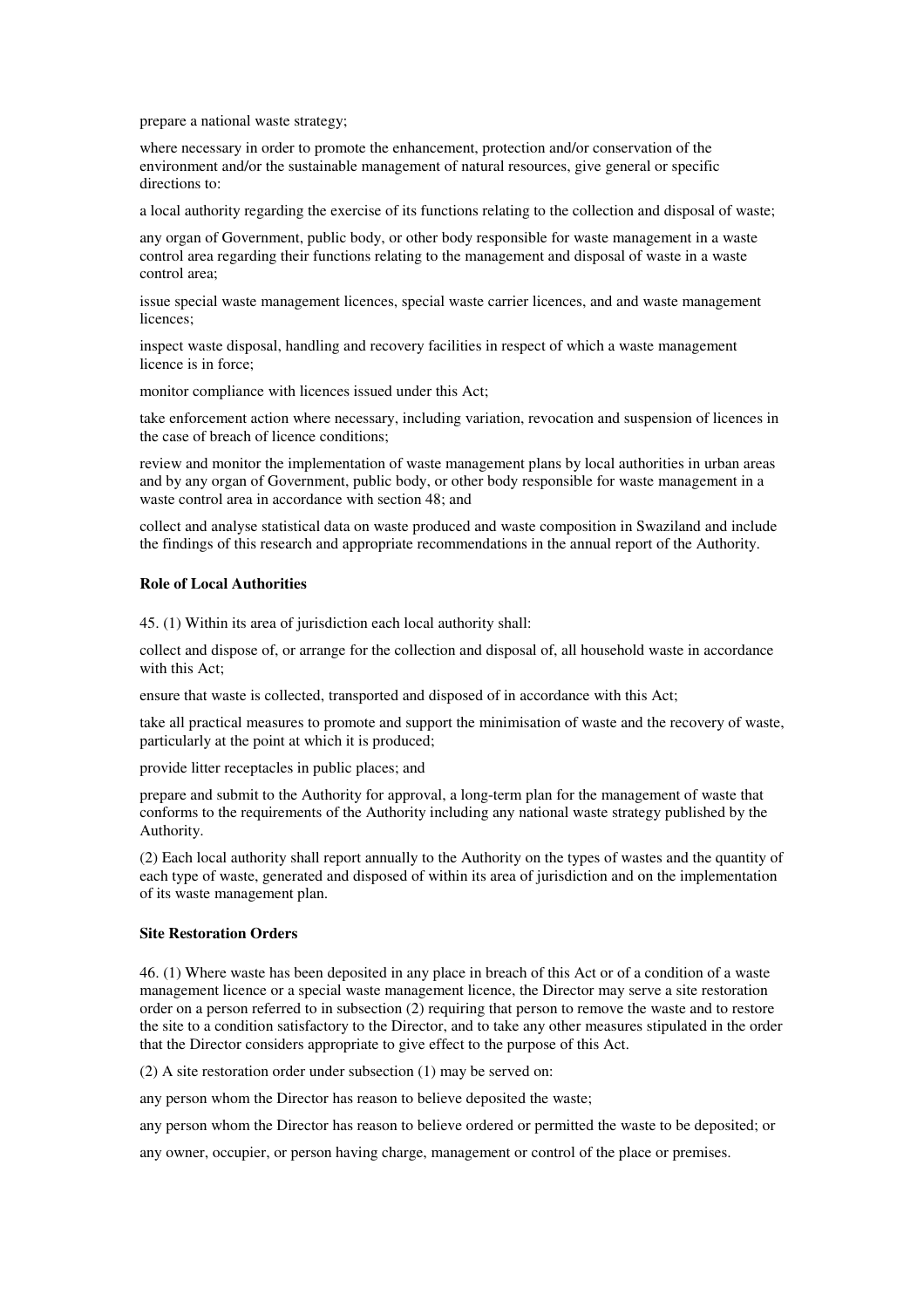(3) Any person on whom a site restoration order has been served shall immediately take all reasonable measures to comply with the order.

(4) A person who contravenes sub-section (3) commits an offence and shall, on conviction, be liable to imprisonment to a term not exceeding one year or to a fine not exceeding E50,000.00 or to both.

(5) Any person on whom a site restoration order has been served may apply to the Board for a review of the decision to issue the order or of any directions in the order in accordance with section 82.

(6) The Board shall revoke a site restoration order if, after considering the representations made to it by the appellant, it is satisfied that the person on whom the order was served is not a current owner, occupier, or person having charge, management or control of the place or premises, and did not deposit, or order or permit the waste to be deposited.

### **Regulations**

47. (1) The Minister may, on the advice of the Authority, make regulations to regulate waste management and waste disposal, and without limiting the generality of this provision, may make regulations:

to classify and define categories of waste, including hazardous waste and clinical waste, and to deem certain substances to fall within or outside such categories;

to exempt certain categories of waste and persons from the application of some or all of the provisions of this Part;

to regulate the issuance, amendment, expiry, revocation or imposition of licences and conditions in licences;

to establish administration fees required for the issuance of licences;

to restrict the locations at which waste disposal and waste management may be carried out;

to require specified categories of persons involved in the generation, management and disposal of waste to gather data and to submit reports, studies and plans, and prescribing the form and content of these reports, studies and plans;

to require compliance with plans and empowering the Director to require compliance with plans submitted under paragraph (f);

to require and regulate the control of litter and nuisances associated with waste;

to require the payment of charges and administration fees for the collection, management or disposal of waste;

to establish mandatory standards for the disposal of waste;

to require the separation of types of waste at the point of generation, during management and upon disposal;

to prohibit or regulate the movement and carriage of waste or any category of waste, including-

prohibiting and regulating the import, export or transit through any countries, of waste;

establishing standards for the movement of any waste;

requiring licences for the movement of waste;

regulating and establishing standards for the packaging and labeling of waste and for documents accompanying consignments of waste in transit;

requiring manifesting systems and other systems for tracking the movement of hazardous waste or clinical waste; and

requiring proof of arrangements for the safe and orderly movement and final disposal of the waste, including, proof of prescribed notification and prior informed consent of competent authorities of the state of import and any transit states and proof of the existence of prescribed arrangements specifying sound waste management and disposal;

to require and regulate deposit and return systems for products and for packaging and containers;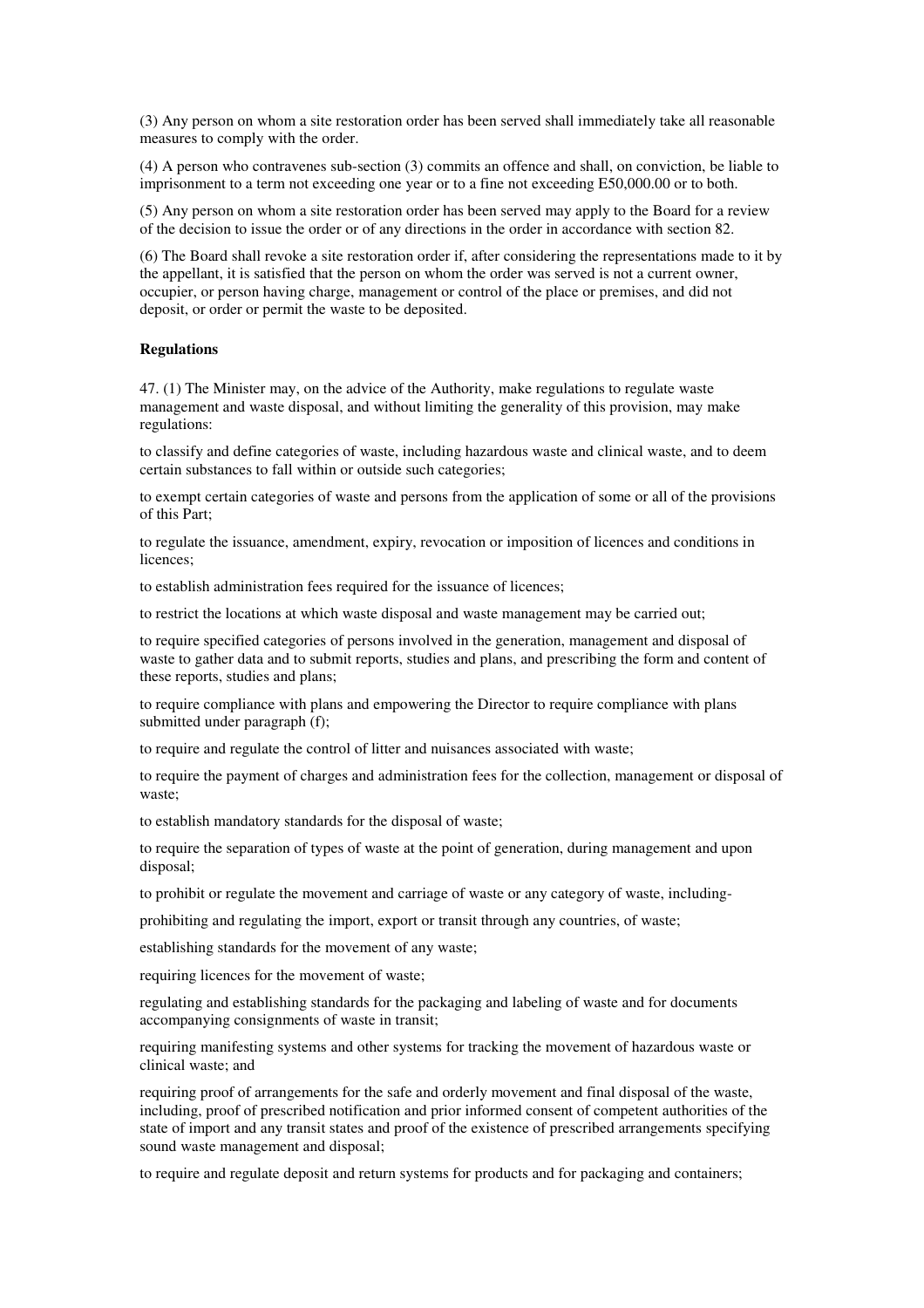to require, regulate and restrict the use of notices, marks and labels on products, packaging and containers;

to require the physical separation of waste types by persons involved in the generation, management or disposal of waste;

to regulate and promote waste reduction, reuse, recycling, and recovery;

to prohibit and regulate the disposal of reusable, recyclable and recoverable wastes;

to require that importers, manufacturers, distributors, and vendors of products, packaging and containers accept the return of their products, packages and containers from the persons who acquired the products from them; and

to impose responsibility for any stage of hazardous waste or clinical waste management upon the generators, transporters, handlers and receivers of the waste.

#### **Designation of waste control areas**

48. (1) Where the Minister, acting on the advice of the Authority, and after consultation with the organs of Government responsible for rural development and any other competent authority with responsibility for a non-urban area, considers that the disposal of waste in that non-urban area is resulting in an adverse effect, or that there is a significant risk that it will result in an adverse effect, the Minister may, by notice in the Gazette, designate the area as a waste control area.

(2) The organ of Government or public body that has primary responsibility for waste management in a waste control area:

shall prepare and submit to the Authority for approval, a plan for the management of waste in the waste control area that conforms to the requirements of the Authority including any national waste strategy published by the Authority;

shall designate one or more local waste disposal sites or local waste collection sites within each waste control area;

shall inform the public within the waste control area of the location of these designated waste disposal and waste collection sites; and

may request the Minister to prescribe guidelines for the disposal of waste within the waste control area, either by regulation or in the form of a code of practice issued in accordance with section 88; and

shall report at least once annually to the Authority on the implementation of its waste management plan.

(3) An organ of Government or public body with primary responsibility for waste management in a waste control area, may with the consent of the Minister, delegate some or all of its functions under this section to another organ of Government, public body, chief or traditional authority, or to an organisation which is representative of the people in the waste control area.

# **PART VII - INTERNATIONAL MATTERS**

#### **International Agreements**

49. (1) The Government shall exercise and give effect to Swaziland's sovereignty over its natural resources, including its genetic resources, and its powers and rights to manage the living and non-living natural resources within its territories and in areas over which it exercises rights of sovereignty, to the fullest extent permitted under international law.

(2) The Government shall co-operate with other Governments, and with domestic and international organisations in order to protect the regional and global environment.

(3) After signing an international agreement designed to protect the environment the Minister, shall as soon as is practicable:

cause the agreement to be ratified;

present any necessary bills to Parliament for passage and assent to be made into law; and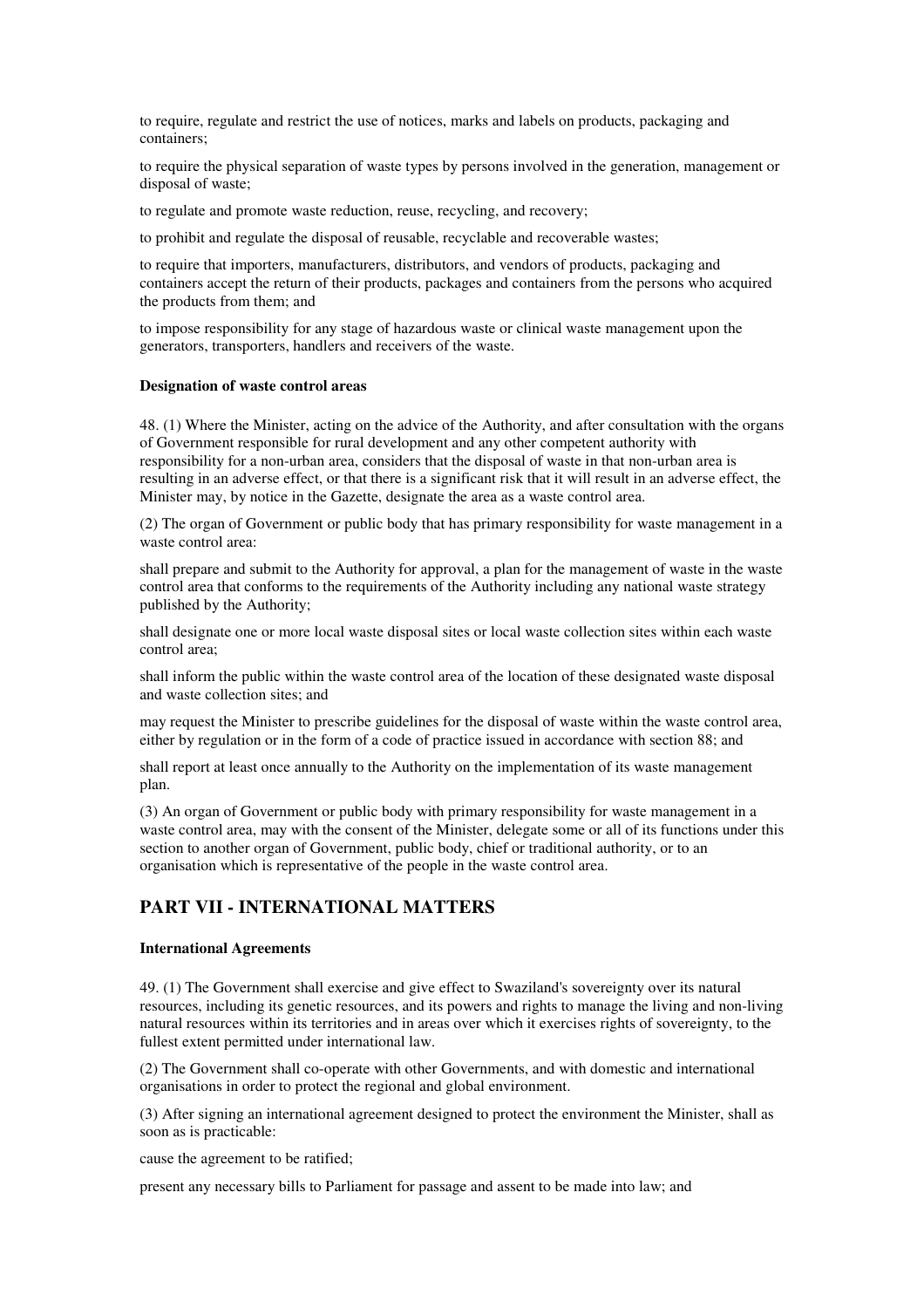take appropriate measures to give effect to the agreement, including making regulations.

(4) A court of competent jurisdiction may use any international agreement designed to protect the environment which has been ratified by Swaziland, as an aid to interpreting any domestic legal rule of Swaziland that can reasonably be regarded as being intended to implement the requirements of that agreement.

(5) The Minister, on the advice of the Authority, may make regulations to:

implement any international agreement designed to protect the environment that has been ratified by Swaziland; and

bring the laws of Swaziland into conformity with laws, standards, guidelines and practices applied internationally or in the region, provided that these regulations do not conflict with the purpose of this Act.

# **PART VIII - PUBLIC PARTICIPATION**

#### **Register of Environmental Information**

50. (1) The Authority shall create and maintain an environmental information registry.

(2) The registry shall contain information relating to the environment, including the following information:

a copy of this Act, the regulations, any international environmental agreements to which Swaziland is a signatory, and any policies, plans, guidelines, studies, reports, decisions, recommendations, and other publications relating to the environment published by the Authority, the Minister or the Government;

a copy of every Environmental Management Strategy and Environmental Management Strategy Review Report issued by any Ministry of the Government;

any information relating to ambient environmental quality held by the Authority or the Ministry;

every State of the Environment Report and every National Environmental Action Plan;

every National Waste Management Strategy;

any information relating to contaminant discharges held by the Authority or the Ministry;

a copy of each application for a licence under this Act;

a copy of each licence, order and approval issued under this Act;

details of all charges laid and convictions entered for contraventions of this Act; and

an explanation of the means by which a person may, under this Act, comment on an application for a licence or appeal a decision to issue a licence under this Act.

(3) The registry shall be in the form of paper documents that are kept in one location and are accessible for public viewing during ordinary business hours.

(4) The registry shall be created no later than 6 months after the coming into force of this Act.

(5) Any person may apply in writing to the Director requesting that any information that is not in the public domain should not be included in the Registry, on the basis that it is commercially confidential or for reasons of state security.

(6) If the Director is satisfied that the information is of a confidential nature and that maintaining that confidentiality would not unreasonably prejudice the purpose of this Act or the public interest, the Director may exclude the information, or aggregate, edited or otherwise presented it in a manner which would protect the interests of concern.

(7) If the Director is not so satisfied the Director shall advise the applicant in writing that the information will be made public within 30 days unless the applicant applies to the Minister for a review of the decision in accordance with section 82 in which case the confidentiality of the information shall be maintained pending the determination of the appeal.

#### **Requests for environmental information**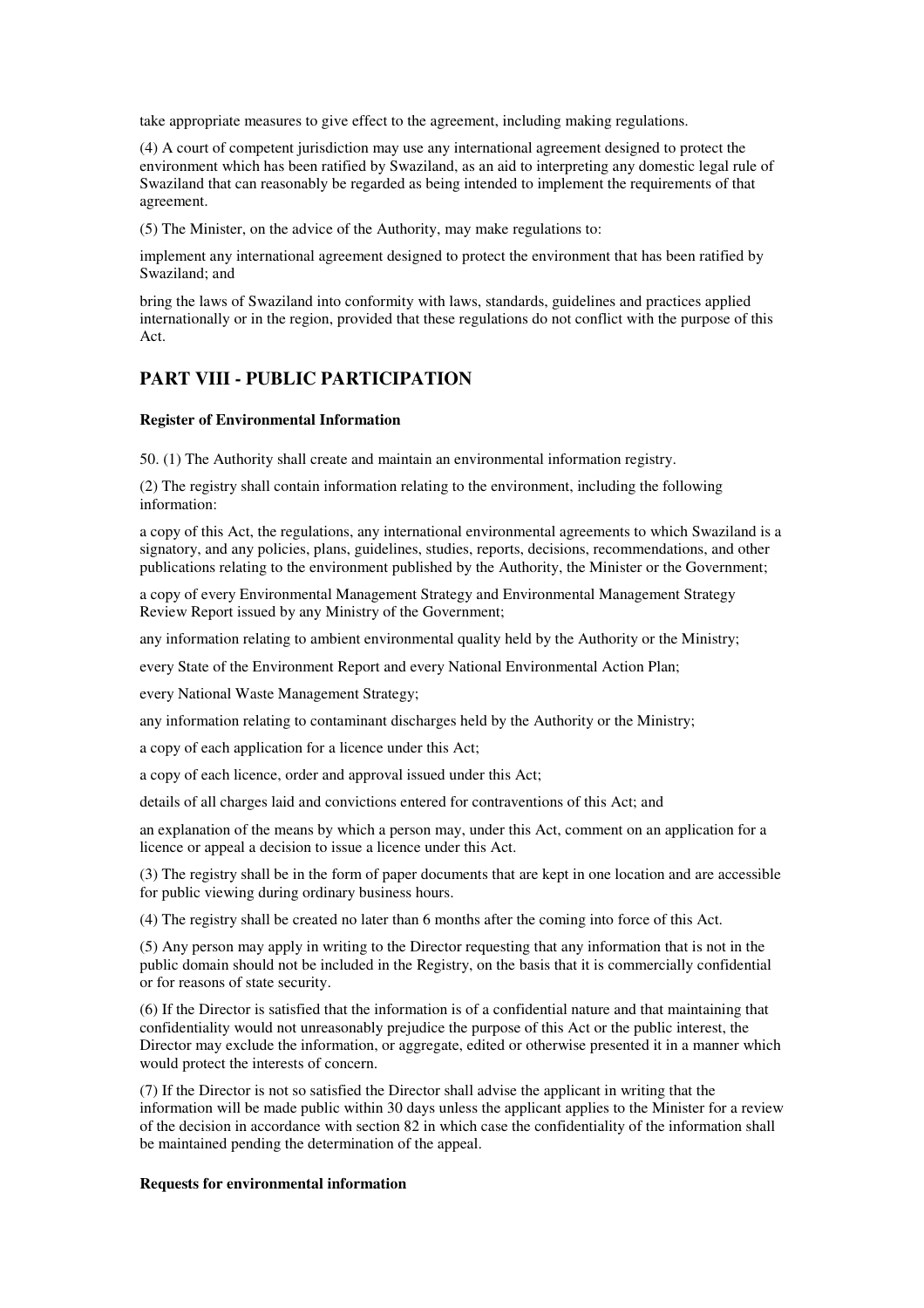51. (1) Any person may request from the Minister, the Authority or any other organ of Government any information relating to the environment that is not available in the registry but that could reasonably assist that person in contributing to the enhancement, protection and conservation of the environment and the sustainable management of natural resources.

(2) Upon receiving a request in accordance with subsection (1), the organ of Government shall assess the request, and shall:

if the request is too vague or uncertain to enable identification of the information sought, or if that organ of Government is unaware of the existence of the information sought, notify in writing the person requesting the information that this is the case; or

provide an opportunity for the person to view or copy any available documents.

(3) No information need be provided under this section if it is exempt from being made public under another section of this Act.

(4) The organ of Government responding to the request may charge an administration fee that will cover:

the expenses of providing copies; and

the other administrative costs of dealing with the request, including labour costs, if more than one day was reasonably required to respond to the request.

(5) Fees charged under subsection (4) shall be paid into a fund established for the purpose of collection fees and revenue for use by that organ of Government; or if no such fund is established, to the Consolidated Revenue Fund.

### **Public Review**

52. (1) The responsible authority shall, before finalising any document that is required by this Act to be subjected to public review:

distribute copies of the document to the Ministry, the Authority, and to Ministries and other parties who have an interest in, or are likely to be affected by, the contents of the document ; and

inform the public that the document is being made available for public review by advertising the public review in the Gazette and in a national newspaper circulating in Swaziland at least once a week for two consecutive weeks-

specifying the place(s) and the times where copies of the document will be available for inspection;

inviting interested or affected persons to submit objections, comments or representations; and

specifying the procedure for the submission of objections, comments and representations and the date on which the public review period will terminate, which shall not be less than 20 days calculated from the date of the last notification in the newspaper.

(3) The responsible authority shall immediately after receipt of a submission, acknowledge receipt of it, and send a copy to the Authority.

(4) The responsible authority and the Authority shall not, if so requested by a person who made a written submission, disclose or make public personal or other information provided by that person.

#### **Public Hearings**

53. (1) The responsible authority shall request the Minister to convene a public hearing if at least ten written and substantiated objections have been submitted during the public review process, and after considering all submissions the responsible authority is of the opinion that the high degree of public concern over the document, or the sensitive or significant nature of the matters referred to in the document, require that the public should have the opportunity to make submissions or comments at a public hearing.

(2) The responsible authority shall within 60 days of the end of the public review period, decide whether or not to request the Minister to convene a public hearing and shall notify the Authority in writing giving reasons for its decision.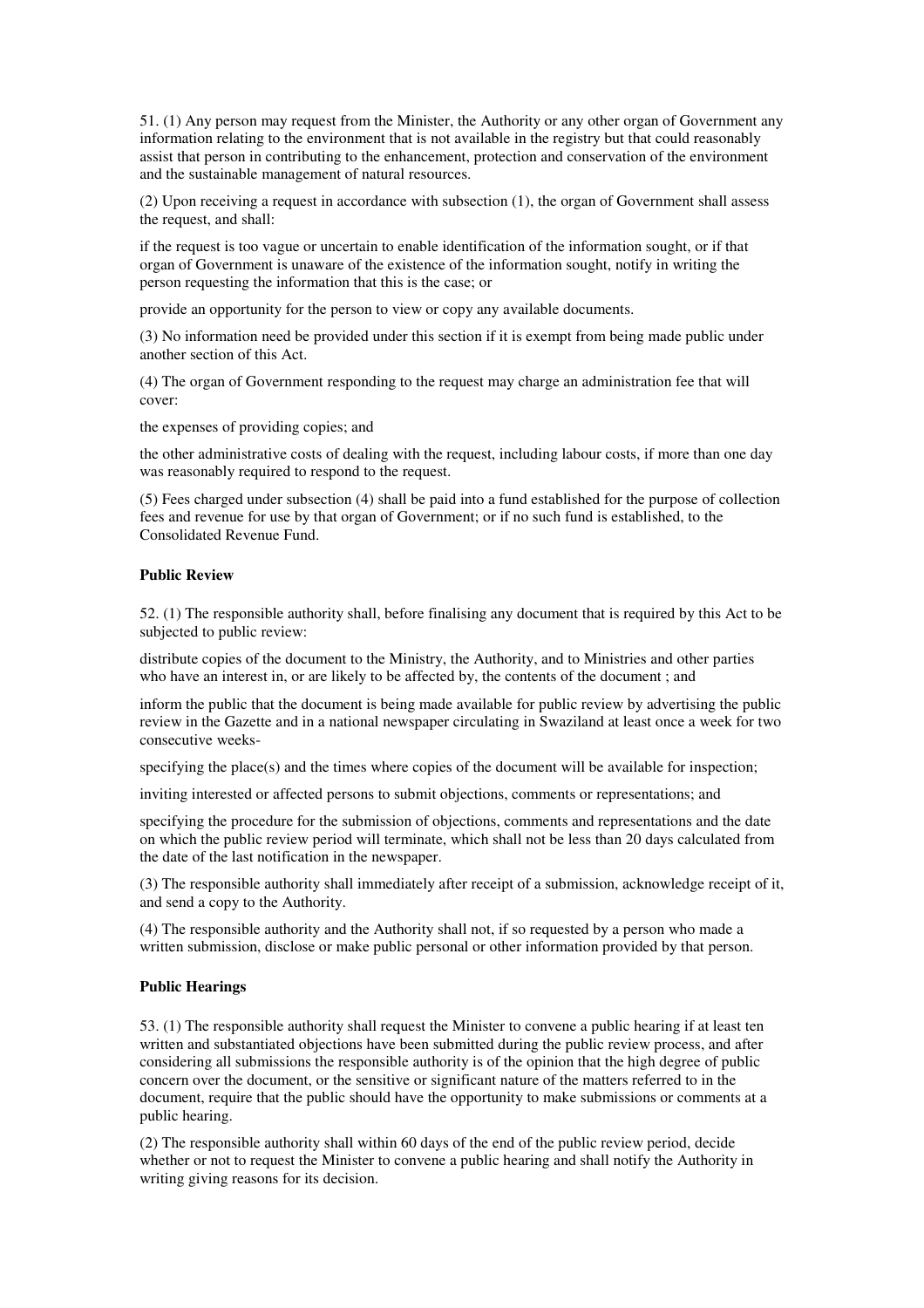(3) The Authority may, within 30 days of being notified that the responsible authority has decided not to request the Minister to convene a public hearing, apply to the Minister for a review of the decision of the responsible authority in accordance with section 82.

(4) Where the Minister is requested, or decides to convene a public hearing the Minister shall:

publish a notice, at least once a week for two consecutive weeks, in at least two national newspapers circulating in Swaziland, stating the date and place where the public hearing is to be held at least 15 days before the public hearing is held; and

display and make available for inspection and copying all relevant reports, documents, and written submissions made during and after the period of public review until the public hearing is finalised.

(5) A public hearing shall be held within 30 days of the date of publication of the last newspaper advertisement in accordance with subsection (4).

#### **Findings of Public Hearings**

54. (1) The chairperson of the public hearing shall make and deliver within 60 days after that public hearing a report of its findings approved by all the appointed hearing officers who participated in the public hearing, to the Minister for a decision.

(2) The Minister shall make the report of the public hearing available for public inspection for a period of not less than 20 days, and shall advertise details of where and when it may be inspected and copied.

### **Public participation in licensing decisions**

55. (1) No licence may be issued or refused under this Act until four weeks after the day that a copy of the application for the licence was first placed on the registry.

(2) Any person may comment on a licence application by lodging a notice of comment on the registry.

(3) The Director shall consider any comments placed on the registry at least one week prior to issuance or refusal of the licence, and shall respond collectively to all comments other than frivolous or vexatious comments, by placing a notice of response on the registry no later than the day upon which the Director makes a decision on the application.

(4) The Director shall, as soon as possible after deciding whether or not to grant a licence, notify each person who submitted a comment in respect of a licence application of the decision and of where further details may be obtained.

(5) Any person may, within 10 days of the date on which the licence is issued or within 10 days of being notified of the decision under subsection (4), apply for the review of the decision or of any terms or conditions of the licence in accordance with section 82.

#### **Orders initiated by the public**

56. (1) Any person may in writing request the Director to issue an order under this Act.

(2) The request shall set out reasons for the request, including the detailed factual grounds upon which the Director would have jurisdiction to issue the order.

(3) The Director shall consider the request and within two months shall decide whether or not to issue an order, and shall notify the requesting person in writing of that decision, the reasons for that decision, and, if applicable, the date upon which the Director intends to issue the order.

(4) If the Director decides not to issue an order the requesting person may within 10 days of the date of being notified of the decision under subsection (3), apply to the Minister for a review of the decision in accordance with section 82.

(5) Without prejudice to any other grounds for review, an application for review made under subsection (4) may be made on the grounds that the Authority has failed to discharge its function under the Act to take all reasonably practicable steps to enforce the Act.

#### **Prosecutions initiated by the public**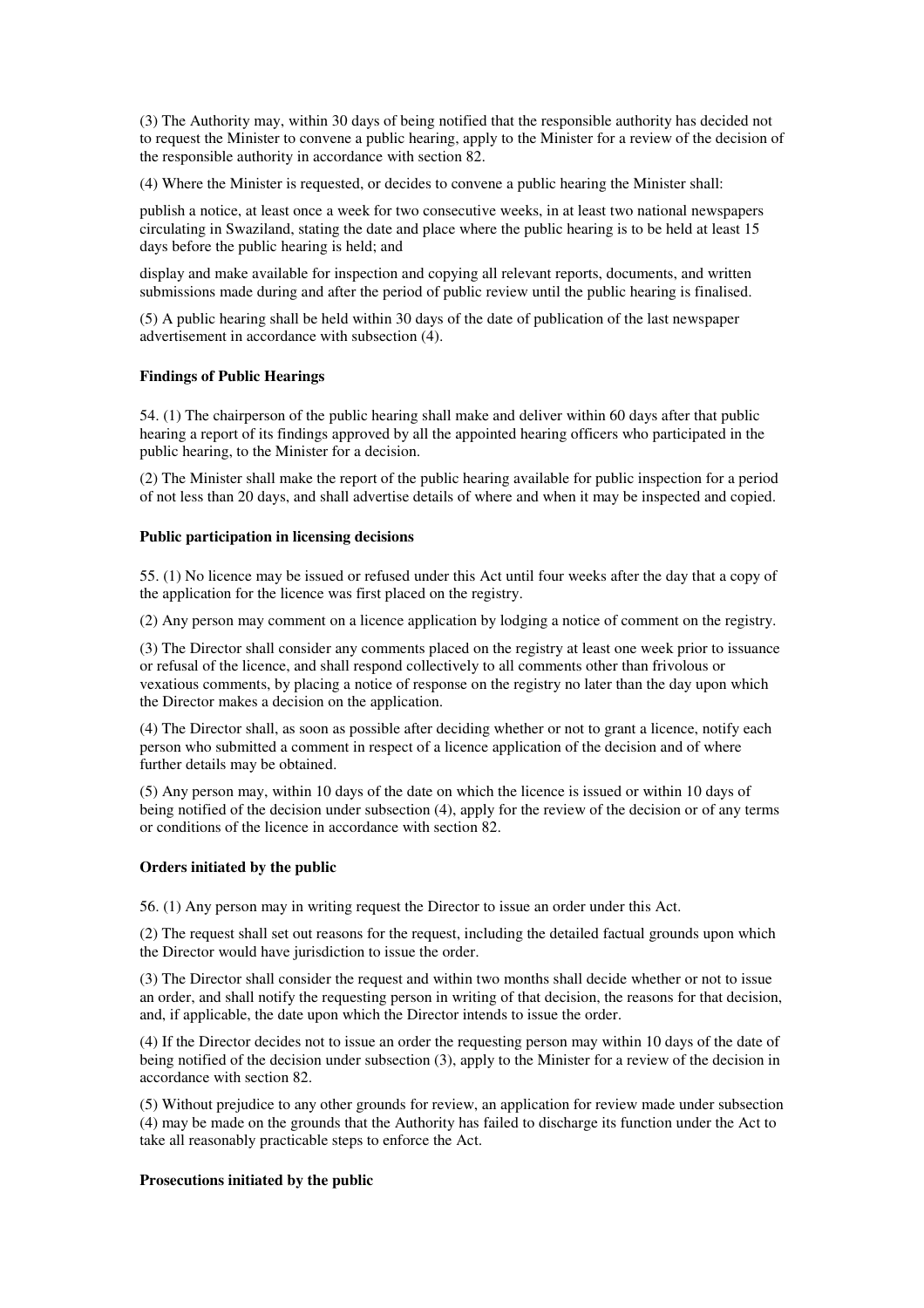57. (1) Any person may in writing request the Director to investigate an alleged contravention of this Act.

(2) The request shall set out reasons for the request, including the detailed factual grounds for believing that a contravention has occurred.

(3) The Director shall consider the request and within one month shall decide whether to commence an investigation, and shall notify the requesting person in writing advising of that decision, the reasons for that decision, and, if applicable, the date upon which the Director intends to commence the investigation.

(4) If the Director decides not to commence an investigation, the requesting person may lay a charge and initiate and conduct the prosecution and may obtain the assistance of any person in so doing.

(5) Any person acting under subsection (4) shall in writing notify the Director prior to laying the charge.

(6) No costs or damages shall be awarded against a person who initiates a prosecution after informing the Director in accordance with this section, unless the court finds that the primary motivation for the prosecution was not a concern for the public interest or for the enhancement, protection and conservation of the environment.

### **Civil Actions**

58. (1) Any person may sue for damages or for an interdict in respect of acts or omissions that constitute a contravention of this Act or that could cause an adverse effect, whether or not that person or any person has suffered or is likely to suffer, any loss or harm from the acts or omissions.

(2) The right of action in subsection (1) is in addition to any other legal rights or remedies available to the plaintiff or applicant.

(3) In any proceedings under subsection (1), the court shall order any damages awarded to be applied in the following order:

firstly, to compensate the plaintiff or applicant for any actual legal costs that are not fully compensated by a costs order against the defendant or respondent, and to compensate the plaintiff or applicant for any damages that person may have suffered;

secondly, to compensate other parties for any damages suffered and to remedy any adverse effect caused by the acts or omissions; and

thirdly, the balance if any shall be divided in equal parts between the Environment Fund and the plaintiff.

(4) No costs or damages shall be awarded against a person who initiates civil proceedings under subsection (1) unless the court finds that the primary motivation for the proceedings was not a concern for the public interest or the enhancement, protection or conservation of the environment.

#### **Regulations**

59. (1) The Minister may make regulations that enhance the ability of the public to acquire environmental information, to participate in decision-making and to protect the environment, and without limiting the generality of the foregoing, may make regulations:

expanding the scope of the information held in the registry;

improving public access to the registry;

enabling persons to request and obtain copies of documents maintained in the registry upon payment of an administration fee that will cover the expenses of providing those copies;

establishing rules, procedures and mechanisms for the enhanced provision of information to the public through responding to requests for environmental information;

protecting employees from dismissal, discipline, penalty or other forms of coercion or intimidation for complying with this Act or the regulations or for notifying the Authority or the Ministry of any noncompliance;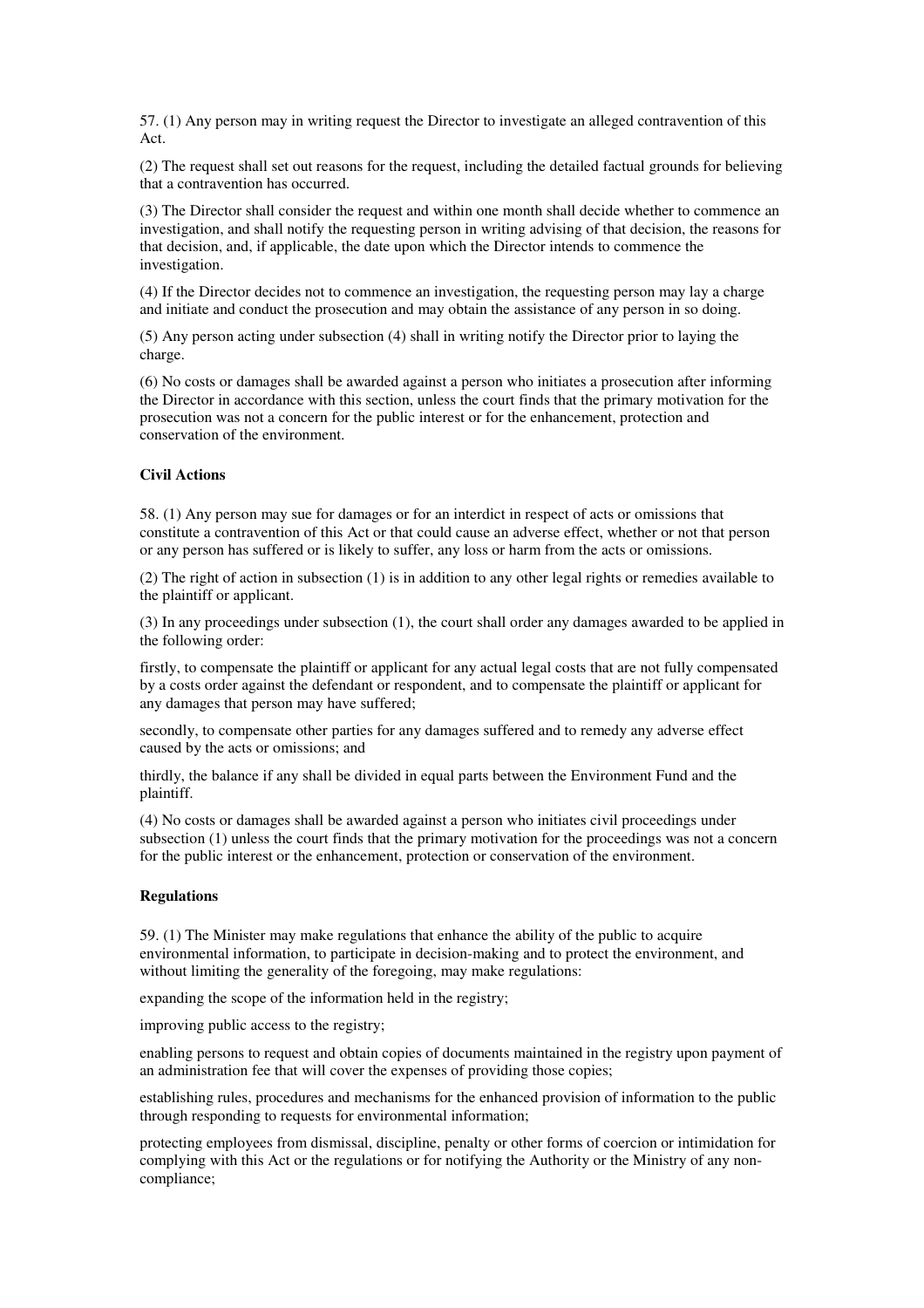establishing rules and procedures and prescribing forms in relation to the registry, in relation to making decisions under this Act, including decisions on licences, orders and approvals, and in relation to proceedings under this Act; and

providing for technical and financial assistance to be given to members of the public and to nongovernmental organisations for the purpose of activities identified as advancing the purpose of this Act.

# **PART IX - COMPLIANCE AND ENFORCEMENT**

#### **Inspectors**

60. (1) The Board may designate in writing any employee of the Authority, Public Officer or official of a local authority, either by name or ex-officio, as an inspector for the purpose of this Act.

(2) The Board may, with the consent of the Attorney General, designate an inspector as a senior inspector.

#### **Powers of inspectors**

61. (1) An inspector, including a senior inspector, may, for the purposes of this Act, without a warrant or court order, at any reasonable time and with any reasonable assistance:

enter into or upon any building, vehicle, aircraft, vessel, land, waters, or other place, other than place actually used as a dwelling;

stop any vehicle or vessel that the inspector reasonably believes-

being operated in contravention of this Act;

discharging or has discharged a contaminant in contravention of this Act; or

licensed or is required to be licensed under this Act;

take samples;

take photographs and videos;

record or copy any information by any method;

require the production of any document, record or other thing that is required to be kept under this Act, and any other document that is related to the purposes of the inspection and remove it for the purpose of making copies or extracts, provided that nothing shall be removed without providing a receipt;

inspect, seize and take copies of any documents which may constitute evidence of the commission of an offence under this Act;

make reasonable inquiries of any person, orally or in writing;

seize any vessel, vehicle, aircraft or equipment that the inspector has reasonable grounds to believe has been used in the commission of an offence under this Act; and

remove any waste or other substance or thing deposited or discharged in contravention of this Act.

(3) An inspector acting under subsection (1) shall, upon demand of an occupant, show the inspector's identification card and badge and shall explain the purpose of the inspection.

(4) Any person who is asked by an inspector taking action under subsection (1) to do any thing that is necessary in order to enable the inspector to carry out that action, shall immediately comply with the request.

#### **Powers of senior inspectors**

62. (1) Without prejudice to the right, under this Act, the regulations or any other law, of any other person to do so, a senior inspector may lay charges for contravening of this Act or the regulations.

(2) A senior inspector may prosecute any charge laid under this Act or the regulations, or may obtain the assistance of any other person to do so.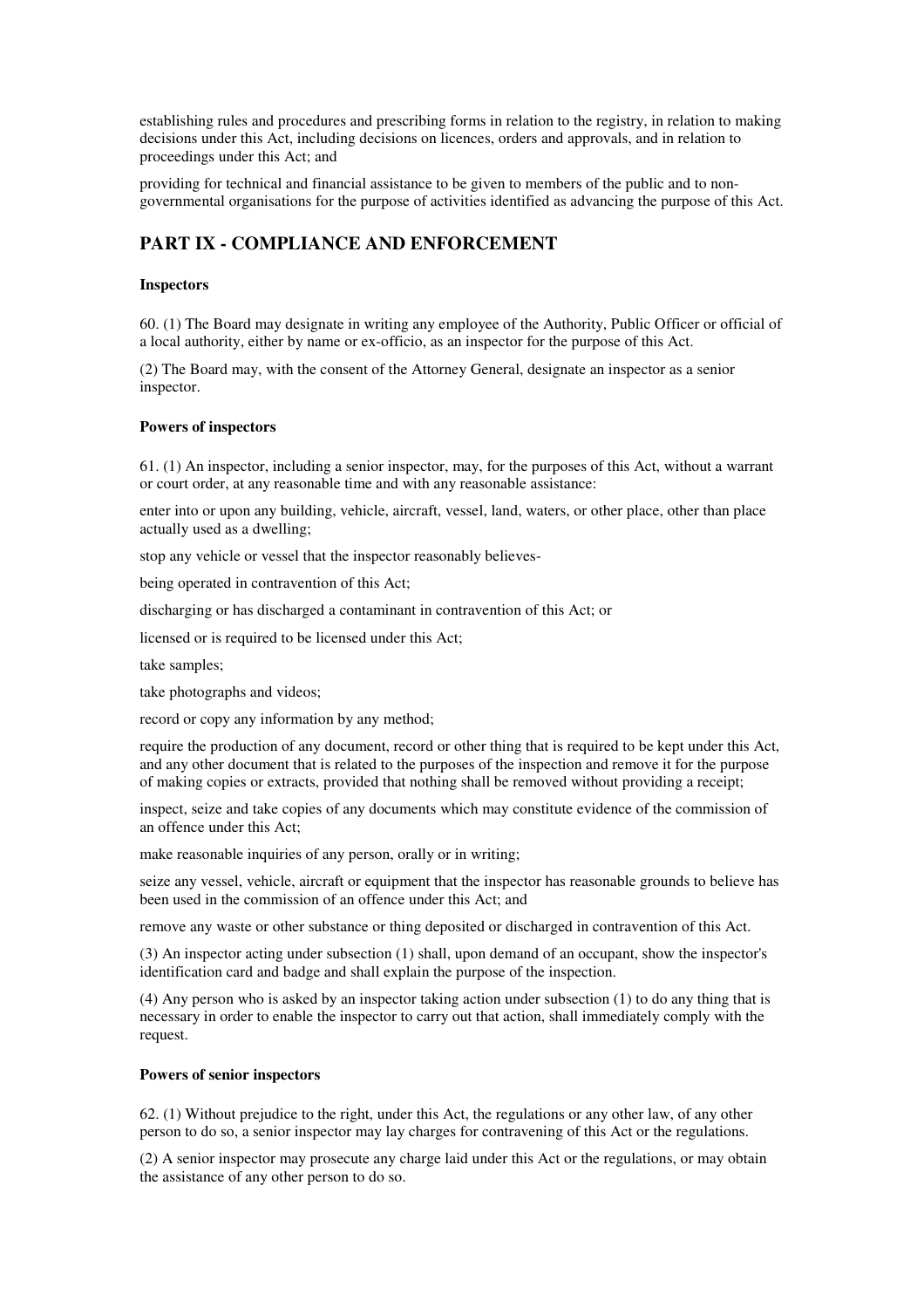(3) A senior inspector may apply to a magistrate for a warrant to enter and search premises accompanied by a member of the police.

(4) A senior inspector who applies for a warrant shall, after making reasonable enquiries, disclose in the application:

details of every other application which the inspector knows to have been made within the previous 20 days in respect of the same place or vehicle;

the offence or offences alleged in each previous application; and

the result of every such application.

### **Prevention Order**

63. (1) Where the Director has reasonable grounds to believe that a person is or will be conducting an activity, or is or will be in possession or control of a substance or thing that may result in an adverse effect, the Director may serve a prevention order on that person.

(2) A prevention order may require that person:

to create a written emergency response plan that is adequate to reduce or eliminate the risk;

to provide a copy of that plan to the Director;

to have any necessary equipment, facilities and trained personnel available to deal with the risk;

upon an identified event or set of circumstances occurring, to implement the plan; and

to take whatever other measures may be necessary to ensure that any emergency can be effectively responded to.

(3) Any person on whom a prevention order is served shall comply with the requirements of the order by the date or dates specified in the order and if no date is specified, the person must comply with the order immediately.

(4) A person who contravenes subsection(3) commits an offence and shall, on conviction, be liable to a fine not exceeding E50,000.00 or to imprisonment to a term not exceeding one year and where the person failed to comply with a requirement specified in the prevention order within the time specified, to a further fine not exceeding E500.00 for every day or part of a day after the date specified in the order during which the offence continued.

(5) Any person on whom a prevention order has been served may apply to the Minister for a review in accordance with section 82.

#### **Protection Order**

64. (1) If the Director has reasonable grounds to believe that an activity is resulting in or is likely to result in, an adverse effect, the Director may serve a Protection Order on:

the owner, manager or person in control of the premises, vehicle, vessel, aircraft or equipment where the activity is occurring or will occur;

any person who caused or permitted the activity.

(2) A Protection Order may require the person on whom it is served to take any measures that will assist in avoiding, remedying or mitigating the adverse effects and without limiting the generality of the foregoing, to take any measures:

to stop the activity that is resulting is likely to result in, an adverse effect;

to control the activity;

to assess the actual or anticipated extent of the adverse effect;

to remedy any adverse effects caused by the activity; and/or

to prevent a recurrence of the activity or the adverse effect.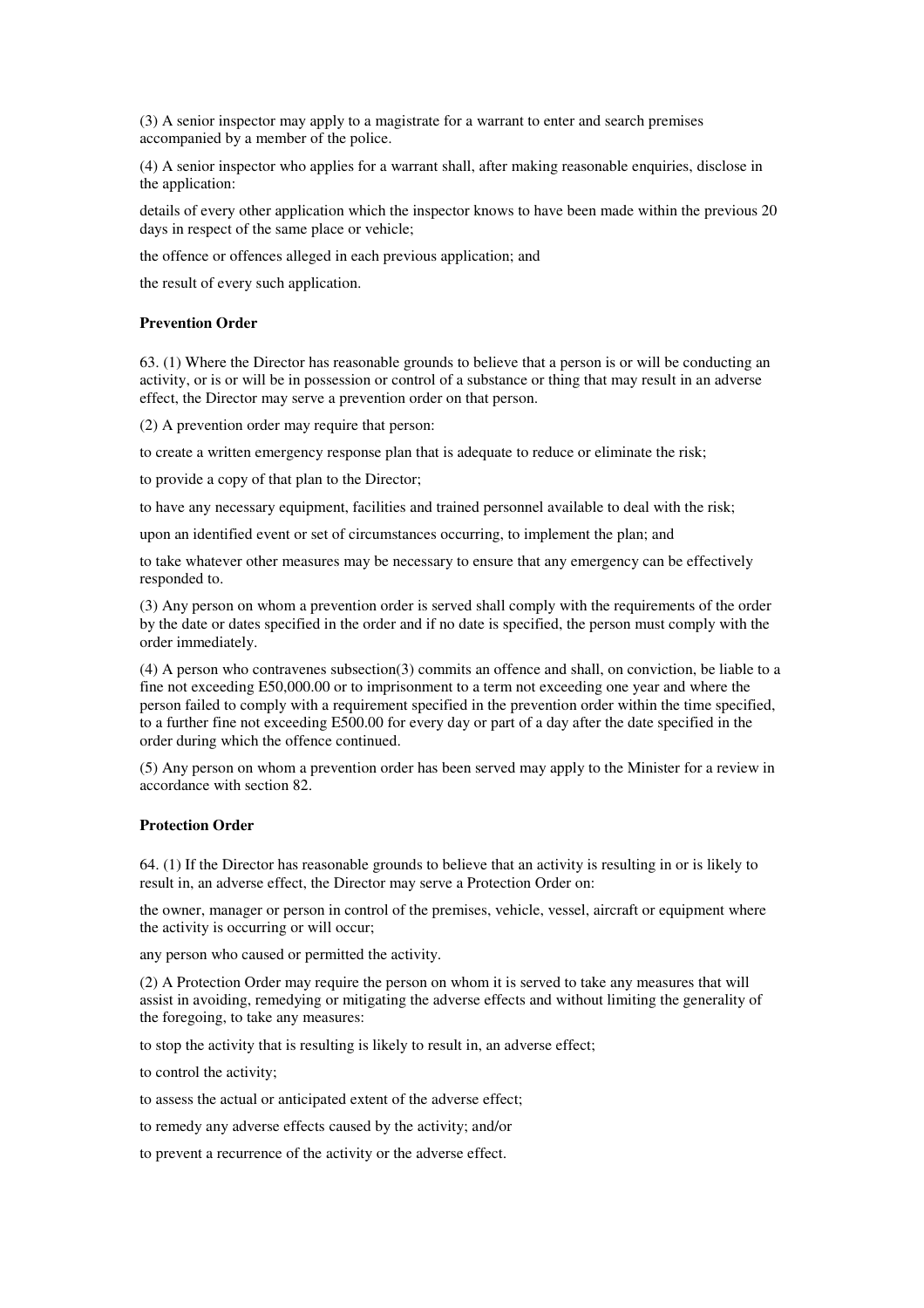(3) Any person on whom a Protection Order is served shall comply with the requirements of the order by the date or dates specified in the order and if no date is specified, the person must comply with the order immediately.

(4) A person who contravenes subsection (3) commits an offence and shall, on conviction, be liable to imprisonment to a term not exceeding one year or to a fine not exceeding E50,000.00 and where the person failed to comply with a requirement specified in the protection order within the time specified, to a further fine not exceeding E500.00 for every day or part of a day after the date specified in the order during which the offence continued.

(5) Any person on whom a Protection Order has been served may apply to the Minister for a review in accordance with section 82.

#### **Emergency Protection Order**

65. (1) Any Inspector who observes the discharge of a contaminant into the environment in an amount, concentration or manner that constitutes a risk to human health or property, or that causes or has the potential to cause adverse effects, may serve an emergency protection order on:

the owner, manager or person in control of the premises, vehicle, vessel, aircraft or equipment from which the discharge was or is being made;

any person who, at the time the discharge occurred, was the owner, manager or person in control of the premises, vehicle, vessel, aircraft or equipment from which the discharge was made; or

any person who caused or permitted the discharge.

(3) An emergency protection order may require the person on whom it is served to take any measures that will assist in reducing or eliminating the risk or harm and without limiting the generality of the foregoing, to take any measures-

to stop the discharge;

to control the discharge;

to clean up or remove the contaminant or other substance from any place; and/or

to prevent a recurrence of the discharge.

(4) Any person on whom an emergency protection order is served shall comply with the requirements of the order by the date or dates specified in the order and if no date is specified, the person must comply with the order immediately.

(5) A person who contravenes sub-section (4) commits an offence and shall, on conviction, be liable to imprisonment to a term not exceeding one year or to a fine not exceeding E50,000.00 and if the person failed to comply with a requirement specified in the order within the time specified, to a further fine not exceeding E500.00 for every day or part of a day after the date specified in the order during which the offence continued.

(6) Any person on whom an emergency protection order has been served may apply to the Minister for a review in accordance with section 82.

#### **Compliance Order**

66. (1) Where the Director has reason to believe that any condition of a licence issued under this Act has been breached, the Director may serve a Compliance Order on the licence holder requiring that person to remedy the breach within a reasonable period stipulated in the order.

(2) The Compliance Order may:

suspend the licence with immediate effect if the Director considers that this is necessary to prevent or mitigate an imminent risk of significant adverse effects to the environment or to human health occurring; and

require the licence holder to take specified measures to prevent or abate any adverse effect.

(3) Where the licence holder fails to comply with the Compliance Order the Authority may: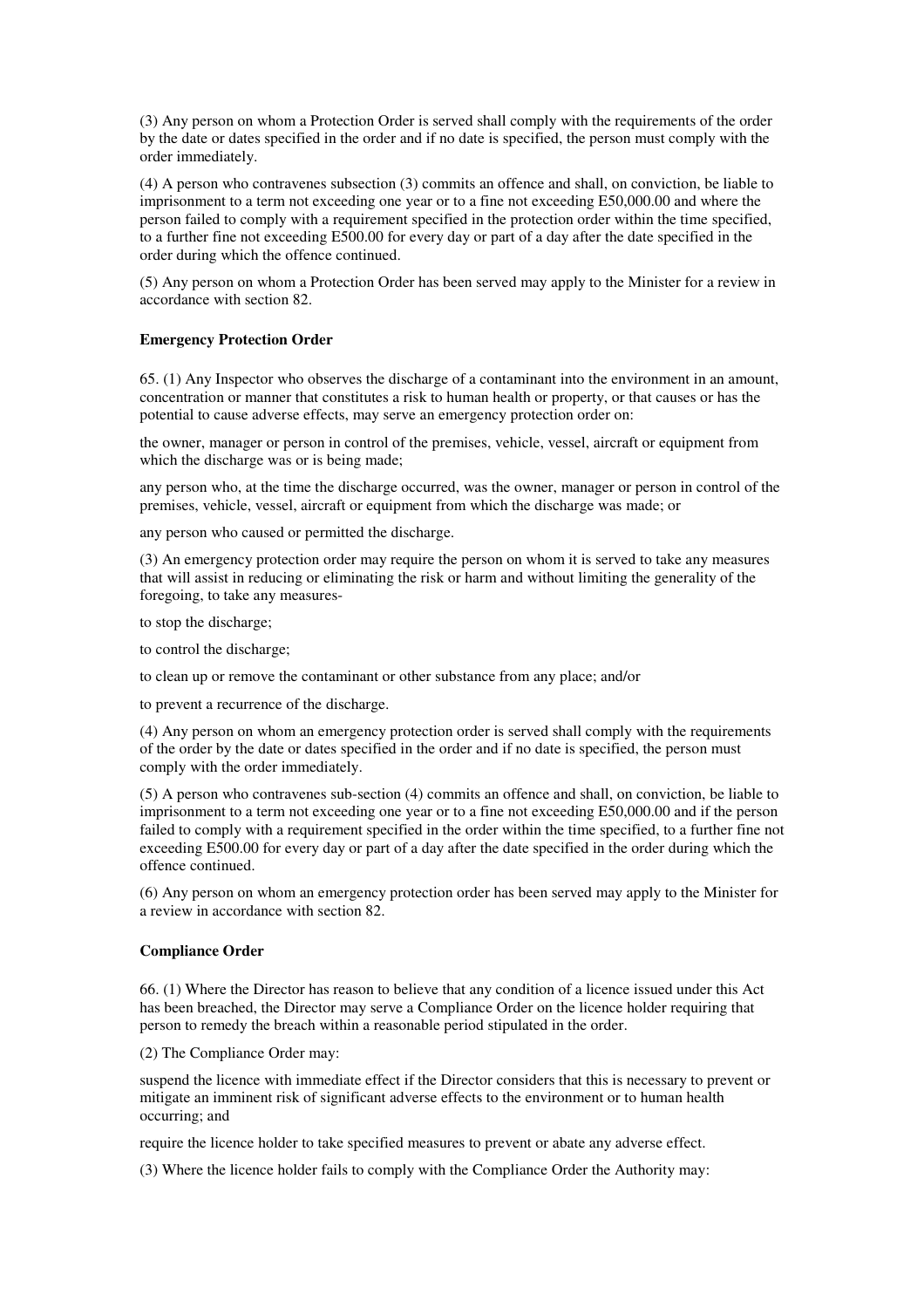take the necessary steps to remedy the breach and recover the cost from the licence holder in accordance with section 67;

alter the conditions of the licence; and/or

revoke the licence.

(4) Any person on whom a Compliance Order is served shall comply with the requirements of the order by the date or dates specified in the order and if no date is specified, the person must comply with the order immediately.

(5) A person who contravenes subsection (4) commits an offence and shall, on conviction, be liable, to imprisonment to a term not exceeding one year or to a fine not exceeding E50,000.00 and if the person failed to comply with a requirement specified in the compliance order within the time specified, to a further fine not exceeding E500.00 for every day or part of a day after the date specified in the order during which the offence continued.

(6) Any person on whom a Compliance Order has been served may apply to the Minister for a review in accordance with section 82.

### **Cost Orders**

67. (1) Where any person fails to comply with a requirement in an order, licence or approval issued under this Act, the Director may cause the required measures to be taken and may issue a Cost Order requiring that person to reimburse the Authority for the cost of taking the measures.

(2) Any person to whom a cost order has been issued may, within 20 days of the order being served, apply for a review of the order in accordance with section 82.

(3) If no application for the review of a Cost Order is made within the period mentioned in subsection (2), the Cost Order may be enforced as if it were an order of court.

#### **Offences**

68. It is an offence for any person:

to intentionally to obstruct an inspector in the exercise or performance of powers or duties under this Act;

to intentionally or negligently to make a statement that is false or misleading in a material particular, where the statement is made-

in response to a requirement to furnish information under this Act; or

for the purpose of obtaining the granting or variation of a licence, permit or consent under this Act;

to intentionally to make a false entry in any record or document required to be kept or completed under this Act;

to falsely pretend to be an inspector;

to contravene this Act or to breach the conditions of a licence, approval or order issued or made under this Act.

#### **Liability of managers of bodies corporate**

69. (1) Where a body corporate commits an offence under this Act, every director or partner and any other person concerned in the management of the body corporate commits the offence unless that person proves that:

the offence was committed without his or her consent or connivance; and

the person exercised all such diligence to prevent the commission of the offence as ought to have been exercised by that person having regard to the nature of his or her functions in that capacity and to all the circumstances.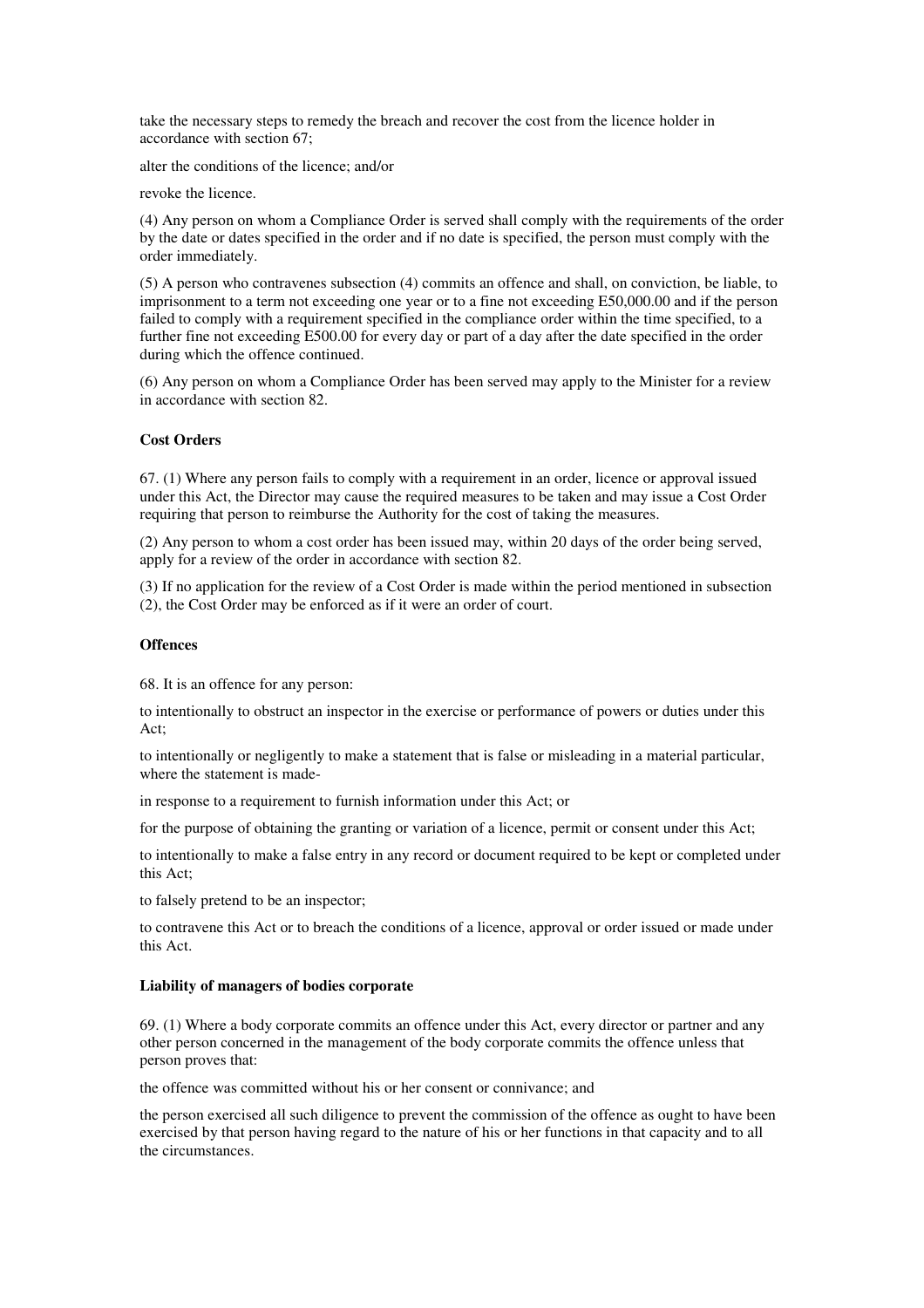(2) Every director or partner and any other person concerned in the management of, a body corporate to which a licence or order has been issued under this Act shall take all reasonable steps to prevent the body corporate from contravening or failing to comply with the licence or order.

(3) A person who contravenes sub-section (2) commits an offence and shall, on conviction, be liable to imprisonment to a term not exceeding one year or to a fine not exceeding E50,000.00 or to both.

(4) Nothing in this section detracts from the liability or responsibility attached to any person under any other Act or law.

# **Defences**

70. (1) Except as otherwise specified in this Act, in any prosecution under this Act it is a defence for the person charged to prove that they took all reasonable precautions and exercised all such diligence to prevent the commission of the offence as ought to have been exercised by that person having regard to all the circumstance.

(2) It is not a defence to a charge under this Act that the defendant was rendered unable to comply by an act or omission of the defendant that would have constituted a contravention of this Act.

#### **Continuing offences and penalties**

71. (1) Except as otherwise specified in this Act or the regulations, every person who is convicted of an offence that is a continuing one, shall in addition to the penalty prescribed for the offence, be liable upon conviction to a further fine for each day or part of a day on which the offence continues, which:

in the case of an individual, shall not exceed E100.00 per day on a first conviction, and not more than E500.00 per day on each subsequent conviction; and

in the case of a legal person, shall not exceed E5,000.00 per day on a first conviction, and not more than E10,000.00 per day on each subsequent conviction.

(2) Every natural person convicted of a contravention of section 34 or section 41(1) is liable upon conviction, for each day or part of a day on which the offence occurs or continues, to a fine of not exceeding E500.00 on a first conviction, and not less than E100.00, and not more than E20,000.00, or to a term of imprisonment of not more than two years, or to both, on each subsequent conviction.

(3) Every body corporate convicted of a contravention of section 34 or section 41(1) is liable upon conviction, for each day or part of a day on which the offence occurs or continues, to a fine of not exceeding E10,000.00 on a first conviction, and not less than E1,000.00 and not exceeding E50,000.00, and to winding up, or to both, on each subsequent conviction.

(4) A person who is found guilty of an offence under this Act for which no other penalty is provided shall, on conviction, be liable to imprisonment to a term not exceeding six months or to a fine not exceeding E25,000.00 or to both.

### **Deprivation of monetary benefits**

72. Any court that convicts a person of an offence under this Act shall summarily and without pleadings inquire into the monetary benefit acquired or saved by the person as a result of the commission of the offence, and may, in addition to any other penalty imposed, impose a fine in an amount equal to court's estimation of that monetary benefit, despite any maximum penalty elsewhere provided.

#### **Costs of investigations and prosecution**

73. Upon the application of the prosecutor, any court that convicts a person of an offence under this Act shall summarily and without pleadings inquire into the costs of investigating and prosecuting the offence, and may in addition to any other penalty imposed, order the person convicted to pay an amount equal to that cost to the person(s) who incurred the costs, despite any maximum penalty elsewhere provided.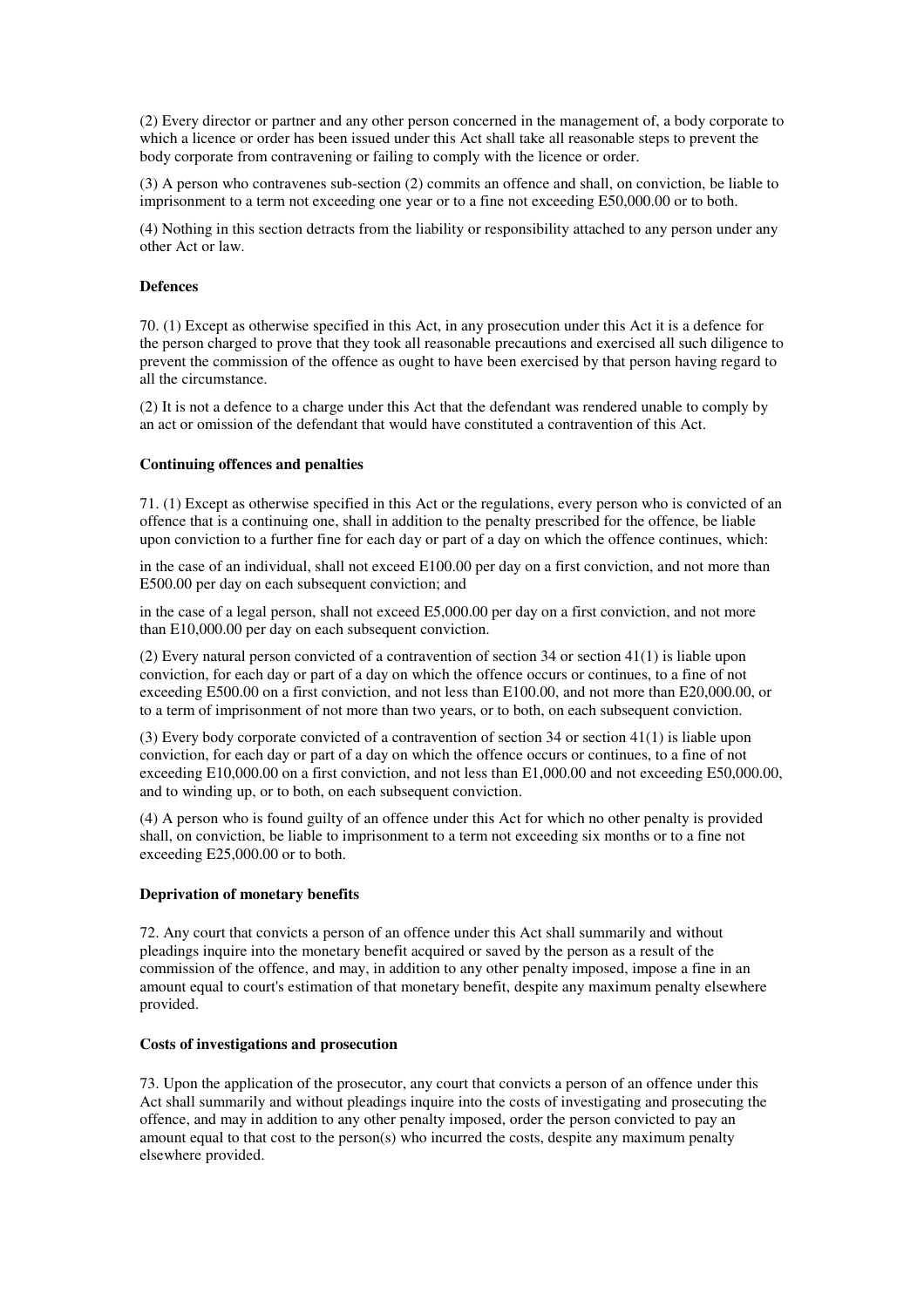#### **Suspension and revocation of licences**

74. Any court that convicts a person of an offence under this Act may suspend, revoke or amend any licence issued to that person under this Act.

#### **Protection, repair and costs orders**

75. Any court that convicts a person of an offence under this Act may, in addition to any other penalty imposed:

order the person to take and pay for measures to avoid, remedy or mitigate any adverse effects arising from or likely to arise from the offence; and

if the person fails to comply with an order under paragraph (a), may issue an order allowing the Director to take those measures, and requiring the person to pay the Director's costs of so doing.

#### **Fixed penalties**

76. (1) The Minister may by regulation prescribe those offences against this Act in respect of which alleged offenders may pay a fine prescribed in the regulation instead of being tried by a court for the offence, provided that the maximum fine which may be prescribed for any one offence shall not exceed:

E100.00 if the alleged offender is required to pay the fine immediately in order to avoid prosecution;

E200.00 if the alleged offender is a natural person; or

E5,000.00 if the alleged offender is legal person.

(2) An inspector who has reason to believe that a person has committed an offence prescribed under subsection (1) may, at or about the time that the alleged offence is believed to have been committed, give an Infringement Notice to the alleged offender.

(3) An Infringement Notice shall be in the prescribed form and shall in every case:

contain a description of the alleged offence;

state that if the alleged offender does not wish to be charged and tried by a court, the amount of money specified in the notice as being the modified penalty for the offence may be paid either-

to the authorised Public Officer identified in the notice within 28 days after the giving of the notice; or

in the case of an offence in respect of which an on the spot fine is prescribed, to the Inspector.

(4) An authorised Public Officer may, in a particular case, extend the period of 28 days for payment of the modified penalty and may do so whether or not that period has elapsed.

(5) If the modified penalty specified in the Infringement Notice is paid within 28 days or such further time as is allowed and the notice is not withdrawn, the bringing of proceedings and the imposition of penalties are prevented to the same extent as they would be if the alleged offender had been convicted by a court of, and punished for, the alleged offences.

(6) Any person who receives payment of a modified penalty, including an on the spot fine, shall give an official receipt for the money to the person who makes the payment.

(7) The Director may, whether or not the modified penalty has been paid, withdraw the Infringement Notice by sending to the alleged offender a notice of withdrawal in the prescribed form.

(8) If an Infringement Notice is withdrawn after payment of the modified penalty, the amount shall be refunded.

(9) Payment of a modified penalty is not to be regarded as an admission for the purpose of any civil or criminal proceedings.

(10) The Director may appoint any Public Officer other than an inspector to be an authorised person for the purposes of this section.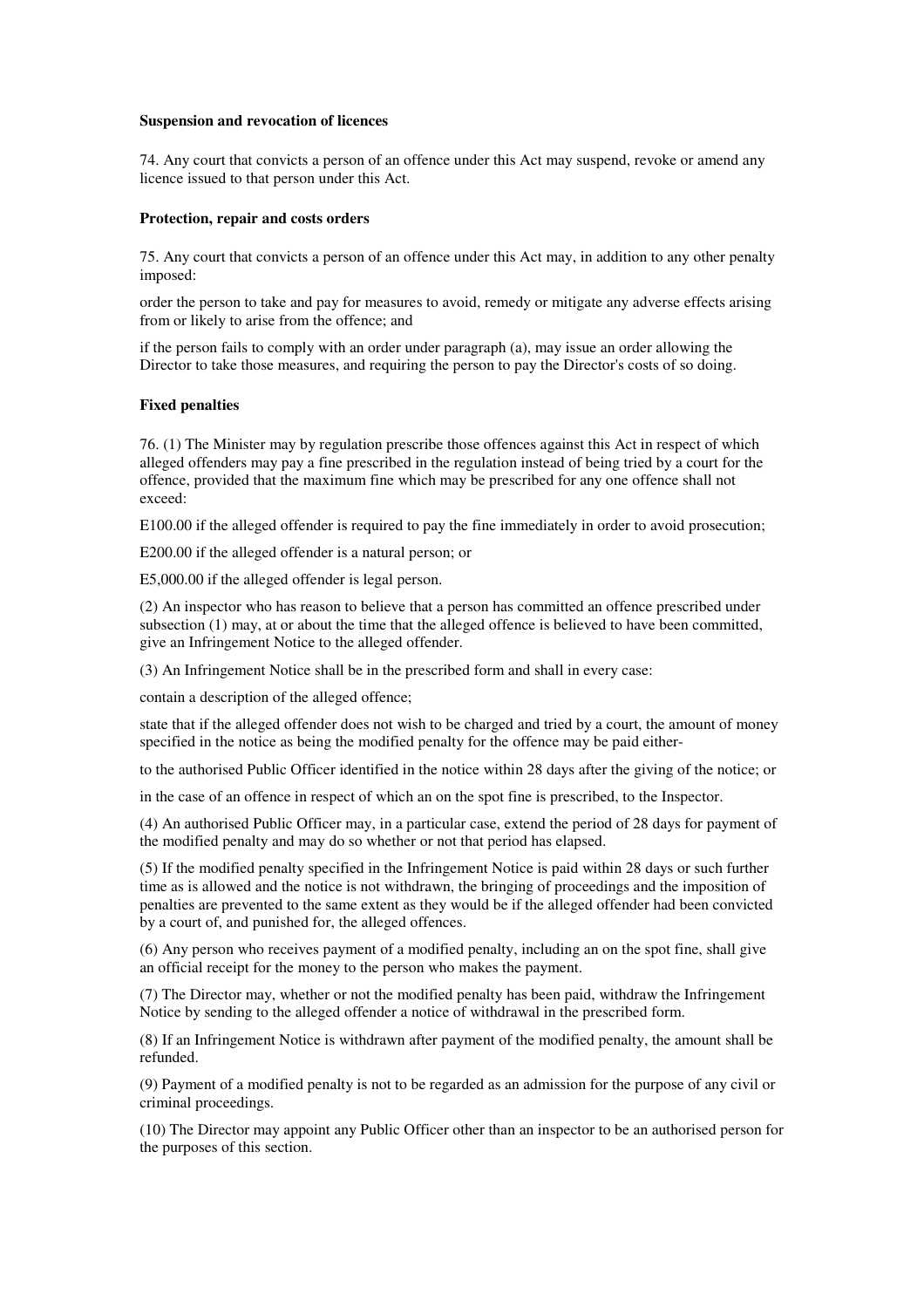### **Presumptions**

77. (1) For the purposes of this Act, an adverse effect is deemed to have been caused by an act or omission if it is possible that the effect could have resulted from the act or omission, if it was reasonably foreseeable that the effect could have resulted from the act or omission, and if there was no other plausible cause for the effect.

(2) For the purposes of this Act, any act or thing done or omitted to be done by a director, officer, employee or agent of a body corporate in the course of exercising their powers, functions or duties is deemed to be an act or thing done or omitted to be done by the body corporate.

#### **Documentary evidence**

78. In any proceedings under this Act or the regulations, an official document that purports to be signed by the Minister, the Director or an Environment Officer or Inspector shall be received in evidence as proof, in the absence of evidence to the contrary, of the facts stated in the document without proof of the signature or position of the person appearing to have signed the document.

### **Civil damages**

79. (1) The Minister may, without prejudice to any other legal action, institute an action for damages caused to the environment.

(2) In any such action, damages shall be payable to the Environment Fund.

(3) Where damages cannot be quantified precisely, the competent civil court may liquidate such damages.

#### **Financial assurance**

80. (1) The Minister may make regulations:

defining and classifying guarantees, bonds, letters of credit and other types of financial assurance;

requiring from any person to whom a licence, order or approval is issued or has been issued the provision of financial assurance;

enabling the Authority or its delegate to use funds from financial assurance mechanisms to carry out actions specified in any licence or order, and to take such steps as are necessary to carry out those actions, and defining the circumstance in which the Authority may do so;

regulating the holding, transfer, reduction and release of financial assurance;

prescribing penalties and allowing the revocation of licences for the failure to provide financial assurance when required; and

otherwise allowing for and regulating the use of financial assurance for the purpose of protecting the environment.

# **PART X - REVIEWS AND APPEALS**

### **Right of review**

81. (1) Any person who is aggrieved by any decision made, or direction given, by the Authority taken in the exercise of its powers and functions under this Act, may apply in accordance with section 82 for a review of that decision or direction by delivering a review application to the Director.

(2) Without prejudice to any other grounds for review, any person may object to the granting of licence, permit or other authorisation under this Act on the basis that the conditions in the licence, permit or authorisation do not provide adequate protection to the environment or to human beings against the risk of adverse effects, or otherwise fail to give effect to the purpose of this Act.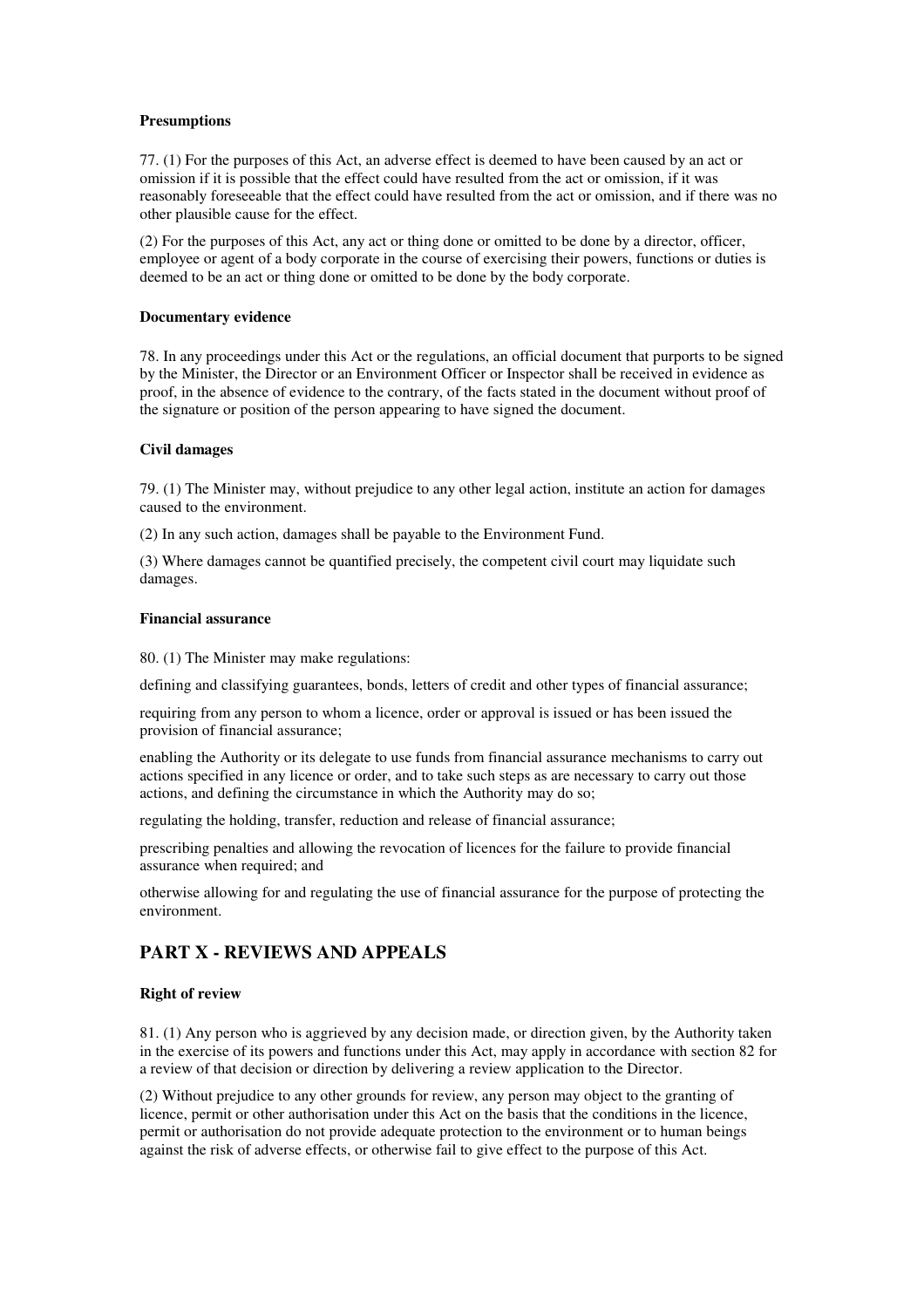#### **Applying for a review**

82. (1) A review application shall be accompanied by payment of a review fee prescribed by regulation and shall be delivered to the Director within the period specified in the relevant section, or if no period is specified, within 30 days after the date on which the applicant was given notice of the decision or direction that the applicant wants reviewed.

(2) The Board has a discretion to accept a review application delivered out of time if it considers it is equitable to do so.

(3) A review application shall:

state the name and address of the applicant;

set out or otherwise identify sufficiently the decision or direction that is to be reviewed; and

set out the grounds for the review and state briefly the facts on which the applicant relies.

(4) On receiving a review application, the Director may reconsider the matter and may make a new decision.

(5) If the Director does not consider it appropriate to change the original decision or if the Director makes a new decision that is not acceptable to the applicant, the Director shall immediately forward the application to the Board.

(6) On receiving a review application the Board shall cause an inquiry to be conducted concerning the matters raised in the review application by a person or persons appointed by the Board in writing for that purpose.

(7) Despite subsection (4), the Board may dismiss a review application and need not cause an inquiry to be conducted if the Board, after considering the review application, considers it to be trivial, frivolous or manifestly without merit.

(8) The Board shall notify the applicant in writing of the reasons for dismissing a review application and the applicant may appeal against the decision to any competent court.

#### **Staying of orders**

83. (1) If an application has been made for the review of a direction in an order issued under this Act, the applicant may at any time prior to the determination of the review, under section 82, apply to the Board, or to the person appointed under section 82(6), for a temporary stay of the order.

(2) The Board or person conducting the inquiry may, upon providing the applicant and the Director an opportunity to make oral or written submissions, decide to stay the order, to stay certain provisions of the order, or to dismiss the application for a stay.

#### **Conduct of inquiry**

84. (1) The applicant and the person who made the decision or gave the direction shall be given a reasonable opportunity of being heard by, and making written submissions to, the person conducting the inquiry.

(2) An inquiry shall be conducted fairly according to the substantial merits of the case without regard to technicalities.

(3) A person conducting an inquiry under this Act has the power to summon and examine witnesses on oath as if that person were a Commissioner as defined in the Commissions of Enquiry Act, No. 35 of 1963 and the provisions of sections 10, 11, 13, 14, 15, 16 and 17 of that Act shall apply with the necessary modifications.

(4) A person conducting an inquiry is not bound by any rules of evidence and may conduct the inquiry and obtain information as that person considers appropriate.

(5) On completing the inquiry, the person conducting it shall report to the Board giving that person's findings and recommendations.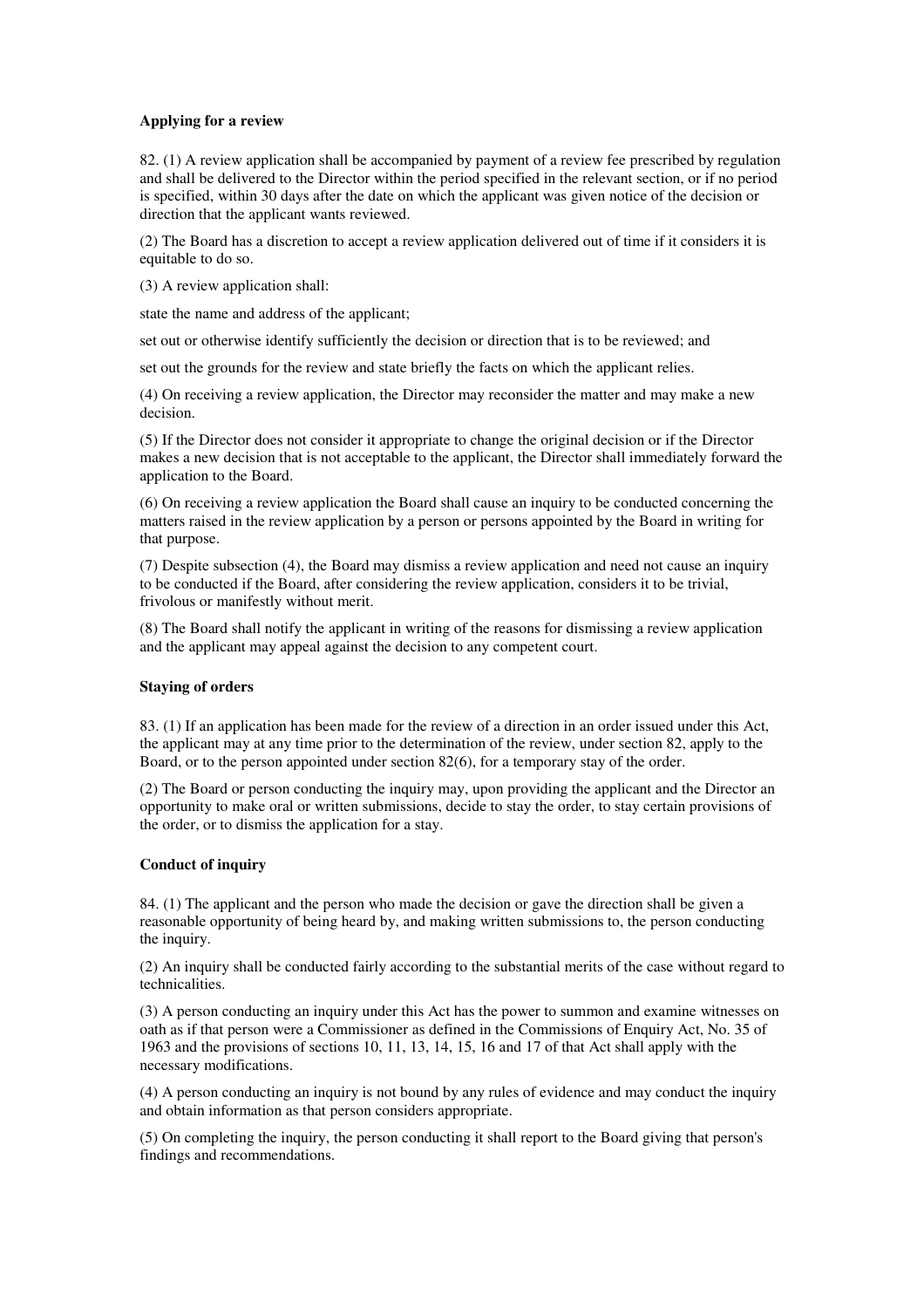(6) Where the person conducting an inquiry considers that it is desirable and necessary to do so, the person may, either on that person's own initiative or in response to an application by the applicant or by the person who made the decision or gave the direction being reviewed, refer a question of law arising in the inquiry for determination in the High Court.

(7) If a question of law is referred to the High Court, the inquiry shall not be concluded until the judgement of the Court has been made and taken into account.

#### **Review by the Board**

85. (1) When the Board receives the report of the person conducting the inquiry, the Board shall consider and determine the review application and may:

allow the application wholly or in part;

dismiss the application; or

refer the application back to the person conducting the inquiry with a request for consideration or further consideration of some fact or issue.

(2) In determining a review application, the Board:

shall have regard to the purpose of this Act and the principles set out in section 5;

may have regard to relevant environment policies, guidelines and codes of practice published by the Authority;

shall have regard to, but is not bound by, the findings and recommendations of the person conducting the inquiry.

(3) The decision of the Board on a review application shall be given in a written notice delivered to the applicant and to the Director, and shall set out the reasons for the decision.

(4) The decision of the Board on a review application is final and shall be given effect.

(5) The Minister may, at the request of the Board, order an applicant whose application has been dismissed wholly or in part to reimburse the Authority for some or all of the charges, costs and any other expenses reasonably incurred by the Authority in connection with the review proceedings, including charges for expert opinions.

# **PART XI - GENERAL AND TRANSITIONAL PROVISIONS**

### **Immunity**

87. A person shall not be held liable in any civil, criminal or other proceedings in respect of any act done or not done in good faith in the exercise or purported exercise of functions under this Act.

### **Codes of Practice**

88. (1) The Minister may, by notice in the Gazette, issue codes of practice for the purposes of this Act and may amend or revoke them in the same manner.

(2) A code issued under this section:

may incorporate by reference any other relevant document, either as it is in force at the time the code is issued or as it may be subsequently amended;

may provide that in any criminal proceedings relating to an alleged contravention of a provision of this Act, proof of compliance with the relevant provisions of the code shall constitute a defence.

(3) The Minister shall not issue, amend or revoke a code of practice except on the recommendation of the Director after the Director has consulted with those persons and bodies whom the Director believes will be affected by the proposed code of practice, and in the case of a new or amended code, unless the new or amended code has been subjected to public review in accordance with section 52.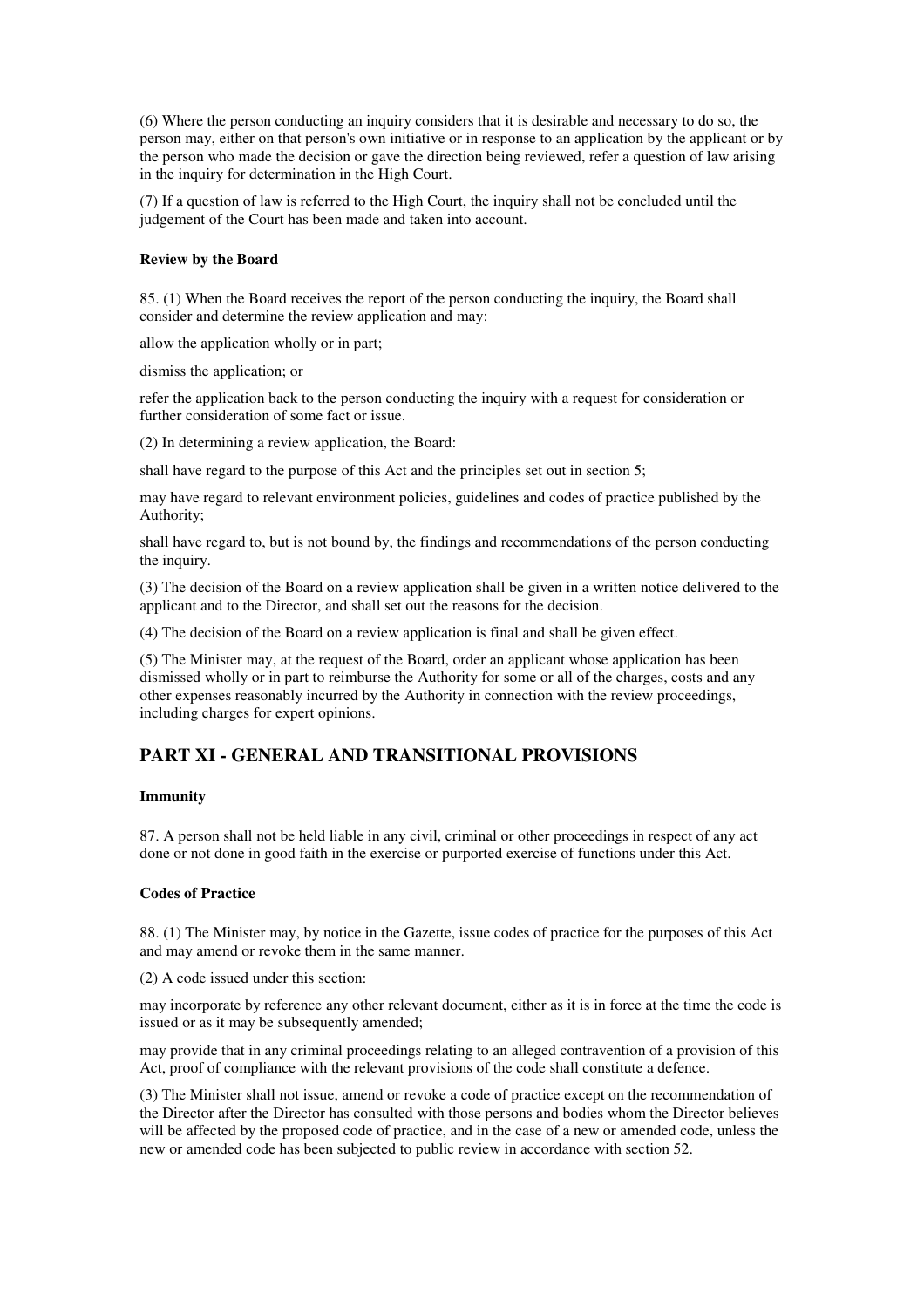(4) A failure on the part of any person to follow any guidance contained in a code issued under this section shall not of itself render that person liable to proceedings of any kind.

(5) If it is alleged in a proceeding that a person has contravened a provision of this Act in relation to which a code of practice was in effect at the time of the alleged contravention, the code of practice is admissible in evidence in those proceeding and proof that the person complied with the relevant provision of the code may be relied on by the defence as tending to establish the person's innocence and conversely, proof that the person failed to comply with the relevant provision of the code may be relied on by the prosecution as tending to establish the person's guilt.

(6) The Minister shall cause any code issued or revised under this section to be printed and distributed, including making copies of it available for sale to the public and available for inspection at the Registry.

#### **Repeal and Amendment of Laws**

86. (1) The Swaziland Environment Authority Act, 1992 is repealed.

(2) Notwithstanding subsection (1), regulations that are made pursuant to the Act referred to in that paragraph remain in force unless amended or revoked by another regulation or Act, and the rights and obligations of the Swaziland Environment Authority established under the Swaziland Environment Authority Act, 1992 are deemed to be the rights and obligations of the Authority.

(3) Notwithstanding subsection (1), licences and permits issued under, and other rights, privileges, duties, obligations and liabilities acquired pursuant to, the Act referred to in that sub-section, remain in force unless specifically abrogated, rescinded, revoked, repealed, suspended or otherwise changed pursuant to another Act, regulation or legal rule; but shall have no effect on the rights, privileges, duties, obligations and liabilities created in this Act, except as specified in this Act.

#### **Regulations**

89. (1) The Minister may make regulations to better administer this Act and to facilitate the achievement of the purpose of this Act, and without limiting the generality of the foregoing may make regulations:

relating to animal welfare and the prevention of cruelty to animals;

in respect of matters which are incidental or supplementary to any matter in respect of which the Minister is expressly authorised to make regulations under this Act;

prescribing fees or charges payable in respect of any matter arising under, provided for, or authorised by, this Act;

prescribing offences against regulations made under this Act and prescribing fines not exceeding the ones prescribed under this Act, in respect of any one offence;

prescribing the forms of contents of applications, licences, approvals, consents, registers, notices, orders and other documents required for the purpose of this Act, or authorising the Director to prescribe such forms;

prescribing requirements as to information to be given in or in connection with returns, applications and other documents delivered or made for the purposes of this Act, and the evidence to be supplied in support;

regulating the authentication of any certificate, notice or other document issued under this Act;

requiring that any information or document required to be submitted under this Act be verified by statutory declaration;

providing the procedures for the service of notices, orders and documents under this Act and the times at which they shall be taken to have been served; and

prescribing the procedures to be followed for objections, reviews and appeals under this Act, and the making, consideration, hearing and determination of objections, reviews and appeals.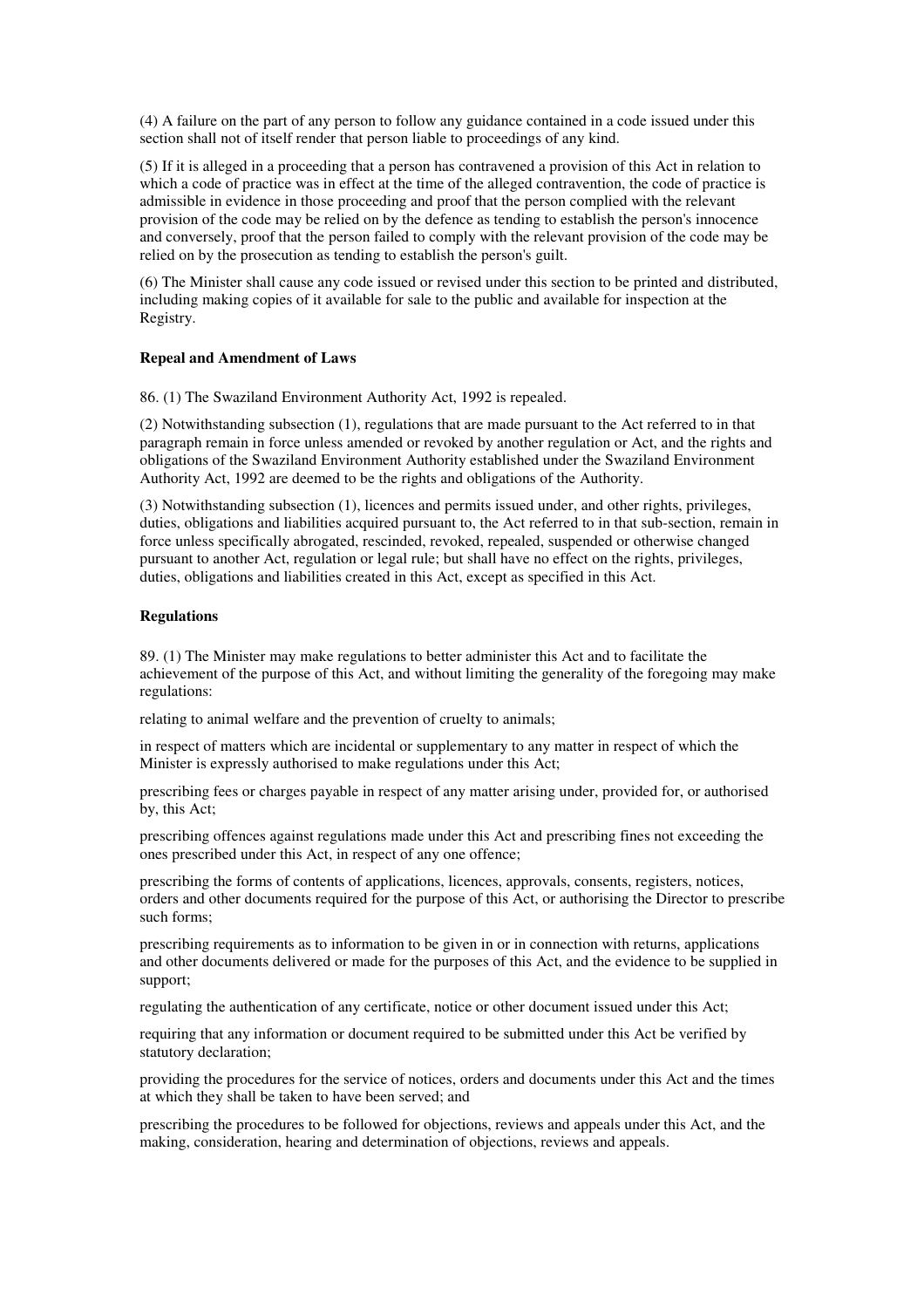(2) In order to achieve the purpose of this Act, the Minister may make any regulations under this Act in the absence of absolute or conclusive scientific proof in respect of adverse effect or risk, provided that the regulation mentions the precautionary principle as the rationale for so doing.

#### **Supremacy of the Act**

90. Where there is an inconsistency between the provisions of this Act and any other law that affects the environment, other than the Constitution of the country, this Act shall prevail.

# **SCHEDULE 1 (section 11)**

# **THE SWAZILAND ENVIRONMENT AUTHORITY**

# **Meetings of the Board**

1. (1) The Board shall meet at least once every three months at a time and a place decided by the Board.

(2) The Chairperson of the Board shall, within fourteen days of receipt of a written request to hold a meeting signed by any three members of the Board, convene a meeting of the Board.

(3) In the absence of the Chairperson, but subject to the quorum, the members present may elect one of them to act as Chairperson.

(4) The quorum for a meeting of the Board shall be five members of whom at least two shall not be Public Officers.

(5) All decisions of the Board shall be made by a majority of the votes of the members present and where the votes are equally divided, the Chairperson, or in the absence of the Chairperson the acting Chairperson, shall have a second or casting vote.

(6) The Board may invite any person whose presence is in its opinion desirable to attend and participate in the deliberations of any meeting of the Board but that person shall not have the right to vote.

(7) The Board shall ensure that minutes are kept of the proceedings of every meeting of the Board and of every meeting of a committee constituted by the Board.

#### **Committees of the Board**

#### 2. The Board may:

appoint committees consisting of persons chosen by the Board, upon terms determined by it, to advise it on the exercise of any of its functions and powers; and/or

seek advice from any person or consult any Public Body, in the discharge of its functions and any such person or public body shall give whatever advice or assistance as the Authority may reasonably require.

#### **Validity of acts**

3. The validity of any act or proceedings of the Board shall not be affected by any vacancy or absence among its members of any defect in the appointment of a member of the Board.

# **Disclosure of interests**

4. (1) If a member of the Board or of a committee constituted by the Board, or the spouse of a member, has a direct or indirect personal interest in any matter coming before the Board or the committee for consideration, that member shall, not later than the first meeting held after the relevant circumstances have come to the member's knowledge, disclose the nature of the interest.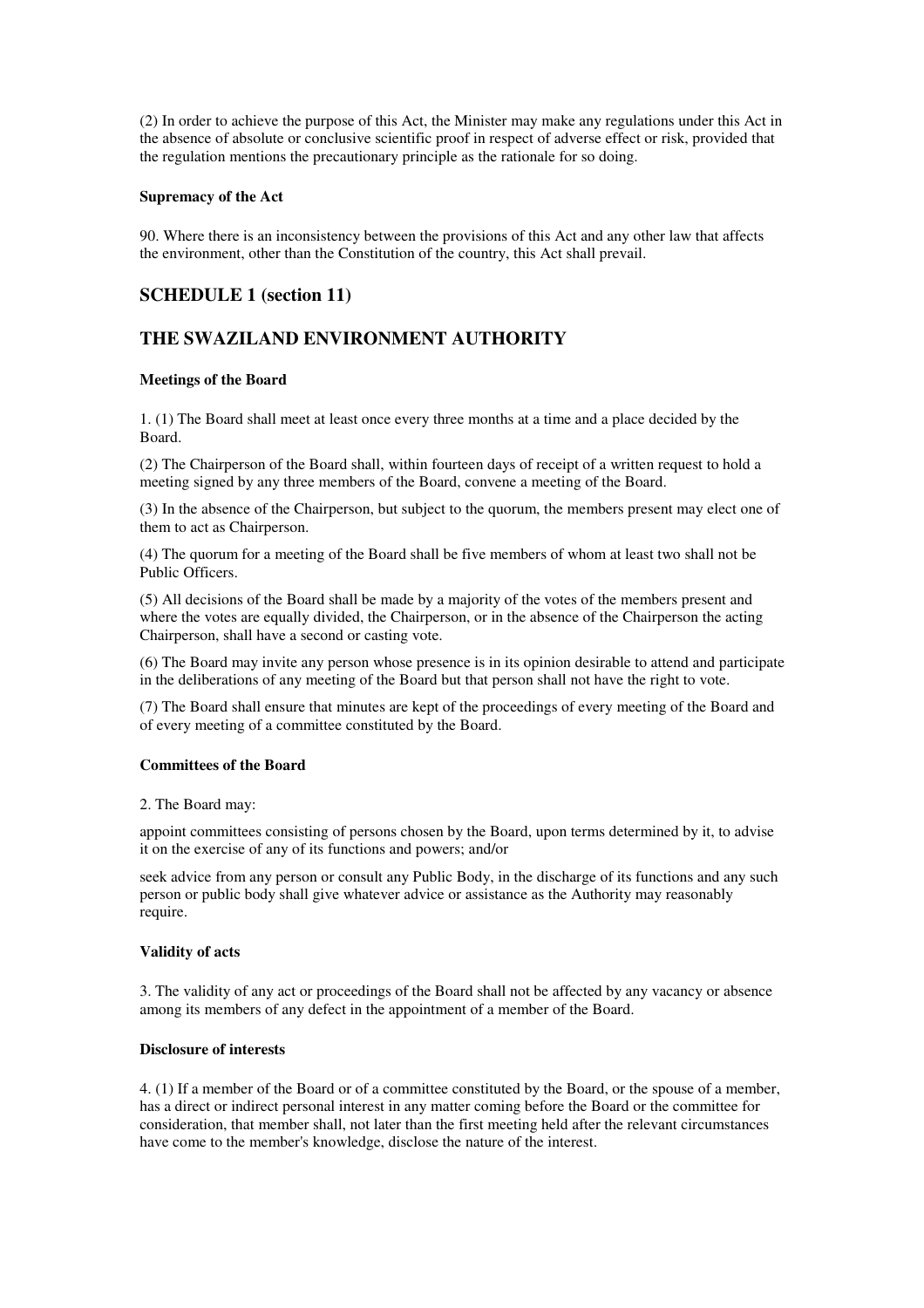(2) A disclosure of an interest shall be recorded in the minutes of the meeting and the member concerned shall:

not take part in any discussion or decision of the Board or the committee with respect to that matter; and

be disregarded for the purposes of constituting a quorum for any such discussion or decision.

### **Provision of information to the Minister**

5. The Authority shall provide the Minister with whatever information concerning the state of the environment in Swaziland and the activities and proposed activities of the Authority, that the Minister may require, provided that the Authority shall not be required under this provision to provide the Minister with information that the Authority does not possess and cannot reasonably be expected to obtain.

### **Financial resources of the Authority**

6. (1) The Authority shall be endowed with an initial capital of three million five hundred thousand Emalangeni which shall be paid by the Government out of the Consolidated Fund, without further appropriation other than this Act, by warrant under the hand of the Minister responsible for Finance.

(2) The funds and resources of the Authority consist of:

money appropriated by Parliament from the Consolidated Fund for the purpose of the Authority;

any money and property paid or provided to the Authority by way of grants, fees, subsidies, donations, gifts, charges, rent, interest and other income derived from the investment of the Authority's funds;

any money derived from the disposal of or dealing with real or personal property held by the Authority;

all other moneys lawfully received by or made available to the Authority.

# **Financial management of the Authority**

7. The Authority shall perform its functions in accordance with prudent commercial principles and must ensure as far as possible that its revenue is sufficient to meet its expenditure.

#### **Bank accounts and financial powers**

8. (1) The Authority shall open and maintain such bank accounts as are necessary for the performance of its functions.

(2) The Authority may, to the extent that it thinks it necessary to carry out its functions:

borrow money by way of loan, advance or overdraft;

obtain and provide credits;

pay commission;

give, take or arrange security.

#### **Estimates**

9. (1) The Board shall, during the course of each financial year, cause estimates of the Authority's profit and loss, capital expenditure, and cash flow and balance sheet projections in respect of the next financial year to be prepared and to be submitted to the Minister by a date specified by the Minister. In respect of the first financial year the Authority shall prepare and submit estimates to the Minister not later than twelve weeks from the coming into force of this Act.

(2) The estimate shall be made in the form and shall contain the information directed by the Minister in consultation with the Minister responsible for Finance.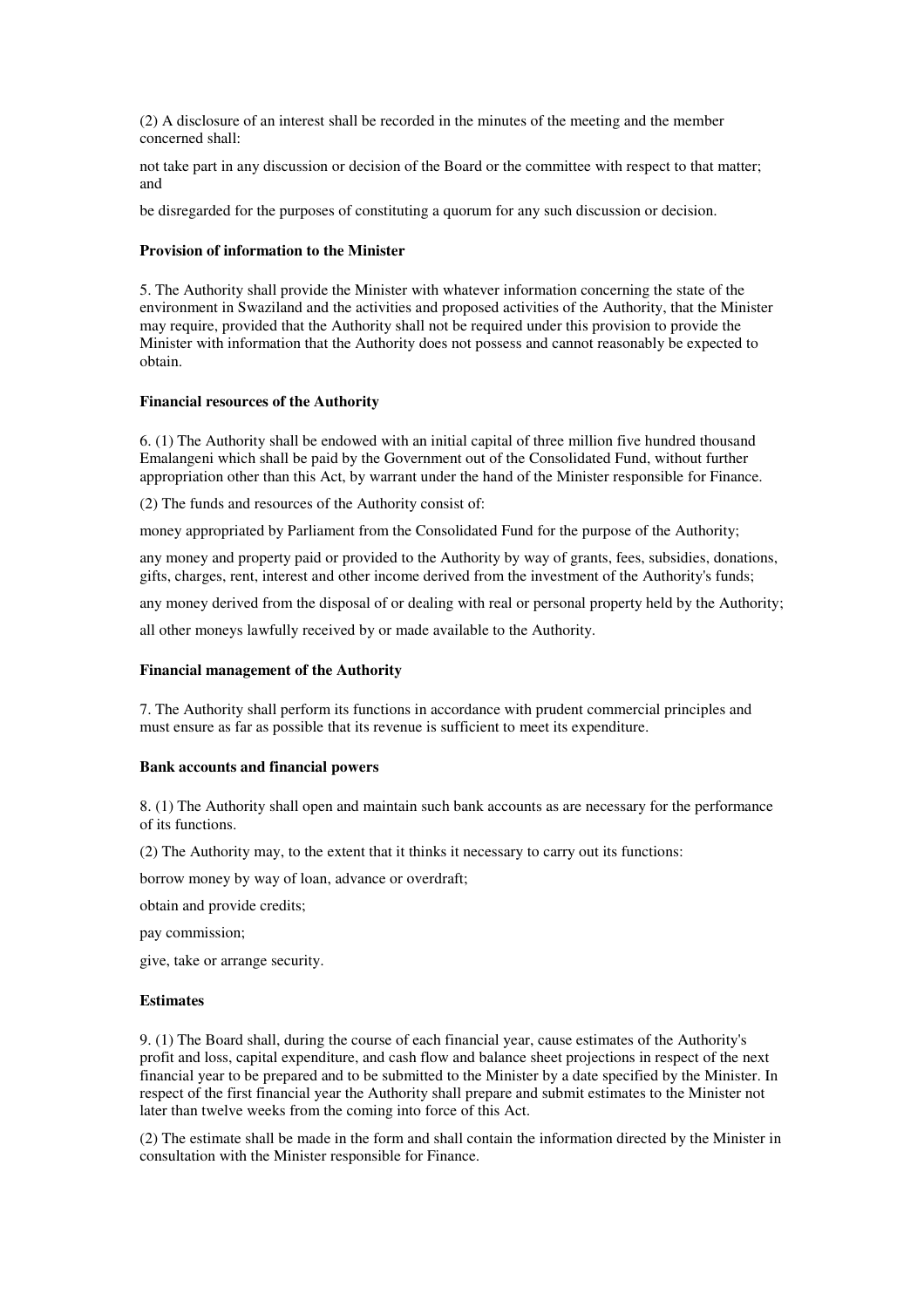(3) If the Minister approves the estimates, the Minister shall cause them to be submitted to the Minister responsible for Finance by a date specified by that Minister.

(4) If it becomes necessary to revise these estimates, the revised estimates shall be submitted to the Minister responsible for Finance at least one month before the beginning of the next financial year of the Authority.

#### **Accounts and records**

10. The Board shall ensure that proper accounts and records of the transactions and affairs of the Authority are kept and shall do everything necessary to ensure that:

all moneys received are properly accounted for;

all payments our of its funds are correctly made and properly authorised; and

adequate control is maintained over its property and over the incurring of liabilities by the Authority.

# **Annual financial statements**

11. (1) The Authority shall cause financial statements to be prepared in respect of each financial year.

(2) The financial statements referred to in subparagraph (1) must:

present fairly the financial transactions of the Authority during the financial year to which they relate;

present fairly the financial position of the Authority at the end of the financial year; and

be audited and certified in the manner required by the Minister responsible for Finance.

### **Auditors and auditing**

12. (1) The Board shall obtain the consent of the Minister and the Minister responsible for Finance before appointing the auditors of the Authority, and shall dismiss the auditors if directed to do so jointly by the Minister and the Minister responsible for Finance.

(2) Without prejudice to subparagraph (1), the Minister, in consultation with the Minister responsible for Finance, may direct the Director of Audit to examine and audit the accounts of the Authority in accordance with Section 20 of the Finance and Audit Act, 1967 (as amended).

#### **Annual report**

13. (1) The Authority shall, within four months after the end of its financial year, prepare and submit to the Minister and to the Minister responsible for Finances, an annual report containing:

a copy of its annual audited accounts for the financial year as well as any report by the auditors on its management and accounting practices;

a report on the operations of the Authority during the preceding financial year; and

any other information as the Minister may direct in writing.

(2) The Minister, within six months of the end of the Authority's financial year, shall lay the annual audited accounts of the Authority before Parliament

# **Partnerships and joint ventures**

14. The Authority may enter into an agreement with another person or body to establish a partnership or joint ventures provided that this may only be done to achieve a purpose that is, or for purposes that are, consistent with the functions of the Authority under this Act and for the attainment of the purpose of the Act.

# **Tendering**